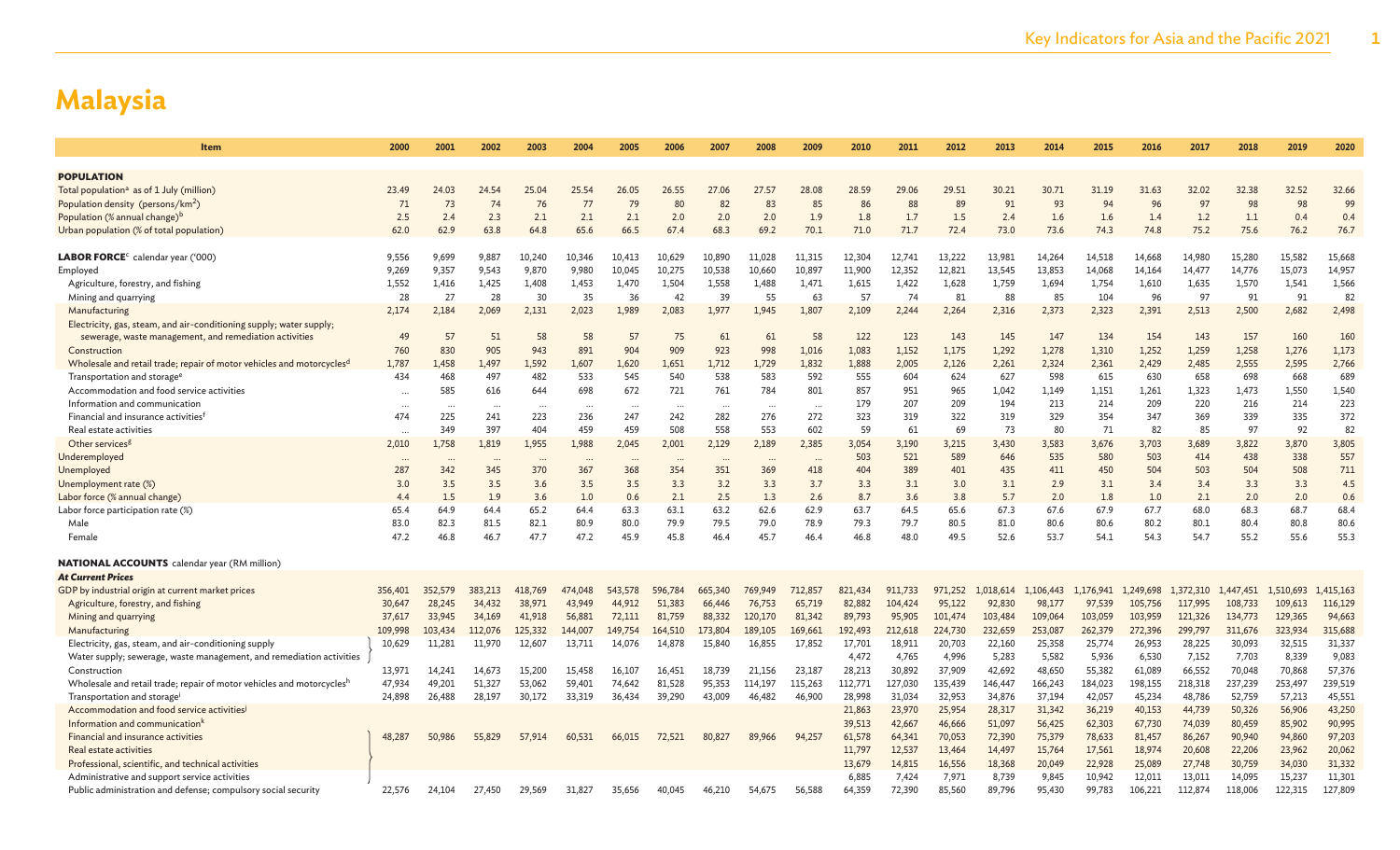| <b>Item</b>                                                               | 2000      | 2001      | 2002      | 2003      | 2004      | 2005      | 2006      | 2007      | 2008      | 2009      | 2010      | 2011      | 2012      | 2013           | 2014      | 2015      | 2016      | 2017      | 2018      | 2019      | 2020             |
|---------------------------------------------------------------------------|-----------|-----------|-----------|-----------|-----------|-----------|-----------|-----------|-----------|-----------|-----------|-----------|-----------|----------------|-----------|-----------|-----------|-----------|-----------|-----------|------------------|
|                                                                           |           |           |           |           |           |           |           |           |           |           |           |           |           |                |           |           |           |           |           |           |                  |
| Education<br>Human health and social work activities                      |           |           |           |           |           |           |           |           |           |           | 5,906     | 6,457     | 7.046     | 7,623<br>6,720 | 8,282     | 9,233     | 10,029    | 10,882    | 11,703    | 12,540    | 11,800<br>11,061 |
| Arts, entertainment, and recreation                                       |           |           |           |           |           |           |           |           |           |           | 5,263     | 5,705     | 6,201     |                | 7,310     | 8,028     | 8,774     | 9,628     | 10,534    | 11,472    |                  |
| Other service activities                                                  | 21,324    | 22,594    | 23,810    | 24,891    | 26,099    | 27,500    | 28,762    | 30,812    | 33,058    | 35,123    | 25,598    | 27,135    | 28,267    | 29,873         | 31,316    | 40,464    | 42,657    | 45,083    | 47,912    | 51,065    | 45,413           |
| Activities of households as employers; undifferentiated goods- and        |           |           |           |           |           |           |           |           |           |           |           |           |           |                |           |           |           |           |           |           |                  |
| services-producing activities of households for own use                   |           |           |           |           |           |           |           |           |           |           |           |           |           |                |           |           |           |           |           |           |                  |
| Activities of extraterritorial organizations and bodies                   |           |           |           |           |           |           |           |           |           |           |           |           |           |                |           |           |           |           |           |           |                  |
| Gross value added at basic prices                                         |           |           |           |           |           |           |           |           |           |           |           |           |           |                |           |           |           |           |           |           |                  |
| Less: Financial intermediation services indirectly measured <sup>1</sup>  | 17,308    | 17.594    | 17.324    | 17.374    | 17.531    |           |           |           |           |           |           |           |           |                |           |           |           |           |           |           |                  |
| Plus: Taxes on imports                                                    | 5,826     | 5,653     | 6,605     | 6,507     | 6,396     | 6,372     | 5,659     | 5,969     | 7,531     | 6.964     | 7,672     | 8,711     | 10,186    | 10,763         | 11,947    | 14,699    | 16,529    | 19,280    | 17,486    | 17,061    | 15,592           |
| Net factor income from abroad                                             | $-28,909$ | $-25,623$ | $-25,061$ | $-22,537$ | $-24,402$ | $-23,943$ | $-17.294$ | $-13.985$ | $-23,033$ | $-14.214$ | $-26,131$ | $-21,600$ | $-35,842$ | $-33,975$      | $-36,624$ | $-32,112$ | $-34.592$ | $-38,658$ | $-45.082$ | $-40.267$ | $-26,227$        |
| <b>GNI</b>                                                                | 327,492   | 326,956   | 358,152   | 396,232   | 449.646   | 519,635   | 579,490   | 651,355   | 746,916   | 698,643   | 795,303   | 890,133   | 935,410   | 984,639        | 1,069,819 | 1,144,829 | 1,215,105 | 1,333,652 | 1,402,369 | 1,470,426 | 1,388,936        |
| <b>Structure of Output</b> (% of GDP at current producer prices)          |           |           |           |           |           |           |           |           |           |           |           |           |           |                |           |           |           |           |           |           |                  |
| Agriculture                                                               | 8.3       | 7.7       | 8.7       | 9.1       | 9.1       | 8.4       | 8.7       | 10.1      | 10.1      | 9.3       | 10.2      | 11.6      | 9.9       | 9.2            | 9.0       | 8.4       | 8.6       | 8.7       | 7.6       | 7.3       | 8.3              |
| Industry                                                                  | 46.8      | 44.7      | 43.9      | 45.4      | 47.4      | 46.9      | 47.0      | 45.0      | 45.6      | 41.4      | 40.9      | 40.2      | 40.6      | 40.3           | 40.4      | 38.9      | 38.2      | 38.7      | 38.8      | 37.8      | 36.3             |
| Services                                                                  | 44.9      | 47.6      | 47.4      | 45.5      | 43.5      | 44.7      | 44.3      | 44.9      | 44.4      | 49.3      | 48.9      | 48.2      | 49.5      | 50.5           | 50.7      | 52.7      | 53.2      | 52.6      | 53.6      | 54.8      | 55.4             |
| Expenditure on GDP at current market prices                               | 356,400   | 352,580   | 383,212   | 418,769   | 474.047   | 543,578   | 596.784   | 665,340   | 769,949   | 712.857   | 821.434   | 911,733   | 971.252   | 1,018,614      | 1,106,443 | .,176,941 | 1,249,698 | .372.310  | 1,447,451 | 1.510.693 | 1,415,163        |
| Final consumption expenditure                                             | 192,170   | 205,066   | 222,141   | 240,980   | 268,206   | 302,556   | 331.231   | 377,377   | 432,796   | 441,185   | 498,591   | 558,333   | 616,679   | 667,456        | 727,460   | 789,121   | 841,704   | 927,467   | 1,004,284 | 1.080.393 | 1,045,540        |
| Household final consumption                                               | 155.941   | 162,618   | 172,485   | 186,674   | 208,571   | 240,188   | 264,584   | 300,418   | 344,215   | 348,168   | 394,893   | 436,980   | 481,865   | 527,359        | 579.576   | 634,553   | 684,111   | 759,551   | 830,716   | 903,079   | 860,807          |
| NPISHs final consumption                                                  |           |           |           |           |           |           |           |           |           |           | 352       | 360       | 372       | 390            | 409       | 546       | 570       | 596       | 618       | 641       | 703              |
| Government final consumption                                              | 36,229    | 42,448    | 49,656    | 54.306    | 59,635    | 62,368    | 66,647    | 76,959    | 88,581    | 93,017    | 103,346   | 120,993   | 134,442   | 139,707        | 147,475   | 154,021   | 157,023   | 167,320   | 172,951   | 176,673   | 184,031          |
| Gross capital formation                                                   | 95,756    | 86,023    | 94,950    | 95,326    | 109,266   | 121,742   | 135,491   | 155,753   | 165,218   | 127,143   | 192,105   | 211,415   | 250,085   | 264,199        | 276,363   | 299,229   | 324,865   | 350,589   | 346,061   | 317,888   | 278,475          |
| Gross fixed capital formation                                             | 90,141    | 88,580    | 89,995    | 93,864    | 99.336    | 121,237   | 131,024   | 149,064   | 158,381   | 156,660   | 184,292   | 202,251   | 246,343   | 269,699        | 287,393   | 304,423   | 318,895   | 343,942   | 350,388   | 346,844   | 296,387          |
| Public                                                                    |           |           |           |           |           |           |           |           |           |           | 83,001    |           |           |                |           | 106,274   | 107.370   | 109,422   | 104,546   | 94,374    | 74,237           |
| Private                                                                   | $\cdots$  |           | $\ddotsc$ |           | $\cdots$  | $\ddotsc$ |           | $\cdots$  | $\cdots$  | $\cdots$  | 101,291   | $\ddotsc$ | $\cdots$  | $\cdots$       |           | 198,150   | 211,525   | 234,520   | 245,842   | 252,471   | 222,150          |
| Changes in inventories $m$                                                | 5,615     | $-2,557$  | 4.955     | 1,462     | 9.930     | 505       | 4.467     | 6,689     | 6,837     | $-29,517$ | 7,813     | 9,164     | 3.742     | $-5,500$       | $-11,030$ | $-5,195$  | 5,970     | 6,647     | $-4,327$  | $-28,957$ | $-17,912$        |
| Acquisitions less disposals of valuables<br>Exports of goods and services | 427,003   | 389,256   | 415,040   | 447,846   | 546,925   | 613,694   | 669,505   | 706,382   | 766,096   | 651.671   | 714,075   | 777,301   | 770,201   | 770,368        | 816,483   | 817,370   | 834,491   | 960,778   | 992,511   | 985,283   | 869,931          |
| Exports of goods                                                          |           |           |           |           |           |           |           |           |           |           | 602,609   | 658,421   | 644,864   | 637,683        | 678,865   | 681,275   | 686,896   | 801,394   | 830,137   | 815,470   | 778,203          |
| <b>Exports of services</b>                                                |           |           |           |           |           |           |           |           |           |           | 111,466   | 118,880   | 125,337   | 132,685        | 137,618   | 136,095   | 147,596   | 159,384   | 162,375   | 169,814   | 91,729           |
| Less: Imports of goods and services                                       | 358,529   | 327,765   | 348,919   | 365,383   | 450,350   | 494,414   | 539,443   | 574,172   | 594,160   | 507,142   | 583,337   | 635,317   | 665,714   | 683,408        | 713,863   | 728,778   | 751,363   | 866,524   | 895,405   | 872,871   | 778,784          |
| Imports of goods                                                          |           |           |           |           |           |           |           |           |           |           | 478,427   | 517,893   | 531,835   | 541,131        | 565,538   | 572,051   | 584,850   | 684,281   | 715,516   | 692,136   | 639,070          |
| Imports of services                                                       |           |           |           |           |           |           |           |           |           |           | 104,910   | 117,424   | 133,879   | 142,277        | 148,325   | 156,727   | 166,513   | 182,243   | 179,889   | 180,735   | 139,714          |
| Statistical discrepancy                                                   |           |           |           |           |           |           |           |           |           |           |           |           |           |                |           |           |           |           |           |           |                  |
| <b>Structure of Demand</b> (% of GDP at current market prices)            |           |           |           |           |           |           |           |           |           |           |           |           |           |                |           |           |           |           |           |           |                  |
| Household final consumption <sup>r</sup>                                  | 43.8      | 46.1      | 45.0      | 44.6      | 44.0      | 44.2      | 44.3      | 45.2      | 44.7      | 48.8      | 48.1      | 48.0      | 49.7      | 51.8           | 52.4      | 54.0      | 54.8      | 55.4      | 57.4      | 59.8      | 60.9             |
| Government final consumption                                              | 10.2      | 12.0      | 13.0      | 13.0      | 12.6      | 11.5      | 11.2      | 11.6      | 11.5      | 13.0      | 12.6      | 13.3      | 13.8      | 13.7           | 13.3      | 13.1      | 12.6      | 12.2      | 11.9      | 11.7      | 13.0             |
| Gross capital formation                                                   | 26.9      | 24.4      | 24.8      | 22.8      | 23.0      | 22.4      | 22.7      | 23.4      | 21.5      | 17.8      | 23.4      | 23.2      | 25.7      | 25.9           | 25.0      | 25.4      | 26.0      | 25.5      | 23.9      | 21.0      | 19.7             |
| Changes in inventories <sup>m</sup>                                       | 1.6       | $-0.7$    | 1.3       | 0.3       | 2.1       | 0.1       | 0.7       | 1.0       | 0.9       | $-4.1$    | 1.0       | 1.0       | 0.4       | $-0.5$         | $-1.0$    | $-0.4$    | 0.5       | 0.5       | $-0.3$    | $-1.9$    | $-1.3$           |
| Exports of goods and services                                             | 119.8     | 110.4     | 108.3     | 106.9     | 115.4     | 112.9     | 112.2     | 106.2     | 99.5      | 91.4      | 86.9      | 85.3      | 79.3      | 75.6           | 73.8      | 69.4      | 66.8      | 70.0      | 68.6      | 65.2      | 61.5             |
| Imports of goods and services                                             | 100.6     | 93.0      | 91.1      | 87.3      | 95.0      | 91.0      | 90.4      | 86.3      | 77.2      | 71.1      | 71.0      | 69.7      | 68.5      | 67.1           | 64.5      | 61.9      | 60.1      | 63.1      | 61.9      | 57.8      | 55.0             |
| Statistical discrepancy                                                   |           |           |           |           |           |           |           |           |           |           |           |           |           |                |           |           |           |           |           |           |                  |
|                                                                           |           |           |           |           |           |           |           |           |           |           |           |           |           |                |           |           |           |           |           |           |                  |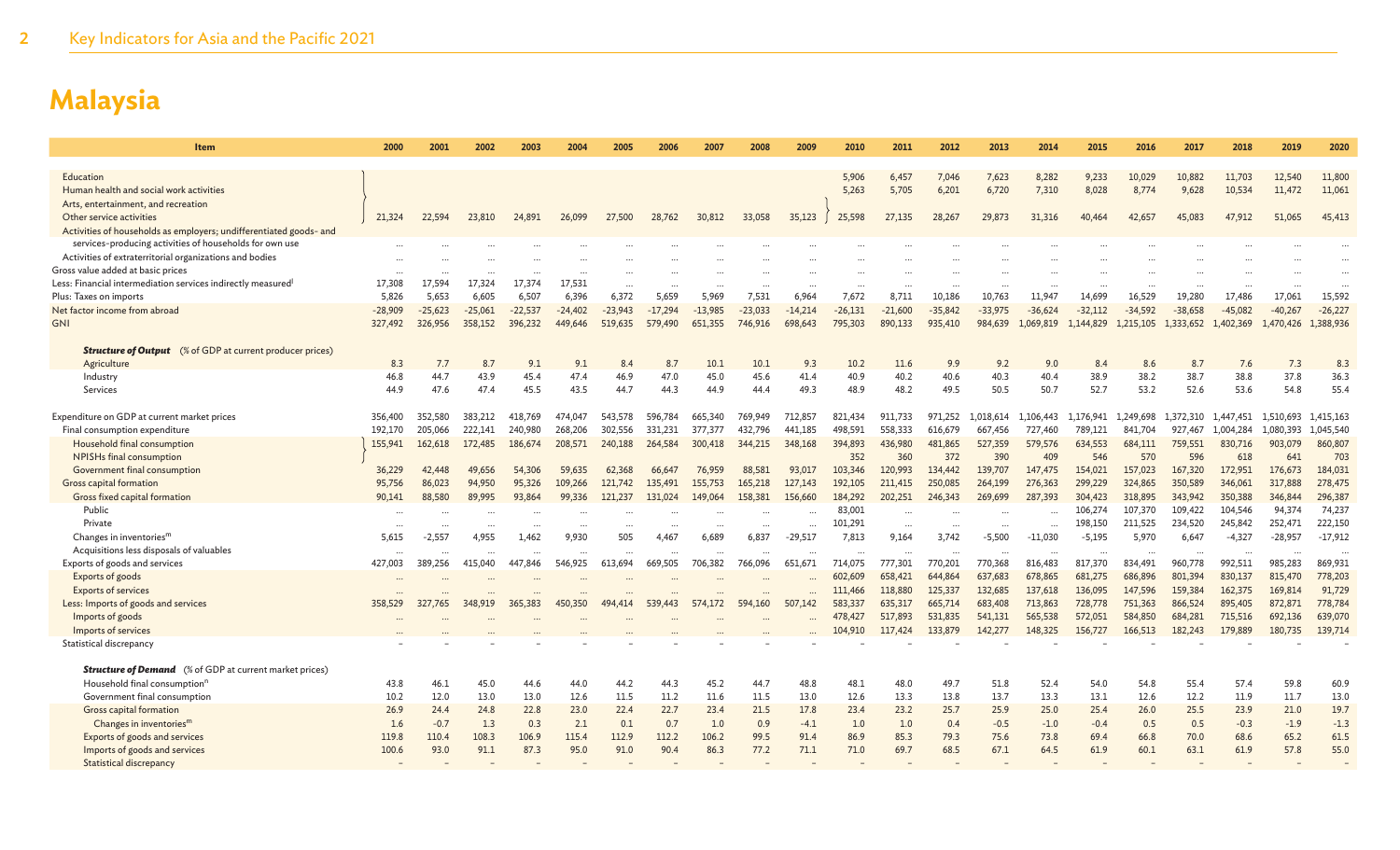| <b>At Constant Prices</b><br>GDP by industrial origin at 2000   2005   2010   2015 market prices<br>356,400<br>399,413<br>426,508<br>639,566<br>629,885<br>821,434<br>864,920<br>912,261<br>955,080<br>1,176,941<br>1.229.312<br>1,362,815<br>1.421.454<br>1,342,027<br>358,246<br>377,559<br>543,579<br>573,938<br>610,085<br>1.012.449<br>1,300,769<br>82,882<br>88,555<br>99,331<br>Agriculture, forestry, and fishing<br>30.647<br>30,594<br>31.471<br>33,369<br>34,929<br>47.533<br>48,188<br>50.036<br>50,063<br>89,406<br>91.181<br>93,048<br>97,539<br>93.977<br>99,509<br>99,579<br>101.549<br>44.912<br>38,610<br>40,959<br>71,276<br>70,996<br>66,386<br>85,373<br>86,751<br>87,789<br>105,838<br>103,512<br>101,438<br>91,342<br>Mining and quarrying<br>37,617<br>36,980<br>42,627<br>72,111<br>72,758<br>89,793<br>90,707<br>103,059<br>105,368<br>308,054<br>105,301<br>119,687<br>160,880<br>167,148<br>152,150<br>211,921<br>219,152<br>232,527<br>262,379<br>273,899<br>290,464<br>304,843<br>316,320<br>Manufacturing<br>109,998<br>109,640<br>131,127<br>149,754<br>165,879<br>192,493<br>202,960<br>27,671<br>29,475<br>Electricity, gas, steam, and air-conditioning supply<br>10,629<br>11,062<br>11,759<br>12,282<br>14,728<br>15,930<br>16,246<br>18,404<br>19,331<br>20,184<br>20,905<br>25,774<br>27,075<br>28,906<br>30,534<br>13,100<br>14.076<br>15,415<br>17,701<br>8,277<br>4.472<br>4.644<br>4.838<br>5,052<br>5,293<br>6,337<br>6.725<br>7,172<br>7,720<br>Water supply; sewerage, waste management, and remediation activities<br>5,936<br>63,522<br>53,406<br>Construction<br>13,971<br>14,427<br>15,031<br>14,903<br>16,022<br>18,151<br>19,270<br>28,213<br>29,524<br>34,880<br>38,590<br>43,115<br>55,382<br>59,508<br>66,194<br>66,266<br>14,762<br>16,107<br>17,391<br>227,558<br>Wholesale and retail trade; repair of motor vehicles and motorcyclesh<br>47,934<br>50,986<br>51,965<br>79,608<br>103,444<br>125,905<br>133,797<br>145,714<br>195,707<br>209,885<br>48,974<br>56,441<br>74,642<br>91,405<br>101,344<br>112,771<br>120,411<br>184,023<br>227,166<br>242,341<br>41,908<br>Transportation and storage<br>24,898<br>26,409<br>28,620<br>36,434<br>38,790<br>44,885<br>45,484<br>28,998<br>30,630<br>32,089<br>33,561<br>35,359<br>42,057<br>44,463<br>47,212<br>50,219<br>53,650<br>27,442<br>30,973<br>41,987<br>41,748<br>36,664<br>Accommodation and food service activities<br>21,863<br>23,209<br>24,502<br>25,938<br>27,619<br>36,219<br>38,831<br>45,494<br>49,880<br>Information and communication <sup>1</sup><br>46,185<br>89,498<br>39,513<br>42,422<br>50,396<br>55,415<br>62,303<br>67,301<br>73,113<br>79,210<br>84,426<br>Financial and insurance activities<br>65,782<br>70,884<br>72,318<br>74,000<br>78,633<br>80,722<br>84,532<br>89,080<br>93,211<br>95,684<br>48,287<br>50,570<br>55,392<br>58,011<br>71,344<br>79,672<br>87,157<br>90.744<br>61,578<br>60,775<br>66,015<br>17,356<br>Real estate activities<br>12,299<br>12,917<br>13,592<br>14,374<br>17,561<br>18,412<br>19,393<br>20,281<br>21,244<br>11,797<br>17,854<br>24,829<br>29,774<br>29,995<br>Professional, scientific, and technical activities<br>13.679<br>14,640<br>16,185<br>19,417<br>22,928<br>27,158<br>32,716<br>7,730<br>8,340<br>11,724<br>12,580<br>13,554<br>10,821<br>Administrative and support service activities<br>6,885<br>7,310<br>9,177<br>10,942<br>14,605<br>124,210<br>23.583<br>64,359<br>71,503<br>78,397<br>89,490<br>99,783<br>104,620<br>109,694<br>114,682<br>118,871<br>Public administration and defense; compulsory social security<br>22.576<br>24,816<br>26,693<br>39,806<br>44,633<br>46.145<br>84,164<br>28,243<br>35,656<br>41.494<br>10,875<br>Education<br>6,357<br>6,853<br>7,309<br>9,856<br>10,501<br>11,132<br>11,758<br>5.906<br>7,839<br>9,233<br>9,354<br>5,534<br>8,965<br>Human health and social work activities<br>5.263<br>5.860<br>6,194<br>6,524<br>8.473<br>9,494<br>10.038<br>8,028<br>Arts, entertainment, and recreation<br>32,965<br>25,598<br>27,624<br>29,092<br>30,286<br>44,183<br>43,182<br>Other service activities<br>21,324<br>22,223<br>23,105<br>23,996<br>24,996<br>27,500<br>28,280<br>29,959<br>31,763<br>26,710<br>40,464<br>42.210<br>46,519<br>49.074<br>Activities of households as employers; undifferentiated goods- and<br>services-producing activities of households for own use<br>Activities of extraterritorial organizations and bodies<br>Gross value added at basic prices<br>Less: Financial intermediation services indirectly measured<br>17,308<br>17.505<br>17,018<br>17,654<br>17,705<br>5.671<br>7,523<br>6.9891<br>7.672<br>8,654<br>10,577<br>11.639<br>14.699<br>16.002<br>15,812<br>15,037<br>5.826<br>5.629<br>6.594<br>6.453<br>6.099<br>6.372<br>5.937<br>10,004<br>16,000<br>18,076<br>Plus: Taxes on imports<br>$-25.888$<br>$-25,868$<br>$-40,457$<br>$-38.358$<br>$-22.533$<br>$-11,577$<br>Net factor income from abroad<br>$-28.909$<br>$-26,506$<br>$-22.605$<br>$-23.670$<br>$-23.942$<br>$-19.694$<br>$-21.084$<br>$-23,034$<br>$-21.941$<br>$-26.131$<br>$-39.914$<br>$-21.075$<br>$-18.011$<br>$-19.050$<br>$-28.708$<br><b>GNI</b><br>351,671<br>376,809<br>402,838<br>519,637<br>616,532<br>795,303<br>839,052<br>871,804<br>916,722<br>972,535<br>1,398,921<br>1,330,450<br>327,492<br>331,740<br>554,244<br>589,001<br>607,944<br>1,155,866<br>1,211,301<br>1,281,719<br>1,334,107<br><b>Growth of Output</b> (% annual change)<br>GDP<br>0.5<br>5.4<br>5.3<br>5.6<br>6.3<br>4.8<br>$-1.5$<br>7.4<br>6.0<br>5.1<br>4.4<br>4.8<br>4.3<br>$-5.6$<br>8.9<br>5.8<br>6.8<br>5.3<br>5.5<br>4.7<br>5.8<br>2.9<br>2.6<br>5.8<br>0.1<br>2.4<br>$-2.2$<br>Agriculture<br>6.1<br>$-0.2$<br>6.0<br>4.7<br>1.4<br>3.8<br>6.8<br>1.0<br>2.0<br>2.0<br>1.4<br>$-3.7$<br>5.9<br>0.1<br>2.0<br>13.6<br>4.2<br>7.5<br>7.3<br>3.6<br>3.2<br>$-6.7$<br>8.4<br>2.5<br>4.9<br>3.6<br>5.9<br>5.2<br>4.3<br>3.3<br>2.3<br>$-6.1$<br>Industry<br>$-2.6$<br>4.3<br>0.3<br>4.7<br>5.8<br>7.3<br>10.4<br>8.9<br>7.2<br>6.8<br>5.3<br>5.7<br>6.9<br>6.1<br>$-5.7$<br>Services<br>6.0<br>4.1<br>4.2<br>6.4<br>7.3<br>2.9<br>7.4<br>6.6<br>6.0<br>6.5<br>Expenditure on GDP at 2000   2005   2010   2015 market prices<br>639,566<br>629,885<br>1,342,027<br>356,400<br>358,246<br>377,558<br>399,413<br>426,507<br>543,578<br>573,936<br>610,086<br>821,434<br>864,920<br>912,261<br>955,080<br>1,012,449<br>1,176,941<br>1,229,312<br>1,300,769<br>1,362,815<br>1,421,454<br>192,170<br>202,580<br>213,785<br>231,362<br>302,556<br>321,857<br>352,956<br>382,437<br>387,844<br>498,591<br>540,360<br>582,015<br>622,410<br>662,390<br>789,121<br>827,900<br>883,151<br>945,482<br>1,008,142<br>979,193<br>Final consumption expenditure<br>253,025<br>798,307<br>Household final consumption<br>160,662<br>166,883<br>180,423<br>240,188<br>282,807<br>307.467<br>394,893<br>422,016<br>457,255<br>490,418<br>634.553<br>671.698<br>718,127<br>775,261<br>834,455<br>155,941<br>198.1931<br>256,065<br>309.1691<br>524,645<br>NPISHs final consumption<br>361<br>370<br>380<br>562<br>574<br>590<br>680<br>352<br>393<br>546<br>610<br>131,612<br>155,640<br>169,631<br>180,207<br>General government final consumption<br>36,229<br>50,939<br>54,832<br>62,368<br>65,792<br>103,346<br>117,983<br>124,390<br>154,021<br>164,450<br>173,077<br>41,918<br>46,902<br>70,149<br>74,970<br>78,675<br>137,351<br><b>Gross capital formation</b><br>332,124<br>275,493<br>95,756<br>86,832<br>93,699<br>92,283<br>98,614<br>121,742<br>132,185<br>144,160<br>146,721<br>132,902<br>192,105<br>200,789<br>237,492<br>249,022<br>255,370<br>299,229<br>312,487<br>326,564<br>313,763<br>280,719<br>Gross fixed capital formation<br>233,203<br>252,162<br>312,190<br>331,093<br>90,141<br>88,282<br>88,792<br>91,317<br>94,562<br>121,237<br>128,832<br>145,525<br>141,584<br>184,292<br>195,996<br>264,242<br>304,423<br>335,614<br>328,412<br>142,178<br>Public<br>85,133<br>98,659<br>100,464<br>95,692<br>106,274<br>105,213<br>105,499<br>100,263<br>89,385<br>70,249<br>83,001<br>210,470<br>Private<br>101,291<br>110,863<br>134,543<br>151,698<br>168,550<br>198,150<br>206,977<br>225,594<br>235,351<br>239,027<br>$-5,226$<br>$-1,450$<br>4.907<br>966<br>4,052<br>505<br>3,353<br>1,982<br>1,196<br>$-8,682$<br>7,813<br>4,793<br>4,289<br>$-3,140$<br>$-8,872$<br>$-5,195$<br>297<br>1,032<br>$-9,050$<br>$-14,649$<br>Changes in inventories <sup>m</sup><br>5,615<br>Acquisitions less disposals of valuables | Item | 2000 | 2001 | 2002 | 2003 | 2004 | 2005 | 2006 | 2007 | 2008 | 2009 | 2010 | 2011 | 2012 | 2013 | 2014 | 2015 | 2016 | 2017 | 2018 | 2019 | 2020 |
|------------------------------------------------------------------------------------------------------------------------------------------------------------------------------------------------------------------------------------------------------------------------------------------------------------------------------------------------------------------------------------------------------------------------------------------------------------------------------------------------------------------------------------------------------------------------------------------------------------------------------------------------------------------------------------------------------------------------------------------------------------------------------------------------------------------------------------------------------------------------------------------------------------------------------------------------------------------------------------------------------------------------------------------------------------------------------------------------------------------------------------------------------------------------------------------------------------------------------------------------------------------------------------------------------------------------------------------------------------------------------------------------------------------------------------------------------------------------------------------------------------------------------------------------------------------------------------------------------------------------------------------------------------------------------------------------------------------------------------------------------------------------------------------------------------------------------------------------------------------------------------------------------------------------------------------------------------------------------------------------------------------------------------------------------------------------------------------------------------------------------------------------------------------------------------------------------------------------------------------------------------------------------------------------------------------------------------------------------------------------------------------------------------------------------------------------------------------------------------------------------------------------------------------------------------------------------------------------------------------------------------------------------------------------------------------------------------------------------------------------------------------------------------------------------------------------------------------------------------------------------------------------------------------------------------------------------------------------------------------------------------------------------------------------------------------------------------------------------------------------------------------------------------------------------------------------------------------------------------------------------------------------------------------------------------------------------------------------------------------------------------------------------------------------------------------------------------------------------------------------------------------------------------------------------------------------------------------------------------------------------------------------------------------------------------------------------------------------------------------------------------------------------------------------------------------------------------------------------------------------------------------------------------------------------------------------------------------------------------------------------------------------------------------------------------------------------------------------------------------------------------------------------------------------------------------------------------------------------------------------------------------------------------------------------------------------------------------------------------------------------------------------------------------------------------------------------------------------------------------------------------------------------------------------------------------------------------------------------------------------------------------------------------------------------------------------------------------------------------------------------------------------------------------------------------------------------------------------------------------------------------------------------------------------------------------------------------------------------------------------------------------------------------------------------------------------------------------------------------------------------------------------------------------------------------------------------------------------------------------------------------------------------------------------------------------------------------------------------------------------------------------------------------------------------------------------------------------------------------------------------------------------------------------------------------------------------------------------------------------------------------------------------------------------------------------------------------------------------------------------------------------------------------------------------------------------------------------------------------------------------------------------------------------------------------------------------------------------------------------------------------------------------------------------------------------------------------------------------------------------------------------------------------------------------------------------------------------------------------------------------------------------------------------------------------------------------------------------------------------------------------------------------------------------------------------------------------------------------------------------------------------------------------------------------------------------------------------------------------------------------------------------------------------------------------------------------------------------------------------------------------------------------------------------------------------------------------------------------------------------------------------------------------------------------------------------------------------------------------------------------------------------------------------------------------------------------------------------------------------------------------------------------------------------------------------------------------------------------------------------------------------------------------------------------------------------------------------------------------------------------------------------------------------------------------------------------------------------------------------------------------------------------------------------------------------------------------------------------------------------------------------------------------------------------------------------------------------------------------------------------------------------------------------------------------------------------------------------------------------------------------------------------------------------------------------------------------------------------------------------------------------------------------------------------------------------------------------------------------------------------------------------------------------------------------------------------------------------------------------------------------------------------------------------------------------------------------------------------------------------------------------------------------------------------------------------------------------------------------------------------------------------------------------------------|------|------|------|------|------|------|------|------|------|------|------|------|------|------|------|------|------|------|------|------|------|------|
|                                                                                                                                                                                                                                                                                                                                                                                                                                                                                                                                                                                                                                                                                                                                                                                                                                                                                                                                                                                                                                                                                                                                                                                                                                                                                                                                                                                                                                                                                                                                                                                                                                                                                                                                                                                                                                                                                                                                                                                                                                                                                                                                                                                                                                                                                                                                                                                                                                                                                                                                                                                                                                                                                                                                                                                                                                                                                                                                                                                                                                                                                                                                                                                                                                                                                                                                                                                                                                                                                                                                                                                                                                                                                                                                                                                                                                                                                                                                                                                                                                                                                                                                                                                                                                                                                                                                                                                                                                                                                                                                                                                                                                                                                                                                                                                                                                                                                                                                                                                                                                                                                                                                                                                                                                                                                                                                                                                                                                                                                                                                                                                                                                                                                                                                                                                                                                                                                                                                                                                                                                                                                                                                                                                                                                                                                                                                                                                                                                                                                                                                                                                                                                                                                                                                                                                                                                                                                                                                                                                                                                                                                                                                                                                                                                                                                                                                                                                                                                                                                                                                                                                                                                                                                                                                                                                                                                                                                                                                                                                                                                                                                                                                                                                                                                                                                                                                                                                                                                                                                                                                                      |      |      |      |      |      |      |      |      |      |      |      |      |      |      |      |      |      |      |      |      |      |      |
|                                                                                                                                                                                                                                                                                                                                                                                                                                                                                                                                                                                                                                                                                                                                                                                                                                                                                                                                                                                                                                                                                                                                                                                                                                                                                                                                                                                                                                                                                                                                                                                                                                                                                                                                                                                                                                                                                                                                                                                                                                                                                                                                                                                                                                                                                                                                                                                                                                                                                                                                                                                                                                                                                                                                                                                                                                                                                                                                                                                                                                                                                                                                                                                                                                                                                                                                                                                                                                                                                                                                                                                                                                                                                                                                                                                                                                                                                                                                                                                                                                                                                                                                                                                                                                                                                                                                                                                                                                                                                                                                                                                                                                                                                                                                                                                                                                                                                                                                                                                                                                                                                                                                                                                                                                                                                                                                                                                                                                                                                                                                                                                                                                                                                                                                                                                                                                                                                                                                                                                                                                                                                                                                                                                                                                                                                                                                                                                                                                                                                                                                                                                                                                                                                                                                                                                                                                                                                                                                                                                                                                                                                                                                                                                                                                                                                                                                                                                                                                                                                                                                                                                                                                                                                                                                                                                                                                                                                                                                                                                                                                                                                                                                                                                                                                                                                                                                                                                                                                                                                                                                                      |      |      |      |      |      |      |      |      |      |      |      |      |      |      |      |      |      |      |      |      |      |      |
|                                                                                                                                                                                                                                                                                                                                                                                                                                                                                                                                                                                                                                                                                                                                                                                                                                                                                                                                                                                                                                                                                                                                                                                                                                                                                                                                                                                                                                                                                                                                                                                                                                                                                                                                                                                                                                                                                                                                                                                                                                                                                                                                                                                                                                                                                                                                                                                                                                                                                                                                                                                                                                                                                                                                                                                                                                                                                                                                                                                                                                                                                                                                                                                                                                                                                                                                                                                                                                                                                                                                                                                                                                                                                                                                                                                                                                                                                                                                                                                                                                                                                                                                                                                                                                                                                                                                                                                                                                                                                                                                                                                                                                                                                                                                                                                                                                                                                                                                                                                                                                                                                                                                                                                                                                                                                                                                                                                                                                                                                                                                                                                                                                                                                                                                                                                                                                                                                                                                                                                                                                                                                                                                                                                                                                                                                                                                                                                                                                                                                                                                                                                                                                                                                                                                                                                                                                                                                                                                                                                                                                                                                                                                                                                                                                                                                                                                                                                                                                                                                                                                                                                                                                                                                                                                                                                                                                                                                                                                                                                                                                                                                                                                                                                                                                                                                                                                                                                                                                                                                                                                                      |      |      |      |      |      |      |      |      |      |      |      |      |      |      |      |      |      |      |      |      |      |      |
|                                                                                                                                                                                                                                                                                                                                                                                                                                                                                                                                                                                                                                                                                                                                                                                                                                                                                                                                                                                                                                                                                                                                                                                                                                                                                                                                                                                                                                                                                                                                                                                                                                                                                                                                                                                                                                                                                                                                                                                                                                                                                                                                                                                                                                                                                                                                                                                                                                                                                                                                                                                                                                                                                                                                                                                                                                                                                                                                                                                                                                                                                                                                                                                                                                                                                                                                                                                                                                                                                                                                                                                                                                                                                                                                                                                                                                                                                                                                                                                                                                                                                                                                                                                                                                                                                                                                                                                                                                                                                                                                                                                                                                                                                                                                                                                                                                                                                                                                                                                                                                                                                                                                                                                                                                                                                                                                                                                                                                                                                                                                                                                                                                                                                                                                                                                                                                                                                                                                                                                                                                                                                                                                                                                                                                                                                                                                                                                                                                                                                                                                                                                                                                                                                                                                                                                                                                                                                                                                                                                                                                                                                                                                                                                                                                                                                                                                                                                                                                                                                                                                                                                                                                                                                                                                                                                                                                                                                                                                                                                                                                                                                                                                                                                                                                                                                                                                                                                                                                                                                                                                                      |      |      |      |      |      |      |      |      |      |      |      |      |      |      |      |      |      |      |      |      |      |      |
|                                                                                                                                                                                                                                                                                                                                                                                                                                                                                                                                                                                                                                                                                                                                                                                                                                                                                                                                                                                                                                                                                                                                                                                                                                                                                                                                                                                                                                                                                                                                                                                                                                                                                                                                                                                                                                                                                                                                                                                                                                                                                                                                                                                                                                                                                                                                                                                                                                                                                                                                                                                                                                                                                                                                                                                                                                                                                                                                                                                                                                                                                                                                                                                                                                                                                                                                                                                                                                                                                                                                                                                                                                                                                                                                                                                                                                                                                                                                                                                                                                                                                                                                                                                                                                                                                                                                                                                                                                                                                                                                                                                                                                                                                                                                                                                                                                                                                                                                                                                                                                                                                                                                                                                                                                                                                                                                                                                                                                                                                                                                                                                                                                                                                                                                                                                                                                                                                                                                                                                                                                                                                                                                                                                                                                                                                                                                                                                                                                                                                                                                                                                                                                                                                                                                                                                                                                                                                                                                                                                                                                                                                                                                                                                                                                                                                                                                                                                                                                                                                                                                                                                                                                                                                                                                                                                                                                                                                                                                                                                                                                                                                                                                                                                                                                                                                                                                                                                                                                                                                                                                                      |      |      |      |      |      |      |      |      |      |      |      |      |      |      |      |      |      |      |      |      |      |      |
|                                                                                                                                                                                                                                                                                                                                                                                                                                                                                                                                                                                                                                                                                                                                                                                                                                                                                                                                                                                                                                                                                                                                                                                                                                                                                                                                                                                                                                                                                                                                                                                                                                                                                                                                                                                                                                                                                                                                                                                                                                                                                                                                                                                                                                                                                                                                                                                                                                                                                                                                                                                                                                                                                                                                                                                                                                                                                                                                                                                                                                                                                                                                                                                                                                                                                                                                                                                                                                                                                                                                                                                                                                                                                                                                                                                                                                                                                                                                                                                                                                                                                                                                                                                                                                                                                                                                                                                                                                                                                                                                                                                                                                                                                                                                                                                                                                                                                                                                                                                                                                                                                                                                                                                                                                                                                                                                                                                                                                                                                                                                                                                                                                                                                                                                                                                                                                                                                                                                                                                                                                                                                                                                                                                                                                                                                                                                                                                                                                                                                                                                                                                                                                                                                                                                                                                                                                                                                                                                                                                                                                                                                                                                                                                                                                                                                                                                                                                                                                                                                                                                                                                                                                                                                                                                                                                                                                                                                                                                                                                                                                                                                                                                                                                                                                                                                                                                                                                                                                                                                                                                                      |      |      |      |      |      |      |      |      |      |      |      |      |      |      |      |      |      |      |      |      |      |      |
|                                                                                                                                                                                                                                                                                                                                                                                                                                                                                                                                                                                                                                                                                                                                                                                                                                                                                                                                                                                                                                                                                                                                                                                                                                                                                                                                                                                                                                                                                                                                                                                                                                                                                                                                                                                                                                                                                                                                                                                                                                                                                                                                                                                                                                                                                                                                                                                                                                                                                                                                                                                                                                                                                                                                                                                                                                                                                                                                                                                                                                                                                                                                                                                                                                                                                                                                                                                                                                                                                                                                                                                                                                                                                                                                                                                                                                                                                                                                                                                                                                                                                                                                                                                                                                                                                                                                                                                                                                                                                                                                                                                                                                                                                                                                                                                                                                                                                                                                                                                                                                                                                                                                                                                                                                                                                                                                                                                                                                                                                                                                                                                                                                                                                                                                                                                                                                                                                                                                                                                                                                                                                                                                                                                                                                                                                                                                                                                                                                                                                                                                                                                                                                                                                                                                                                                                                                                                                                                                                                                                                                                                                                                                                                                                                                                                                                                                                                                                                                                                                                                                                                                                                                                                                                                                                                                                                                                                                                                                                                                                                                                                                                                                                                                                                                                                                                                                                                                                                                                                                                                                                      |      |      |      |      |      |      |      |      |      |      |      |      |      |      |      |      |      |      |      |      |      |      |
|                                                                                                                                                                                                                                                                                                                                                                                                                                                                                                                                                                                                                                                                                                                                                                                                                                                                                                                                                                                                                                                                                                                                                                                                                                                                                                                                                                                                                                                                                                                                                                                                                                                                                                                                                                                                                                                                                                                                                                                                                                                                                                                                                                                                                                                                                                                                                                                                                                                                                                                                                                                                                                                                                                                                                                                                                                                                                                                                                                                                                                                                                                                                                                                                                                                                                                                                                                                                                                                                                                                                                                                                                                                                                                                                                                                                                                                                                                                                                                                                                                                                                                                                                                                                                                                                                                                                                                                                                                                                                                                                                                                                                                                                                                                                                                                                                                                                                                                                                                                                                                                                                                                                                                                                                                                                                                                                                                                                                                                                                                                                                                                                                                                                                                                                                                                                                                                                                                                                                                                                                                                                                                                                                                                                                                                                                                                                                                                                                                                                                                                                                                                                                                                                                                                                                                                                                                                                                                                                                                                                                                                                                                                                                                                                                                                                                                                                                                                                                                                                                                                                                                                                                                                                                                                                                                                                                                                                                                                                                                                                                                                                                                                                                                                                                                                                                                                                                                                                                                                                                                                                                      |      |      |      |      |      |      |      |      |      |      |      |      |      |      |      |      |      |      |      |      |      |      |
|                                                                                                                                                                                                                                                                                                                                                                                                                                                                                                                                                                                                                                                                                                                                                                                                                                                                                                                                                                                                                                                                                                                                                                                                                                                                                                                                                                                                                                                                                                                                                                                                                                                                                                                                                                                                                                                                                                                                                                                                                                                                                                                                                                                                                                                                                                                                                                                                                                                                                                                                                                                                                                                                                                                                                                                                                                                                                                                                                                                                                                                                                                                                                                                                                                                                                                                                                                                                                                                                                                                                                                                                                                                                                                                                                                                                                                                                                                                                                                                                                                                                                                                                                                                                                                                                                                                                                                                                                                                                                                                                                                                                                                                                                                                                                                                                                                                                                                                                                                                                                                                                                                                                                                                                                                                                                                                                                                                                                                                                                                                                                                                                                                                                                                                                                                                                                                                                                                                                                                                                                                                                                                                                                                                                                                                                                                                                                                                                                                                                                                                                                                                                                                                                                                                                                                                                                                                                                                                                                                                                                                                                                                                                                                                                                                                                                                                                                                                                                                                                                                                                                                                                                                                                                                                                                                                                                                                                                                                                                                                                                                                                                                                                                                                                                                                                                                                                                                                                                                                                                                                                                      |      |      |      |      |      |      |      |      |      |      |      |      |      |      |      |      |      |      |      |      |      |      |
|                                                                                                                                                                                                                                                                                                                                                                                                                                                                                                                                                                                                                                                                                                                                                                                                                                                                                                                                                                                                                                                                                                                                                                                                                                                                                                                                                                                                                                                                                                                                                                                                                                                                                                                                                                                                                                                                                                                                                                                                                                                                                                                                                                                                                                                                                                                                                                                                                                                                                                                                                                                                                                                                                                                                                                                                                                                                                                                                                                                                                                                                                                                                                                                                                                                                                                                                                                                                                                                                                                                                                                                                                                                                                                                                                                                                                                                                                                                                                                                                                                                                                                                                                                                                                                                                                                                                                                                                                                                                                                                                                                                                                                                                                                                                                                                                                                                                                                                                                                                                                                                                                                                                                                                                                                                                                                                                                                                                                                                                                                                                                                                                                                                                                                                                                                                                                                                                                                                                                                                                                                                                                                                                                                                                                                                                                                                                                                                                                                                                                                                                                                                                                                                                                                                                                                                                                                                                                                                                                                                                                                                                                                                                                                                                                                                                                                                                                                                                                                                                                                                                                                                                                                                                                                                                                                                                                                                                                                                                                                                                                                                                                                                                                                                                                                                                                                                                                                                                                                                                                                                                                      |      |      |      |      |      |      |      |      |      |      |      |      |      |      |      |      |      |      |      |      |      |      |
|                                                                                                                                                                                                                                                                                                                                                                                                                                                                                                                                                                                                                                                                                                                                                                                                                                                                                                                                                                                                                                                                                                                                                                                                                                                                                                                                                                                                                                                                                                                                                                                                                                                                                                                                                                                                                                                                                                                                                                                                                                                                                                                                                                                                                                                                                                                                                                                                                                                                                                                                                                                                                                                                                                                                                                                                                                                                                                                                                                                                                                                                                                                                                                                                                                                                                                                                                                                                                                                                                                                                                                                                                                                                                                                                                                                                                                                                                                                                                                                                                                                                                                                                                                                                                                                                                                                                                                                                                                                                                                                                                                                                                                                                                                                                                                                                                                                                                                                                                                                                                                                                                                                                                                                                                                                                                                                                                                                                                                                                                                                                                                                                                                                                                                                                                                                                                                                                                                                                                                                                                                                                                                                                                                                                                                                                                                                                                                                                                                                                                                                                                                                                                                                                                                                                                                                                                                                                                                                                                                                                                                                                                                                                                                                                                                                                                                                                                                                                                                                                                                                                                                                                                                                                                                                                                                                                                                                                                                                                                                                                                                                                                                                                                                                                                                                                                                                                                                                                                                                                                                                                                      |      |      |      |      |      |      |      |      |      |      |      |      |      |      |      |      |      |      |      |      |      |      |
|                                                                                                                                                                                                                                                                                                                                                                                                                                                                                                                                                                                                                                                                                                                                                                                                                                                                                                                                                                                                                                                                                                                                                                                                                                                                                                                                                                                                                                                                                                                                                                                                                                                                                                                                                                                                                                                                                                                                                                                                                                                                                                                                                                                                                                                                                                                                                                                                                                                                                                                                                                                                                                                                                                                                                                                                                                                                                                                                                                                                                                                                                                                                                                                                                                                                                                                                                                                                                                                                                                                                                                                                                                                                                                                                                                                                                                                                                                                                                                                                                                                                                                                                                                                                                                                                                                                                                                                                                                                                                                                                                                                                                                                                                                                                                                                                                                                                                                                                                                                                                                                                                                                                                                                                                                                                                                                                                                                                                                                                                                                                                                                                                                                                                                                                                                                                                                                                                                                                                                                                                                                                                                                                                                                                                                                                                                                                                                                                                                                                                                                                                                                                                                                                                                                                                                                                                                                                                                                                                                                                                                                                                                                                                                                                                                                                                                                                                                                                                                                                                                                                                                                                                                                                                                                                                                                                                                                                                                                                                                                                                                                                                                                                                                                                                                                                                                                                                                                                                                                                                                                                                      |      |      |      |      |      |      |      |      |      |      |      |      |      |      |      |      |      |      |      |      |      |      |
|                                                                                                                                                                                                                                                                                                                                                                                                                                                                                                                                                                                                                                                                                                                                                                                                                                                                                                                                                                                                                                                                                                                                                                                                                                                                                                                                                                                                                                                                                                                                                                                                                                                                                                                                                                                                                                                                                                                                                                                                                                                                                                                                                                                                                                                                                                                                                                                                                                                                                                                                                                                                                                                                                                                                                                                                                                                                                                                                                                                                                                                                                                                                                                                                                                                                                                                                                                                                                                                                                                                                                                                                                                                                                                                                                                                                                                                                                                                                                                                                                                                                                                                                                                                                                                                                                                                                                                                                                                                                                                                                                                                                                                                                                                                                                                                                                                                                                                                                                                                                                                                                                                                                                                                                                                                                                                                                                                                                                                                                                                                                                                                                                                                                                                                                                                                                                                                                                                                                                                                                                                                                                                                                                                                                                                                                                                                                                                                                                                                                                                                                                                                                                                                                                                                                                                                                                                                                                                                                                                                                                                                                                                                                                                                                                                                                                                                                                                                                                                                                                                                                                                                                                                                                                                                                                                                                                                                                                                                                                                                                                                                                                                                                                                                                                                                                                                                                                                                                                                                                                                                                                      |      |      |      |      |      |      |      |      |      |      |      |      |      |      |      |      |      |      |      |      |      |      |
|                                                                                                                                                                                                                                                                                                                                                                                                                                                                                                                                                                                                                                                                                                                                                                                                                                                                                                                                                                                                                                                                                                                                                                                                                                                                                                                                                                                                                                                                                                                                                                                                                                                                                                                                                                                                                                                                                                                                                                                                                                                                                                                                                                                                                                                                                                                                                                                                                                                                                                                                                                                                                                                                                                                                                                                                                                                                                                                                                                                                                                                                                                                                                                                                                                                                                                                                                                                                                                                                                                                                                                                                                                                                                                                                                                                                                                                                                                                                                                                                                                                                                                                                                                                                                                                                                                                                                                                                                                                                                                                                                                                                                                                                                                                                                                                                                                                                                                                                                                                                                                                                                                                                                                                                                                                                                                                                                                                                                                                                                                                                                                                                                                                                                                                                                                                                                                                                                                                                                                                                                                                                                                                                                                                                                                                                                                                                                                                                                                                                                                                                                                                                                                                                                                                                                                                                                                                                                                                                                                                                                                                                                                                                                                                                                                                                                                                                                                                                                                                                                                                                                                                                                                                                                                                                                                                                                                                                                                                                                                                                                                                                                                                                                                                                                                                                                                                                                                                                                                                                                                                                                      |      |      |      |      |      |      |      |      |      |      |      |      |      |      |      |      |      |      |      |      |      |      |
|                                                                                                                                                                                                                                                                                                                                                                                                                                                                                                                                                                                                                                                                                                                                                                                                                                                                                                                                                                                                                                                                                                                                                                                                                                                                                                                                                                                                                                                                                                                                                                                                                                                                                                                                                                                                                                                                                                                                                                                                                                                                                                                                                                                                                                                                                                                                                                                                                                                                                                                                                                                                                                                                                                                                                                                                                                                                                                                                                                                                                                                                                                                                                                                                                                                                                                                                                                                                                                                                                                                                                                                                                                                                                                                                                                                                                                                                                                                                                                                                                                                                                                                                                                                                                                                                                                                                                                                                                                                                                                                                                                                                                                                                                                                                                                                                                                                                                                                                                                                                                                                                                                                                                                                                                                                                                                                                                                                                                                                                                                                                                                                                                                                                                                                                                                                                                                                                                                                                                                                                                                                                                                                                                                                                                                                                                                                                                                                                                                                                                                                                                                                                                                                                                                                                                                                                                                                                                                                                                                                                                                                                                                                                                                                                                                                                                                                                                                                                                                                                                                                                                                                                                                                                                                                                                                                                                                                                                                                                                                                                                                                                                                                                                                                                                                                                                                                                                                                                                                                                                                                                                      |      |      |      |      |      |      |      |      |      |      |      |      |      |      |      |      |      |      |      |      |      |      |
|                                                                                                                                                                                                                                                                                                                                                                                                                                                                                                                                                                                                                                                                                                                                                                                                                                                                                                                                                                                                                                                                                                                                                                                                                                                                                                                                                                                                                                                                                                                                                                                                                                                                                                                                                                                                                                                                                                                                                                                                                                                                                                                                                                                                                                                                                                                                                                                                                                                                                                                                                                                                                                                                                                                                                                                                                                                                                                                                                                                                                                                                                                                                                                                                                                                                                                                                                                                                                                                                                                                                                                                                                                                                                                                                                                                                                                                                                                                                                                                                                                                                                                                                                                                                                                                                                                                                                                                                                                                                                                                                                                                                                                                                                                                                                                                                                                                                                                                                                                                                                                                                                                                                                                                                                                                                                                                                                                                                                                                                                                                                                                                                                                                                                                                                                                                                                                                                                                                                                                                                                                                                                                                                                                                                                                                                                                                                                                                                                                                                                                                                                                                                                                                                                                                                                                                                                                                                                                                                                                                                                                                                                                                                                                                                                                                                                                                                                                                                                                                                                                                                                                                                                                                                                                                                                                                                                                                                                                                                                                                                                                                                                                                                                                                                                                                                                                                                                                                                                                                                                                                                                      |      |      |      |      |      |      |      |      |      |      |      |      |      |      |      |      |      |      |      |      |      |      |
|                                                                                                                                                                                                                                                                                                                                                                                                                                                                                                                                                                                                                                                                                                                                                                                                                                                                                                                                                                                                                                                                                                                                                                                                                                                                                                                                                                                                                                                                                                                                                                                                                                                                                                                                                                                                                                                                                                                                                                                                                                                                                                                                                                                                                                                                                                                                                                                                                                                                                                                                                                                                                                                                                                                                                                                                                                                                                                                                                                                                                                                                                                                                                                                                                                                                                                                                                                                                                                                                                                                                                                                                                                                                                                                                                                                                                                                                                                                                                                                                                                                                                                                                                                                                                                                                                                                                                                                                                                                                                                                                                                                                                                                                                                                                                                                                                                                                                                                                                                                                                                                                                                                                                                                                                                                                                                                                                                                                                                                                                                                                                                                                                                                                                                                                                                                                                                                                                                                                                                                                                                                                                                                                                                                                                                                                                                                                                                                                                                                                                                                                                                                                                                                                                                                                                                                                                                                                                                                                                                                                                                                                                                                                                                                                                                                                                                                                                                                                                                                                                                                                                                                                                                                                                                                                                                                                                                                                                                                                                                                                                                                                                                                                                                                                                                                                                                                                                                                                                                                                                                                                                      |      |      |      |      |      |      |      |      |      |      |      |      |      |      |      |      |      |      |      |      |      |      |
|                                                                                                                                                                                                                                                                                                                                                                                                                                                                                                                                                                                                                                                                                                                                                                                                                                                                                                                                                                                                                                                                                                                                                                                                                                                                                                                                                                                                                                                                                                                                                                                                                                                                                                                                                                                                                                                                                                                                                                                                                                                                                                                                                                                                                                                                                                                                                                                                                                                                                                                                                                                                                                                                                                                                                                                                                                                                                                                                                                                                                                                                                                                                                                                                                                                                                                                                                                                                                                                                                                                                                                                                                                                                                                                                                                                                                                                                                                                                                                                                                                                                                                                                                                                                                                                                                                                                                                                                                                                                                                                                                                                                                                                                                                                                                                                                                                                                                                                                                                                                                                                                                                                                                                                                                                                                                                                                                                                                                                                                                                                                                                                                                                                                                                                                                                                                                                                                                                                                                                                                                                                                                                                                                                                                                                                                                                                                                                                                                                                                                                                                                                                                                                                                                                                                                                                                                                                                                                                                                                                                                                                                                                                                                                                                                                                                                                                                                                                                                                                                                                                                                                                                                                                                                                                                                                                                                                                                                                                                                                                                                                                                                                                                                                                                                                                                                                                                                                                                                                                                                                                                                      |      |      |      |      |      |      |      |      |      |      |      |      |      |      |      |      |      |      |      |      |      |      |
|                                                                                                                                                                                                                                                                                                                                                                                                                                                                                                                                                                                                                                                                                                                                                                                                                                                                                                                                                                                                                                                                                                                                                                                                                                                                                                                                                                                                                                                                                                                                                                                                                                                                                                                                                                                                                                                                                                                                                                                                                                                                                                                                                                                                                                                                                                                                                                                                                                                                                                                                                                                                                                                                                                                                                                                                                                                                                                                                                                                                                                                                                                                                                                                                                                                                                                                                                                                                                                                                                                                                                                                                                                                                                                                                                                                                                                                                                                                                                                                                                                                                                                                                                                                                                                                                                                                                                                                                                                                                                                                                                                                                                                                                                                                                                                                                                                                                                                                                                                                                                                                                                                                                                                                                                                                                                                                                                                                                                                                                                                                                                                                                                                                                                                                                                                                                                                                                                                                                                                                                                                                                                                                                                                                                                                                                                                                                                                                                                                                                                                                                                                                                                                                                                                                                                                                                                                                                                                                                                                                                                                                                                                                                                                                                                                                                                                                                                                                                                                                                                                                                                                                                                                                                                                                                                                                                                                                                                                                                                                                                                                                                                                                                                                                                                                                                                                                                                                                                                                                                                                                                                      |      |      |      |      |      |      |      |      |      |      |      |      |      |      |      |      |      |      |      |      |      |      |
|                                                                                                                                                                                                                                                                                                                                                                                                                                                                                                                                                                                                                                                                                                                                                                                                                                                                                                                                                                                                                                                                                                                                                                                                                                                                                                                                                                                                                                                                                                                                                                                                                                                                                                                                                                                                                                                                                                                                                                                                                                                                                                                                                                                                                                                                                                                                                                                                                                                                                                                                                                                                                                                                                                                                                                                                                                                                                                                                                                                                                                                                                                                                                                                                                                                                                                                                                                                                                                                                                                                                                                                                                                                                                                                                                                                                                                                                                                                                                                                                                                                                                                                                                                                                                                                                                                                                                                                                                                                                                                                                                                                                                                                                                                                                                                                                                                                                                                                                                                                                                                                                                                                                                                                                                                                                                                                                                                                                                                                                                                                                                                                                                                                                                                                                                                                                                                                                                                                                                                                                                                                                                                                                                                                                                                                                                                                                                                                                                                                                                                                                                                                                                                                                                                                                                                                                                                                                                                                                                                                                                                                                                                                                                                                                                                                                                                                                                                                                                                                                                                                                                                                                                                                                                                                                                                                                                                                                                                                                                                                                                                                                                                                                                                                                                                                                                                                                                                                                                                                                                                                                                      |      |      |      |      |      |      |      |      |      |      |      |      |      |      |      |      |      |      |      |      |      |      |
|                                                                                                                                                                                                                                                                                                                                                                                                                                                                                                                                                                                                                                                                                                                                                                                                                                                                                                                                                                                                                                                                                                                                                                                                                                                                                                                                                                                                                                                                                                                                                                                                                                                                                                                                                                                                                                                                                                                                                                                                                                                                                                                                                                                                                                                                                                                                                                                                                                                                                                                                                                                                                                                                                                                                                                                                                                                                                                                                                                                                                                                                                                                                                                                                                                                                                                                                                                                                                                                                                                                                                                                                                                                                                                                                                                                                                                                                                                                                                                                                                                                                                                                                                                                                                                                                                                                                                                                                                                                                                                                                                                                                                                                                                                                                                                                                                                                                                                                                                                                                                                                                                                                                                                                                                                                                                                                                                                                                                                                                                                                                                                                                                                                                                                                                                                                                                                                                                                                                                                                                                                                                                                                                                                                                                                                                                                                                                                                                                                                                                                                                                                                                                                                                                                                                                                                                                                                                                                                                                                                                                                                                                                                                                                                                                                                                                                                                                                                                                                                                                                                                                                                                                                                                                                                                                                                                                                                                                                                                                                                                                                                                                                                                                                                                                                                                                                                                                                                                                                                                                                                                                      |      |      |      |      |      |      |      |      |      |      |      |      |      |      |      |      |      |      |      |      |      |      |
|                                                                                                                                                                                                                                                                                                                                                                                                                                                                                                                                                                                                                                                                                                                                                                                                                                                                                                                                                                                                                                                                                                                                                                                                                                                                                                                                                                                                                                                                                                                                                                                                                                                                                                                                                                                                                                                                                                                                                                                                                                                                                                                                                                                                                                                                                                                                                                                                                                                                                                                                                                                                                                                                                                                                                                                                                                                                                                                                                                                                                                                                                                                                                                                                                                                                                                                                                                                                                                                                                                                                                                                                                                                                                                                                                                                                                                                                                                                                                                                                                                                                                                                                                                                                                                                                                                                                                                                                                                                                                                                                                                                                                                                                                                                                                                                                                                                                                                                                                                                                                                                                                                                                                                                                                                                                                                                                                                                                                                                                                                                                                                                                                                                                                                                                                                                                                                                                                                                                                                                                                                                                                                                                                                                                                                                                                                                                                                                                                                                                                                                                                                                                                                                                                                                                                                                                                                                                                                                                                                                                                                                                                                                                                                                                                                                                                                                                                                                                                                                                                                                                                                                                                                                                                                                                                                                                                                                                                                                                                                                                                                                                                                                                                                                                                                                                                                                                                                                                                                                                                                                                                      |      |      |      |      |      |      |      |      |      |      |      |      |      |      |      |      |      |      |      |      |      |      |
|                                                                                                                                                                                                                                                                                                                                                                                                                                                                                                                                                                                                                                                                                                                                                                                                                                                                                                                                                                                                                                                                                                                                                                                                                                                                                                                                                                                                                                                                                                                                                                                                                                                                                                                                                                                                                                                                                                                                                                                                                                                                                                                                                                                                                                                                                                                                                                                                                                                                                                                                                                                                                                                                                                                                                                                                                                                                                                                                                                                                                                                                                                                                                                                                                                                                                                                                                                                                                                                                                                                                                                                                                                                                                                                                                                                                                                                                                                                                                                                                                                                                                                                                                                                                                                                                                                                                                                                                                                                                                                                                                                                                                                                                                                                                                                                                                                                                                                                                                                                                                                                                                                                                                                                                                                                                                                                                                                                                                                                                                                                                                                                                                                                                                                                                                                                                                                                                                                                                                                                                                                                                                                                                                                                                                                                                                                                                                                                                                                                                                                                                                                                                                                                                                                                                                                                                                                                                                                                                                                                                                                                                                                                                                                                                                                                                                                                                                                                                                                                                                                                                                                                                                                                                                                                                                                                                                                                                                                                                                                                                                                                                                                                                                                                                                                                                                                                                                                                                                                                                                                                                                      |      |      |      |      |      |      |      |      |      |      |      |      |      |      |      |      |      |      |      |      |      |      |
|                                                                                                                                                                                                                                                                                                                                                                                                                                                                                                                                                                                                                                                                                                                                                                                                                                                                                                                                                                                                                                                                                                                                                                                                                                                                                                                                                                                                                                                                                                                                                                                                                                                                                                                                                                                                                                                                                                                                                                                                                                                                                                                                                                                                                                                                                                                                                                                                                                                                                                                                                                                                                                                                                                                                                                                                                                                                                                                                                                                                                                                                                                                                                                                                                                                                                                                                                                                                                                                                                                                                                                                                                                                                                                                                                                                                                                                                                                                                                                                                                                                                                                                                                                                                                                                                                                                                                                                                                                                                                                                                                                                                                                                                                                                                                                                                                                                                                                                                                                                                                                                                                                                                                                                                                                                                                                                                                                                                                                                                                                                                                                                                                                                                                                                                                                                                                                                                                                                                                                                                                                                                                                                                                                                                                                                                                                                                                                                                                                                                                                                                                                                                                                                                                                                                                                                                                                                                                                                                                                                                                                                                                                                                                                                                                                                                                                                                                                                                                                                                                                                                                                                                                                                                                                                                                                                                                                                                                                                                                                                                                                                                                                                                                                                                                                                                                                                                                                                                                                                                                                                                                      |      |      |      |      |      |      |      |      |      |      |      |      |      |      |      |      |      |      |      |      |      |      |
|                                                                                                                                                                                                                                                                                                                                                                                                                                                                                                                                                                                                                                                                                                                                                                                                                                                                                                                                                                                                                                                                                                                                                                                                                                                                                                                                                                                                                                                                                                                                                                                                                                                                                                                                                                                                                                                                                                                                                                                                                                                                                                                                                                                                                                                                                                                                                                                                                                                                                                                                                                                                                                                                                                                                                                                                                                                                                                                                                                                                                                                                                                                                                                                                                                                                                                                                                                                                                                                                                                                                                                                                                                                                                                                                                                                                                                                                                                                                                                                                                                                                                                                                                                                                                                                                                                                                                                                                                                                                                                                                                                                                                                                                                                                                                                                                                                                                                                                                                                                                                                                                                                                                                                                                                                                                                                                                                                                                                                                                                                                                                                                                                                                                                                                                                                                                                                                                                                                                                                                                                                                                                                                                                                                                                                                                                                                                                                                                                                                                                                                                                                                                                                                                                                                                                                                                                                                                                                                                                                                                                                                                                                                                                                                                                                                                                                                                                                                                                                                                                                                                                                                                                                                                                                                                                                                                                                                                                                                                                                                                                                                                                                                                                                                                                                                                                                                                                                                                                                                                                                                                                      |      |      |      |      |      |      |      |      |      |      |      |      |      |      |      |      |      |      |      |      |      |      |
|                                                                                                                                                                                                                                                                                                                                                                                                                                                                                                                                                                                                                                                                                                                                                                                                                                                                                                                                                                                                                                                                                                                                                                                                                                                                                                                                                                                                                                                                                                                                                                                                                                                                                                                                                                                                                                                                                                                                                                                                                                                                                                                                                                                                                                                                                                                                                                                                                                                                                                                                                                                                                                                                                                                                                                                                                                                                                                                                                                                                                                                                                                                                                                                                                                                                                                                                                                                                                                                                                                                                                                                                                                                                                                                                                                                                                                                                                                                                                                                                                                                                                                                                                                                                                                                                                                                                                                                                                                                                                                                                                                                                                                                                                                                                                                                                                                                                                                                                                                                                                                                                                                                                                                                                                                                                                                                                                                                                                                                                                                                                                                                                                                                                                                                                                                                                                                                                                                                                                                                                                                                                                                                                                                                                                                                                                                                                                                                                                                                                                                                                                                                                                                                                                                                                                                                                                                                                                                                                                                                                                                                                                                                                                                                                                                                                                                                                                                                                                                                                                                                                                                                                                                                                                                                                                                                                                                                                                                                                                                                                                                                                                                                                                                                                                                                                                                                                                                                                                                                                                                                                                      |      |      |      |      |      |      |      |      |      |      |      |      |      |      |      |      |      |      |      |      |      |      |
|                                                                                                                                                                                                                                                                                                                                                                                                                                                                                                                                                                                                                                                                                                                                                                                                                                                                                                                                                                                                                                                                                                                                                                                                                                                                                                                                                                                                                                                                                                                                                                                                                                                                                                                                                                                                                                                                                                                                                                                                                                                                                                                                                                                                                                                                                                                                                                                                                                                                                                                                                                                                                                                                                                                                                                                                                                                                                                                                                                                                                                                                                                                                                                                                                                                                                                                                                                                                                                                                                                                                                                                                                                                                                                                                                                                                                                                                                                                                                                                                                                                                                                                                                                                                                                                                                                                                                                                                                                                                                                                                                                                                                                                                                                                                                                                                                                                                                                                                                                                                                                                                                                                                                                                                                                                                                                                                                                                                                                                                                                                                                                                                                                                                                                                                                                                                                                                                                                                                                                                                                                                                                                                                                                                                                                                                                                                                                                                                                                                                                                                                                                                                                                                                                                                                                                                                                                                                                                                                                                                                                                                                                                                                                                                                                                                                                                                                                                                                                                                                                                                                                                                                                                                                                                                                                                                                                                                                                                                                                                                                                                                                                                                                                                                                                                                                                                                                                                                                                                                                                                                                                      |      |      |      |      |      |      |      |      |      |      |      |      |      |      |      |      |      |      |      |      |      |      |
|                                                                                                                                                                                                                                                                                                                                                                                                                                                                                                                                                                                                                                                                                                                                                                                                                                                                                                                                                                                                                                                                                                                                                                                                                                                                                                                                                                                                                                                                                                                                                                                                                                                                                                                                                                                                                                                                                                                                                                                                                                                                                                                                                                                                                                                                                                                                                                                                                                                                                                                                                                                                                                                                                                                                                                                                                                                                                                                                                                                                                                                                                                                                                                                                                                                                                                                                                                                                                                                                                                                                                                                                                                                                                                                                                                                                                                                                                                                                                                                                                                                                                                                                                                                                                                                                                                                                                                                                                                                                                                                                                                                                                                                                                                                                                                                                                                                                                                                                                                                                                                                                                                                                                                                                                                                                                                                                                                                                                                                                                                                                                                                                                                                                                                                                                                                                                                                                                                                                                                                                                                                                                                                                                                                                                                                                                                                                                                                                                                                                                                                                                                                                                                                                                                                                                                                                                                                                                                                                                                                                                                                                                                                                                                                                                                                                                                                                                                                                                                                                                                                                                                                                                                                                                                                                                                                                                                                                                                                                                                                                                                                                                                                                                                                                                                                                                                                                                                                                                                                                                                                                                      |      |      |      |      |      |      |      |      |      |      |      |      |      |      |      |      |      |      |      |      |      |      |
|                                                                                                                                                                                                                                                                                                                                                                                                                                                                                                                                                                                                                                                                                                                                                                                                                                                                                                                                                                                                                                                                                                                                                                                                                                                                                                                                                                                                                                                                                                                                                                                                                                                                                                                                                                                                                                                                                                                                                                                                                                                                                                                                                                                                                                                                                                                                                                                                                                                                                                                                                                                                                                                                                                                                                                                                                                                                                                                                                                                                                                                                                                                                                                                                                                                                                                                                                                                                                                                                                                                                                                                                                                                                                                                                                                                                                                                                                                                                                                                                                                                                                                                                                                                                                                                                                                                                                                                                                                                                                                                                                                                                                                                                                                                                                                                                                                                                                                                                                                                                                                                                                                                                                                                                                                                                                                                                                                                                                                                                                                                                                                                                                                                                                                                                                                                                                                                                                                                                                                                                                                                                                                                                                                                                                                                                                                                                                                                                                                                                                                                                                                                                                                                                                                                                                                                                                                                                                                                                                                                                                                                                                                                                                                                                                                                                                                                                                                                                                                                                                                                                                                                                                                                                                                                                                                                                                                                                                                                                                                                                                                                                                                                                                                                                                                                                                                                                                                                                                                                                                                                                                      |      |      |      |      |      |      |      |      |      |      |      |      |      |      |      |      |      |      |      |      |      |      |
|                                                                                                                                                                                                                                                                                                                                                                                                                                                                                                                                                                                                                                                                                                                                                                                                                                                                                                                                                                                                                                                                                                                                                                                                                                                                                                                                                                                                                                                                                                                                                                                                                                                                                                                                                                                                                                                                                                                                                                                                                                                                                                                                                                                                                                                                                                                                                                                                                                                                                                                                                                                                                                                                                                                                                                                                                                                                                                                                                                                                                                                                                                                                                                                                                                                                                                                                                                                                                                                                                                                                                                                                                                                                                                                                                                                                                                                                                                                                                                                                                                                                                                                                                                                                                                                                                                                                                                                                                                                                                                                                                                                                                                                                                                                                                                                                                                                                                                                                                                                                                                                                                                                                                                                                                                                                                                                                                                                                                                                                                                                                                                                                                                                                                                                                                                                                                                                                                                                                                                                                                                                                                                                                                                                                                                                                                                                                                                                                                                                                                                                                                                                                                                                                                                                                                                                                                                                                                                                                                                                                                                                                                                                                                                                                                                                                                                                                                                                                                                                                                                                                                                                                                                                                                                                                                                                                                                                                                                                                                                                                                                                                                                                                                                                                                                                                                                                                                                                                                                                                                                                                                      |      |      |      |      |      |      |      |      |      |      |      |      |      |      |      |      |      |      |      |      |      |      |
|                                                                                                                                                                                                                                                                                                                                                                                                                                                                                                                                                                                                                                                                                                                                                                                                                                                                                                                                                                                                                                                                                                                                                                                                                                                                                                                                                                                                                                                                                                                                                                                                                                                                                                                                                                                                                                                                                                                                                                                                                                                                                                                                                                                                                                                                                                                                                                                                                                                                                                                                                                                                                                                                                                                                                                                                                                                                                                                                                                                                                                                                                                                                                                                                                                                                                                                                                                                                                                                                                                                                                                                                                                                                                                                                                                                                                                                                                                                                                                                                                                                                                                                                                                                                                                                                                                                                                                                                                                                                                                                                                                                                                                                                                                                                                                                                                                                                                                                                                                                                                                                                                                                                                                                                                                                                                                                                                                                                                                                                                                                                                                                                                                                                                                                                                                                                                                                                                                                                                                                                                                                                                                                                                                                                                                                                                                                                                                                                                                                                                                                                                                                                                                                                                                                                                                                                                                                                                                                                                                                                                                                                                                                                                                                                                                                                                                                                                                                                                                                                                                                                                                                                                                                                                                                                                                                                                                                                                                                                                                                                                                                                                                                                                                                                                                                                                                                                                                                                                                                                                                                                                      |      |      |      |      |      |      |      |      |      |      |      |      |      |      |      |      |      |      |      |      |      |      |
|                                                                                                                                                                                                                                                                                                                                                                                                                                                                                                                                                                                                                                                                                                                                                                                                                                                                                                                                                                                                                                                                                                                                                                                                                                                                                                                                                                                                                                                                                                                                                                                                                                                                                                                                                                                                                                                                                                                                                                                                                                                                                                                                                                                                                                                                                                                                                                                                                                                                                                                                                                                                                                                                                                                                                                                                                                                                                                                                                                                                                                                                                                                                                                                                                                                                                                                                                                                                                                                                                                                                                                                                                                                                                                                                                                                                                                                                                                                                                                                                                                                                                                                                                                                                                                                                                                                                                                                                                                                                                                                                                                                                                                                                                                                                                                                                                                                                                                                                                                                                                                                                                                                                                                                                                                                                                                                                                                                                                                                                                                                                                                                                                                                                                                                                                                                                                                                                                                                                                                                                                                                                                                                                                                                                                                                                                                                                                                                                                                                                                                                                                                                                                                                                                                                                                                                                                                                                                                                                                                                                                                                                                                                                                                                                                                                                                                                                                                                                                                                                                                                                                                                                                                                                                                                                                                                                                                                                                                                                                                                                                                                                                                                                                                                                                                                                                                                                                                                                                                                                                                                                                      |      |      |      |      |      |      |      |      |      |      |      |      |      |      |      |      |      |      |      |      |      |      |
|                                                                                                                                                                                                                                                                                                                                                                                                                                                                                                                                                                                                                                                                                                                                                                                                                                                                                                                                                                                                                                                                                                                                                                                                                                                                                                                                                                                                                                                                                                                                                                                                                                                                                                                                                                                                                                                                                                                                                                                                                                                                                                                                                                                                                                                                                                                                                                                                                                                                                                                                                                                                                                                                                                                                                                                                                                                                                                                                                                                                                                                                                                                                                                                                                                                                                                                                                                                                                                                                                                                                                                                                                                                                                                                                                                                                                                                                                                                                                                                                                                                                                                                                                                                                                                                                                                                                                                                                                                                                                                                                                                                                                                                                                                                                                                                                                                                                                                                                                                                                                                                                                                                                                                                                                                                                                                                                                                                                                                                                                                                                                                                                                                                                                                                                                                                                                                                                                                                                                                                                                                                                                                                                                                                                                                                                                                                                                                                                                                                                                                                                                                                                                                                                                                                                                                                                                                                                                                                                                                                                                                                                                                                                                                                                                                                                                                                                                                                                                                                                                                                                                                                                                                                                                                                                                                                                                                                                                                                                                                                                                                                                                                                                                                                                                                                                                                                                                                                                                                                                                                                                                      |      |      |      |      |      |      |      |      |      |      |      |      |      |      |      |      |      |      |      |      |      |      |
|                                                                                                                                                                                                                                                                                                                                                                                                                                                                                                                                                                                                                                                                                                                                                                                                                                                                                                                                                                                                                                                                                                                                                                                                                                                                                                                                                                                                                                                                                                                                                                                                                                                                                                                                                                                                                                                                                                                                                                                                                                                                                                                                                                                                                                                                                                                                                                                                                                                                                                                                                                                                                                                                                                                                                                                                                                                                                                                                                                                                                                                                                                                                                                                                                                                                                                                                                                                                                                                                                                                                                                                                                                                                                                                                                                                                                                                                                                                                                                                                                                                                                                                                                                                                                                                                                                                                                                                                                                                                                                                                                                                                                                                                                                                                                                                                                                                                                                                                                                                                                                                                                                                                                                                                                                                                                                                                                                                                                                                                                                                                                                                                                                                                                                                                                                                                                                                                                                                                                                                                                                                                                                                                                                                                                                                                                                                                                                                                                                                                                                                                                                                                                                                                                                                                                                                                                                                                                                                                                                                                                                                                                                                                                                                                                                                                                                                                                                                                                                                                                                                                                                                                                                                                                                                                                                                                                                                                                                                                                                                                                                                                                                                                                                                                                                                                                                                                                                                                                                                                                                                                                      |      |      |      |      |      |      |      |      |      |      |      |      |      |      |      |      |      |      |      |      |      |      |
|                                                                                                                                                                                                                                                                                                                                                                                                                                                                                                                                                                                                                                                                                                                                                                                                                                                                                                                                                                                                                                                                                                                                                                                                                                                                                                                                                                                                                                                                                                                                                                                                                                                                                                                                                                                                                                                                                                                                                                                                                                                                                                                                                                                                                                                                                                                                                                                                                                                                                                                                                                                                                                                                                                                                                                                                                                                                                                                                                                                                                                                                                                                                                                                                                                                                                                                                                                                                                                                                                                                                                                                                                                                                                                                                                                                                                                                                                                                                                                                                                                                                                                                                                                                                                                                                                                                                                                                                                                                                                                                                                                                                                                                                                                                                                                                                                                                                                                                                                                                                                                                                                                                                                                                                                                                                                                                                                                                                                                                                                                                                                                                                                                                                                                                                                                                                                                                                                                                                                                                                                                                                                                                                                                                                                                                                                                                                                                                                                                                                                                                                                                                                                                                                                                                                                                                                                                                                                                                                                                                                                                                                                                                                                                                                                                                                                                                                                                                                                                                                                                                                                                                                                                                                                                                                                                                                                                                                                                                                                                                                                                                                                                                                                                                                                                                                                                                                                                                                                                                                                                                                                      |      |      |      |      |      |      |      |      |      |      |      |      |      |      |      |      |      |      |      |      |      |      |
|                                                                                                                                                                                                                                                                                                                                                                                                                                                                                                                                                                                                                                                                                                                                                                                                                                                                                                                                                                                                                                                                                                                                                                                                                                                                                                                                                                                                                                                                                                                                                                                                                                                                                                                                                                                                                                                                                                                                                                                                                                                                                                                                                                                                                                                                                                                                                                                                                                                                                                                                                                                                                                                                                                                                                                                                                                                                                                                                                                                                                                                                                                                                                                                                                                                                                                                                                                                                                                                                                                                                                                                                                                                                                                                                                                                                                                                                                                                                                                                                                                                                                                                                                                                                                                                                                                                                                                                                                                                                                                                                                                                                                                                                                                                                                                                                                                                                                                                                                                                                                                                                                                                                                                                                                                                                                                                                                                                                                                                                                                                                                                                                                                                                                                                                                                                                                                                                                                                                                                                                                                                                                                                                                                                                                                                                                                                                                                                                                                                                                                                                                                                                                                                                                                                                                                                                                                                                                                                                                                                                                                                                                                                                                                                                                                                                                                                                                                                                                                                                                                                                                                                                                                                                                                                                                                                                                                                                                                                                                                                                                                                                                                                                                                                                                                                                                                                                                                                                                                                                                                                                                      |      |      |      |      |      |      |      |      |      |      |      |      |      |      |      |      |      |      |      |      |      |      |
|                                                                                                                                                                                                                                                                                                                                                                                                                                                                                                                                                                                                                                                                                                                                                                                                                                                                                                                                                                                                                                                                                                                                                                                                                                                                                                                                                                                                                                                                                                                                                                                                                                                                                                                                                                                                                                                                                                                                                                                                                                                                                                                                                                                                                                                                                                                                                                                                                                                                                                                                                                                                                                                                                                                                                                                                                                                                                                                                                                                                                                                                                                                                                                                                                                                                                                                                                                                                                                                                                                                                                                                                                                                                                                                                                                                                                                                                                                                                                                                                                                                                                                                                                                                                                                                                                                                                                                                                                                                                                                                                                                                                                                                                                                                                                                                                                                                                                                                                                                                                                                                                                                                                                                                                                                                                                                                                                                                                                                                                                                                                                                                                                                                                                                                                                                                                                                                                                                                                                                                                                                                                                                                                                                                                                                                                                                                                                                                                                                                                                                                                                                                                                                                                                                                                                                                                                                                                                                                                                                                                                                                                                                                                                                                                                                                                                                                                                                                                                                                                                                                                                                                                                                                                                                                                                                                                                                                                                                                                                                                                                                                                                                                                                                                                                                                                                                                                                                                                                                                                                                                                                      |      |      |      |      |      |      |      |      |      |      |      |      |      |      |      |      |      |      |      |      |      |      |
|                                                                                                                                                                                                                                                                                                                                                                                                                                                                                                                                                                                                                                                                                                                                                                                                                                                                                                                                                                                                                                                                                                                                                                                                                                                                                                                                                                                                                                                                                                                                                                                                                                                                                                                                                                                                                                                                                                                                                                                                                                                                                                                                                                                                                                                                                                                                                                                                                                                                                                                                                                                                                                                                                                                                                                                                                                                                                                                                                                                                                                                                                                                                                                                                                                                                                                                                                                                                                                                                                                                                                                                                                                                                                                                                                                                                                                                                                                                                                                                                                                                                                                                                                                                                                                                                                                                                                                                                                                                                                                                                                                                                                                                                                                                                                                                                                                                                                                                                                                                                                                                                                                                                                                                                                                                                                                                                                                                                                                                                                                                                                                                                                                                                                                                                                                                                                                                                                                                                                                                                                                                                                                                                                                                                                                                                                                                                                                                                                                                                                                                                                                                                                                                                                                                                                                                                                                                                                                                                                                                                                                                                                                                                                                                                                                                                                                                                                                                                                                                                                                                                                                                                                                                                                                                                                                                                                                                                                                                                                                                                                                                                                                                                                                                                                                                                                                                                                                                                                                                                                                                                                      |      |      |      |      |      |      |      |      |      |      |      |      |      |      |      |      |      |      |      |      |      |      |
|                                                                                                                                                                                                                                                                                                                                                                                                                                                                                                                                                                                                                                                                                                                                                                                                                                                                                                                                                                                                                                                                                                                                                                                                                                                                                                                                                                                                                                                                                                                                                                                                                                                                                                                                                                                                                                                                                                                                                                                                                                                                                                                                                                                                                                                                                                                                                                                                                                                                                                                                                                                                                                                                                                                                                                                                                                                                                                                                                                                                                                                                                                                                                                                                                                                                                                                                                                                                                                                                                                                                                                                                                                                                                                                                                                                                                                                                                                                                                                                                                                                                                                                                                                                                                                                                                                                                                                                                                                                                                                                                                                                                                                                                                                                                                                                                                                                                                                                                                                                                                                                                                                                                                                                                                                                                                                                                                                                                                                                                                                                                                                                                                                                                                                                                                                                                                                                                                                                                                                                                                                                                                                                                                                                                                                                                                                                                                                                                                                                                                                                                                                                                                                                                                                                                                                                                                                                                                                                                                                                                                                                                                                                                                                                                                                                                                                                                                                                                                                                                                                                                                                                                                                                                                                                                                                                                                                                                                                                                                                                                                                                                                                                                                                                                                                                                                                                                                                                                                                                                                                                                                      |      |      |      |      |      |      |      |      |      |      |      |      |      |      |      |      |      |      |      |      |      |      |
|                                                                                                                                                                                                                                                                                                                                                                                                                                                                                                                                                                                                                                                                                                                                                                                                                                                                                                                                                                                                                                                                                                                                                                                                                                                                                                                                                                                                                                                                                                                                                                                                                                                                                                                                                                                                                                                                                                                                                                                                                                                                                                                                                                                                                                                                                                                                                                                                                                                                                                                                                                                                                                                                                                                                                                                                                                                                                                                                                                                                                                                                                                                                                                                                                                                                                                                                                                                                                                                                                                                                                                                                                                                                                                                                                                                                                                                                                                                                                                                                                                                                                                                                                                                                                                                                                                                                                                                                                                                                                                                                                                                                                                                                                                                                                                                                                                                                                                                                                                                                                                                                                                                                                                                                                                                                                                                                                                                                                                                                                                                                                                                                                                                                                                                                                                                                                                                                                                                                                                                                                                                                                                                                                                                                                                                                                                                                                                                                                                                                                                                                                                                                                                                                                                                                                                                                                                                                                                                                                                                                                                                                                                                                                                                                                                                                                                                                                                                                                                                                                                                                                                                                                                                                                                                                                                                                                                                                                                                                                                                                                                                                                                                                                                                                                                                                                                                                                                                                                                                                                                                                                      |      |      |      |      |      |      |      |      |      |      |      |      |      |      |      |      |      |      |      |      |      |      |
|                                                                                                                                                                                                                                                                                                                                                                                                                                                                                                                                                                                                                                                                                                                                                                                                                                                                                                                                                                                                                                                                                                                                                                                                                                                                                                                                                                                                                                                                                                                                                                                                                                                                                                                                                                                                                                                                                                                                                                                                                                                                                                                                                                                                                                                                                                                                                                                                                                                                                                                                                                                                                                                                                                                                                                                                                                                                                                                                                                                                                                                                                                                                                                                                                                                                                                                                                                                                                                                                                                                                                                                                                                                                                                                                                                                                                                                                                                                                                                                                                                                                                                                                                                                                                                                                                                                                                                                                                                                                                                                                                                                                                                                                                                                                                                                                                                                                                                                                                                                                                                                                                                                                                                                                                                                                                                                                                                                                                                                                                                                                                                                                                                                                                                                                                                                                                                                                                                                                                                                                                                                                                                                                                                                                                                                                                                                                                                                                                                                                                                                                                                                                                                                                                                                                                                                                                                                                                                                                                                                                                                                                                                                                                                                                                                                                                                                                                                                                                                                                                                                                                                                                                                                                                                                                                                                                                                                                                                                                                                                                                                                                                                                                                                                                                                                                                                                                                                                                                                                                                                                                                      |      |      |      |      |      |      |      |      |      |      |      |      |      |      |      |      |      |      |      |      |      |      |
|                                                                                                                                                                                                                                                                                                                                                                                                                                                                                                                                                                                                                                                                                                                                                                                                                                                                                                                                                                                                                                                                                                                                                                                                                                                                                                                                                                                                                                                                                                                                                                                                                                                                                                                                                                                                                                                                                                                                                                                                                                                                                                                                                                                                                                                                                                                                                                                                                                                                                                                                                                                                                                                                                                                                                                                                                                                                                                                                                                                                                                                                                                                                                                                                                                                                                                                                                                                                                                                                                                                                                                                                                                                                                                                                                                                                                                                                                                                                                                                                                                                                                                                                                                                                                                                                                                                                                                                                                                                                                                                                                                                                                                                                                                                                                                                                                                                                                                                                                                                                                                                                                                                                                                                                                                                                                                                                                                                                                                                                                                                                                                                                                                                                                                                                                                                                                                                                                                                                                                                                                                                                                                                                                                                                                                                                                                                                                                                                                                                                                                                                                                                                                                                                                                                                                                                                                                                                                                                                                                                                                                                                                                                                                                                                                                                                                                                                                                                                                                                                                                                                                                                                                                                                                                                                                                                                                                                                                                                                                                                                                                                                                                                                                                                                                                                                                                                                                                                                                                                                                                                                                      |      |      |      |      |      |      |      |      |      |      |      |      |      |      |      |      |      |      |      |      |      |      |
|                                                                                                                                                                                                                                                                                                                                                                                                                                                                                                                                                                                                                                                                                                                                                                                                                                                                                                                                                                                                                                                                                                                                                                                                                                                                                                                                                                                                                                                                                                                                                                                                                                                                                                                                                                                                                                                                                                                                                                                                                                                                                                                                                                                                                                                                                                                                                                                                                                                                                                                                                                                                                                                                                                                                                                                                                                                                                                                                                                                                                                                                                                                                                                                                                                                                                                                                                                                                                                                                                                                                                                                                                                                                                                                                                                                                                                                                                                                                                                                                                                                                                                                                                                                                                                                                                                                                                                                                                                                                                                                                                                                                                                                                                                                                                                                                                                                                                                                                                                                                                                                                                                                                                                                                                                                                                                                                                                                                                                                                                                                                                                                                                                                                                                                                                                                                                                                                                                                                                                                                                                                                                                                                                                                                                                                                                                                                                                                                                                                                                                                                                                                                                                                                                                                                                                                                                                                                                                                                                                                                                                                                                                                                                                                                                                                                                                                                                                                                                                                                                                                                                                                                                                                                                                                                                                                                                                                                                                                                                                                                                                                                                                                                                                                                                                                                                                                                                                                                                                                                                                                                                      |      |      |      |      |      |      |      |      |      |      |      |      |      |      |      |      |      |      |      |      |      |      |
|                                                                                                                                                                                                                                                                                                                                                                                                                                                                                                                                                                                                                                                                                                                                                                                                                                                                                                                                                                                                                                                                                                                                                                                                                                                                                                                                                                                                                                                                                                                                                                                                                                                                                                                                                                                                                                                                                                                                                                                                                                                                                                                                                                                                                                                                                                                                                                                                                                                                                                                                                                                                                                                                                                                                                                                                                                                                                                                                                                                                                                                                                                                                                                                                                                                                                                                                                                                                                                                                                                                                                                                                                                                                                                                                                                                                                                                                                                                                                                                                                                                                                                                                                                                                                                                                                                                                                                                                                                                                                                                                                                                                                                                                                                                                                                                                                                                                                                                                                                                                                                                                                                                                                                                                                                                                                                                                                                                                                                                                                                                                                                                                                                                                                                                                                                                                                                                                                                                                                                                                                                                                                                                                                                                                                                                                                                                                                                                                                                                                                                                                                                                                                                                                                                                                                                                                                                                                                                                                                                                                                                                                                                                                                                                                                                                                                                                                                                                                                                                                                                                                                                                                                                                                                                                                                                                                                                                                                                                                                                                                                                                                                                                                                                                                                                                                                                                                                                                                                                                                                                                                                      |      |      |      |      |      |      |      |      |      |      |      |      |      |      |      |      |      |      |      |      |      |      |
|                                                                                                                                                                                                                                                                                                                                                                                                                                                                                                                                                                                                                                                                                                                                                                                                                                                                                                                                                                                                                                                                                                                                                                                                                                                                                                                                                                                                                                                                                                                                                                                                                                                                                                                                                                                                                                                                                                                                                                                                                                                                                                                                                                                                                                                                                                                                                                                                                                                                                                                                                                                                                                                                                                                                                                                                                                                                                                                                                                                                                                                                                                                                                                                                                                                                                                                                                                                                                                                                                                                                                                                                                                                                                                                                                                                                                                                                                                                                                                                                                                                                                                                                                                                                                                                                                                                                                                                                                                                                                                                                                                                                                                                                                                                                                                                                                                                                                                                                                                                                                                                                                                                                                                                                                                                                                                                                                                                                                                                                                                                                                                                                                                                                                                                                                                                                                                                                                                                                                                                                                                                                                                                                                                                                                                                                                                                                                                                                                                                                                                                                                                                                                                                                                                                                                                                                                                                                                                                                                                                                                                                                                                                                                                                                                                                                                                                                                                                                                                                                                                                                                                                                                                                                                                                                                                                                                                                                                                                                                                                                                                                                                                                                                                                                                                                                                                                                                                                                                                                                                                                                                      |      |      |      |      |      |      |      |      |      |      |      |      |      |      |      |      |      |      |      |      |      |      |
|                                                                                                                                                                                                                                                                                                                                                                                                                                                                                                                                                                                                                                                                                                                                                                                                                                                                                                                                                                                                                                                                                                                                                                                                                                                                                                                                                                                                                                                                                                                                                                                                                                                                                                                                                                                                                                                                                                                                                                                                                                                                                                                                                                                                                                                                                                                                                                                                                                                                                                                                                                                                                                                                                                                                                                                                                                                                                                                                                                                                                                                                                                                                                                                                                                                                                                                                                                                                                                                                                                                                                                                                                                                                                                                                                                                                                                                                                                                                                                                                                                                                                                                                                                                                                                                                                                                                                                                                                                                                                                                                                                                                                                                                                                                                                                                                                                                                                                                                                                                                                                                                                                                                                                                                                                                                                                                                                                                                                                                                                                                                                                                                                                                                                                                                                                                                                                                                                                                                                                                                                                                                                                                                                                                                                                                                                                                                                                                                                                                                                                                                                                                                                                                                                                                                                                                                                                                                                                                                                                                                                                                                                                                                                                                                                                                                                                                                                                                                                                                                                                                                                                                                                                                                                                                                                                                                                                                                                                                                                                                                                                                                                                                                                                                                                                                                                                                                                                                                                                                                                                                                                      |      |      |      |      |      |      |      |      |      |      |      |      |      |      |      |      |      |      |      |      |      |      |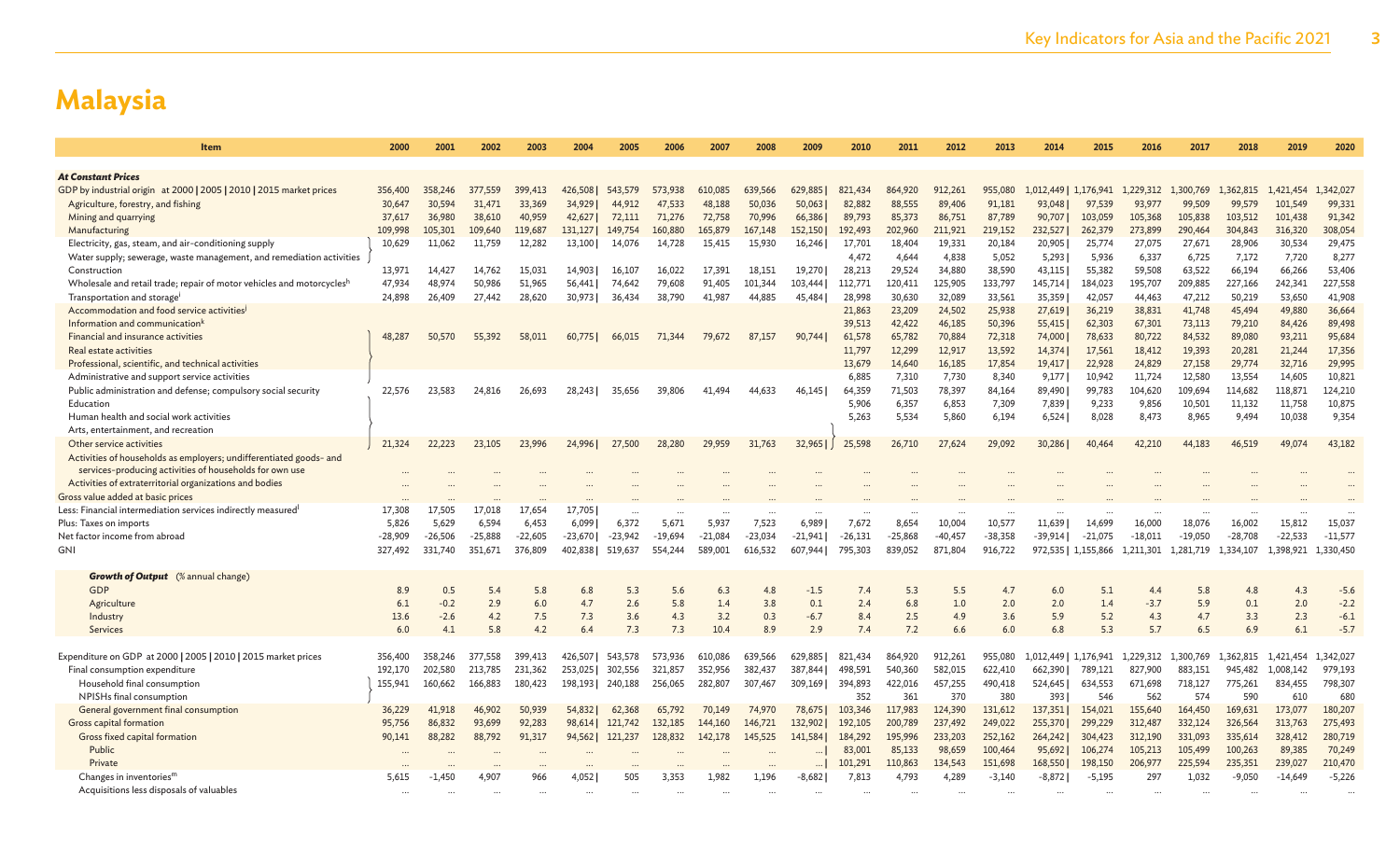| Item                                                              | 2000         | 2001         | 2002      | 2003      | 2004      | 2005      | 2006          | 2007      | 2008      | 2009          | 2010      | 2011      | 2012      | 2013      | 2014          | 2015      | 2016      | 2017      | 2018           | 2019                 | 2020          |
|-------------------------------------------------------------------|--------------|--------------|-----------|-----------|-----------|-----------|---------------|-----------|-----------|---------------|-----------|-----------|-----------|-----------|---------------|-----------|-----------|-----------|----------------|----------------------|---------------|
|                                                                   |              |              |           |           |           |           |               |           |           |               |           |           |           |           |               |           |           |           |                |                      |               |
| Exports of goods and services                                     | 427,003      | 397,838      | 419,430   | 440,963   | 511,774   | 613,694   | 654,702       | 679,408   | 690,096   | 615,024       | 714,075   | 743,919   | 730,961   | 732,856   | 769,794       | 817,370   | 828,155   | 900,064   | 917,462        | 905,807              | 826,529       |
| Exports of goods                                                  |              |              |           |           |           |           |               |           |           |               | 602,609   | 626,712   | 608,529   | 604,549   | 639,514       | 681,275   | 685,228   | 750,508   | 768,846        | 754,612              | 748,561       |
| <b>Exports of services</b>                                        |              |              |           |           |           |           |               |           |           |               | 111,466   | 117,207   | 122,432   | 128,307   | 130,280       | 136,095   | 142,927   | 149,556   | 148,616        | 151,194              | 77,968        |
| Imports of goods and services                                     | 358,529      | 329,004      | 349,356   | 365,195   | 436,9061  | 494,414   | 534,808       | 566,438   | 579,688   | 505,886       | 583,337   | 620,147   | 638,206   | 649,208   | 675,105       | 728,778   | 739,230   | 814,571   | 826,694        | 806,258              | 739,189       |
| Imports of goods                                                  |              |              |           |           |           |           |               |           |           |               | 478,427   | 505,184   | 510,239   | 516,075   | 535,528       | 572,051   | 578,719   | 644,246   | 662,747        | 646,986              | 620,280       |
| Imports of services                                               |              |              |           |           |           |           |               |           |           |               | 104,910   | 114,963   | 127,967   | 133,133   | 139,577       | 156,727   | 160,511   | 170,325   | 163,947        | 159,272              | 118,908       |
| Statistical discrepancy                                           |              |              |           |           |           |           |               |           |           |               |           |           |           |           |               |           |           |           |                |                      |               |
|                                                                   |              |              |           |           |           |           |               |           |           |               |           |           |           |           |               |           |           |           |                |                      |               |
| <b>Growth of Demand</b> (% annual change)                         |              |              |           |           |           |           |               |           |           |               |           |           |           |           |               |           |           |           |                |                      |               |
| Household final consumption <sup>n</sup>                          | 13.0         | 3.0          | 3.9       | 8.1       | 9.8       | 9.1       | 6.6           | 10.4      | 8.7       | 0.6           | 6.9       | 6.9       | 8.3       | 7.2       | 7.0           | 6.0       | 5.9       | 6.9       | 8.0            | 7.6                  | $-4.3$        |
| Government final consumption                                      | 1.6          | 15.7         | 11.9      | 8.6       | 7.6       | 6.5       | 5.5           | 6.6       | 6.9       | 4.9           | 3.4       | 14.2      | 5.4       | 5.8       | 4.4           | 4.5       | 1.1       | 5.7       | 3.2            | 2.0                  | 4.1           |
| Gross capital formation                                           | 29.2         | $-9.3$       | 7.9       | $-1.5$    | 6.9       | $-2.5$    | 8.6           | 9.1       | 1.8       | $-9.4$        | 25.3      | 4.5       | 18.3      | 4.9       | 2.5           | 6.7       | 4.4       | 6.3       | $-1.7$         | $-3.9$               | $-12.2$       |
| Exports of goods and services                                     | 16.1         | $-6.8$       | 5.4       | 5.1       | 16.1      | 8.3       | 6.7           | 3.8       | 1.6       | $-10.9$       | 11.1      | 4.2       | $-1.7$    | 0.3       | 5.0           | 0.3       | 1.3       | 8.7       | 1.9            | $-1.3$               | $-8.8$        |
| Imports of goods and services                                     | 24.4         | $-8.2$       | 6.2       | 4.5       | 19.6      | 8.9       | 8.2           | 5.9       | 2.3       | $-12.7$       | 15.6      | 6.3       | 2.9       | 1.7       | 4.0           | 0.8       | 1.4       | 10.2      | 1.5            | $-2.5$               | $-8.3$        |
| <b>Investment Financing at Current Prices</b>                     |              |              |           |           |           |           |               |           |           |               |           |           |           |           |               |           |           |           |                |                      |               |
| Gross capital formation                                           | 95,756       | 86,023       | 94,950    | 95,326    | 109,266   | 121,742   | 135,491       | 155,753   | 165,218   | 127,143       | 192,105   | 211,415   | 250,085   | 264,199   | 276,363       | 299,229   | 324,865   | 350,589   | 346,061        | 317,888              | 278,475       |
| Gross national saving                                             | 128,008      | 113,713      | 125,444   | 145,952   | 166,568   | 200,109   | 231,531       | 257,931   | 296,568   | 237,790       | 274,906   | 310,735   | 300,262   | 299,685   | 324,916       | 334,383   | 354,773   | 388,885   | 378,356        | 368,738              | 340,595       |
| Gross domestic saving <sup>o</sup>                                | 164,230      | 147,514      | 161,071   | 177,789   | 205,841   | 241,022   | 265,553       | 287,963   | 337,153   | 271,672       | 322,843   | 353,400   | 354,572   | 351,158   | 378,983       | 387,821   | 407,994   | 444,843   | 443,167        | 430,299              | 369,622       |
| Net factor income from abroad <sup>p</sup>                        | $-28,909$    | $-25,623$    | $-25,061$ | $-22,537$ | $-24,402$ | $-23,943$ | $-17,294$     | $-13,985$ | $-23,033$ | $-14,214$     | $-26,131$ | $-21,600$ | $-35,841$ | $-33,975$ | $-36,624$     | $-32,112$ | $-34,592$ | $-38,658$ | $-45,082$      | $-40,267$            | $-26,227$     |
| Net current transfers from abroad <sup>q</sup>                    | $-7,313$     | $-8,178$     | $-10,566$ | $-9,300$  | $-14,871$ | $-16,970$ | $-16,728$     | $-16,047$ | $-17,552$ | $-19,668$     | $-21,806$ | $-21,065$ | $-18,469$ | $-17,498$ | $-17,443$     | $-21,325$ | $-18,629$ | $-17,300$ | $-19,729$      | $-21,294$            | $-2,800$      |
|                                                                   |              |              |           |           |           |           |               |           |           |               |           |           |           |           |               |           |           |           |                |                      |               |
| <b>Savings and Investment</b> (% of GDP at current market prices) |              |              |           |           |           |           |               |           |           |               |           |           |           |           |               |           |           |           |                |                      |               |
| Gross domestic saving                                             | 46.1         | 41.8         | 42.0      | 42.5      | 43.4      | 44.3      | 44.5          | 43.3      | 43.8      | 38.1          | 39.3      | 38.8      | 36.5      | 34.5      | 34.3          | 33.0      | 32.6      | 32.4      | 30.6           | 28.5                 | 26.1          |
| Gross national saving                                             | 35.9         | 32.3         | 32.7      | 34.9      | 35.1      | 36.8      | 38.8          | 38.8      | 38.5      | 33.4          | 33.5      | 34.1      | 30.9      | 29.4      | 29.4          | 28.4      | 28.4      | 28.3      | 26.1           | 24.4                 | 24.1          |
| Gross capital formation                                           | 26.9         | 24.4         | 24.8      | 22.8      | 23.0      | 22.4      | 22.7          | 23.4      | 21.5      | 17.8          | 23.4      | 23.2      | 25.7      | 25.9      | 25.0          | 25.4      | 26.0      | 25.5      | 23.9           | 21.0                 | 19.7          |
|                                                                   |              |              |           |           |           |           |               |           |           |               |           |           |           |           |               |           |           |           |                |                      |               |
| At Current Market Prices (RM)                                     |              |              |           |           |           |           |               |           |           |               |           |           |           |           |               |           |           |           |                |                      |               |
| Per capita GDP                                                    | 15,172       | 14.672       | 15.616    | 16,724    | 18,561    | 20,870    | 22,478        | 24,589    | 27,929    | 25,385        | 28,733    | 31.372    | 32,913    | 33,714    | 36,031        | 37,739    | 39,506    | 42,854    | 44,699         | 46,450               | 43,334        |
| Per capita GNI                                                    | 13,942       | 13,606       | 14.595    | 15,824    | 17,606    | 19,951    | 21,826        | 24,073    | 27,094    | 24,879        | 27,819    | 30,629    | 31,698    | 32,589    | 34,838        | 36,710    | 38,412    | 41,647    | 43,307         | 45,212               | 42,531        |
|                                                                   |              |              |           |           |           |           |               |           |           |               |           |           |           |           |               |           |           |           |                |                      |               |
| <b>PRODUCTION INDEXES</b> period averages                         |              |              |           |           |           |           |               |           |           |               |           |           |           |           |               |           |           |           |                |                      |               |
| Agriculture; 2014-2016 = 100                                      | 64.9         | 66.6         | 68.0      | 73.2      | 77.4      | 80.8      | 84.7          | 84.7      | 89.4      | 87.5          | 89.0      | 96.0      | 98.1      | 99.0      | 97.9          | 104.1     | 98.0      | 106.2     | 102.5          | 105.1                |               |
| Mining; 2005   2010   2015 = 100                                  | 86.9<br>77.3 | 89.5<br>72.3 | 91.1      | 96.0      | 101.7     | 100.0     | 96.2<br>108.9 | 98.3      | 99.1      | 95.5<br>100.9 | 93.9      | 94.8      | 96.2      | 97.0      | 99.8<br>123.0 | 104.8     | 102.4     | 102.7     | 100.6          | 98.6<br>120.1        | 89.0<br>116.9 |
| Manufacturing; 2005   2010   2015 = 100                           |              |              | 76.1      | 84.4      | 95.1      | 100.0     |               | 111.4     | 112.2     |               | 112.1     | 105.7     | 111.3     | 116.0     |               | 128.9     | 104.3     | 110.7     | 116.0          |                      |               |
| <b>ENERGY</b> annual values                                       |              |              |           |           |           |           |               |           |           |               |           |           |           |           |               |           |           |           |                |                      |               |
| Crude petroleum (t'000)                                           |              |              |           |           |           |           |               |           |           |               |           |           |           |           |               |           |           |           |                |                      |               |
| Production                                                        | 32,784       | 31,993       | 33,545    | 35,437    | 36,712    | 33,787    | 32,030        | 32,788    | 33,133    | 31,642        | 30,653    | 30,653    | 27,370    | 27,612    | 28,549        | 31,346    | 32,113    | 31,701    | 30,917         | 28,950*              | $\cdots$      |
| Exports                                                           | 16,672       | 15.118       | 16.192    | 17,913    | 18,295    | 18,390    | 16,875        | 16,880    | 12,250    | 16,412        | 16,373    | 16,381    | 11,020    | 10,421    | 11,432        | 15,533    | 16,045    | 14,453    | 14,506         | 12,939*              |               |
| Imports                                                           | 6,963        | 8,559        | 6,845     | 7,991     | 7,888     | 9,121     | 10,278        | 10,529    | 9,228     | 8,862         | 9,067     | 9,067     | 8,797     | 8,794     | 9,450         | 8,096     | 10,657    | 9,951     | 9,071          | $6,023*$             | $\cdots$      |
| Consumption                                                       |              | 24,806       | 23,628    | 27,364    | 26,274    |           |               |           | 26,862    | 24,680        | 23,011    | 23,511    | $\cdots$  | 25,755    | 25,526        | 23,746    | 26,596    | 26,333    | 24,691         | 19,060*              | $\cdots$      |
| Coal (t'000)                                                      |              |              |           |           |           |           |               |           |           |               |           |           |           |           |               |           |           |           |                |                      |               |
| Production                                                        | 383          | 498          | 353       | 175       | 389       | 789       | 921           | 1,063     | 1,167     | 2,138         | 2,397     | 2,397     | 2,916     | 2,894     | 2,688         | 2,559     | 2,415     | 2,989     | 2,653          | $3,459*$             |               |
| Exports                                                           | 5            | q            | 6         | -1        | 24        | 63        | 100           | 94        | 54        | 75            | 206       | 678       | 305       | 517       | 181           | 247       | 24        | 607       | $\overline{0}$ | $\mathbf{4}^{\circ}$ |               |
| Imports                                                           | 2,677        | 3,706        | 5,340     | 6,353     | 9,555     | 10,303    | 11,404        | 10,954    | 5,457     | 9,304         | 19,973    | 21,989    | 21,019    | 22,063    | 21,738        | 25,461    | 27,146    | 30,426    | 32,904         | 31,542*              |               |
| Consumption                                                       | $\ddots$     | 4,156        | 5,251     | 4,623     | 13,275    |           |               | $\cdots$  | 15,919    |               |           | 23,247    | $\cdots$  | 23,899    | 24,360        | 27,609    | 29,732    | 32,947    | 35,342         | 33,402*              |               |
|                                                                   |              |              |           |           |           |           |               |           |           |               |           |           |           |           |               |           |           |           |                |                      |               |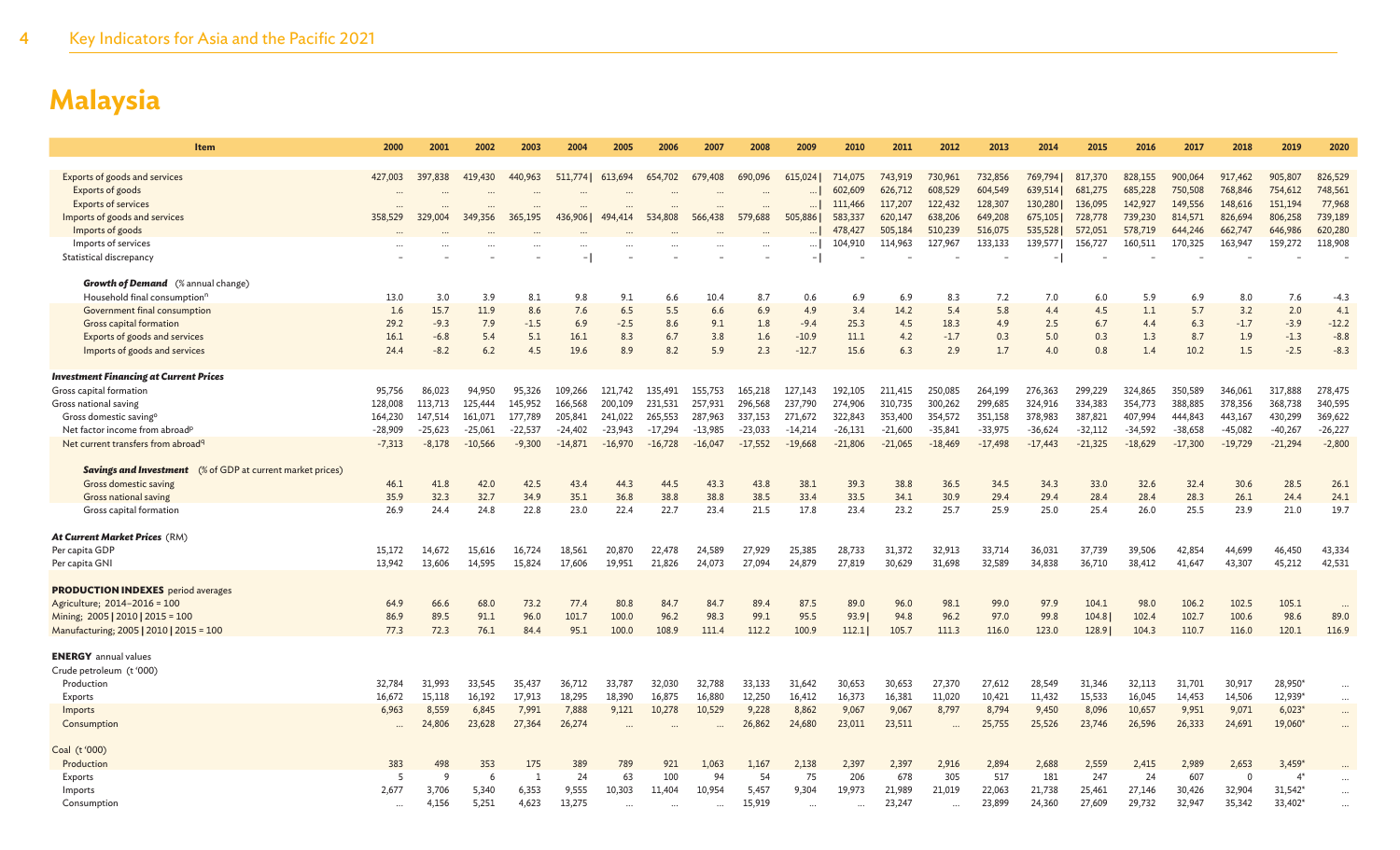| <b>Item</b>                                                                  | 2000                          | 2001       | 2002               | 2003       | 2004              | 2005       | 2006       | 2007                  | 2008       | 2009       | 2010       | 2011       | 2012                   | 2013                   | 2014       | 2015       | 2016                   | 2017           | 2018                   | 2019       | 2020       |
|------------------------------------------------------------------------------|-------------------------------|------------|--------------------|------------|-------------------|------------|------------|-----------------------|------------|------------|------------|------------|------------------------|------------------------|------------|------------|------------------------|----------------|------------------------|------------|------------|
|                                                                              |                               |            |                    |            |                   |            |            |                       |            |            |            |            |                        |                        |            |            |                        |                |                        |            |            |
| Electricity (kWh million)<br>Production                                      | 66,686                        | 72,280     | 75,328             | 84,022     | 90,661            | 96,214     | 100,841    | 104,950               | 106,927    | 107,116    | 116,808    | 116,808    | 124,894                | 143,497                | 147,480    | 150,190    | 156,665                | 164,508        | 170,529                | 169,611*   |            |
| Exports                                                                      | 18                            | 5          | 12                 | 193        | 953               | 1,814      | 2,680      | 2,252                 | 570        | 92         | 253        | 148        | 10                     | 23                     | 12         |            | 694                    | 1,124          | 1,509                  | 1,698'     | $\cdots$   |
| Imports                                                                      | $\overline{1}$                | 17         |                    | $\Omega$   |                   |            |            |                       |            |            |            | $\epsilon$ | 370                    | 221                    | 23         | 12         | 33                     | $\overline{7}$ | 20                     | $41*$      |            |
| Consumption                                                                  | 62,350                        | 64,954     | 68,802             | 73,483     | 78,804            | 83,219     | 85,956     | 91,189                | 94,393     | 93,714     | 101,550    | 110,853    | 107,341                | 134,446                | 128,333    | 132,203    | 144,042                | 146,520        | 152,866                | 154,804    |            |
|                                                                              |                               |            |                    |            |                   |            |            |                       |            |            |            |            |                        |                        |            |            |                        |                |                        |            |            |
| Retail prices (RM/L)                                                         |                               |            |                    |            |                   |            |            |                       |            |            |            |            |                        |                        |            |            |                        |                |                        |            |            |
| Gasoline, premium                                                            | 1.10                          | 1.19       | 1.28               | 1.32       | 1.35              | 1.50       | 1.83       | 1.88                  | 2.18       | 1.88       | 2.16       | 2.72       | 2.86                   | 2.60                   | 2.55       | 2.45       | 2.30                   | 2.53           | 2.37                   | 2.17       | 1.99       |
| Diesel                                                                       | 0.67                          | 0.72       | 0.73               | 0.77       | 0.80              | 1.10       | 1.53       | 1.58                  |            | 1.77       | 1.83       | 1.90       | 1.90                   | 1.80                   | 2.20       | 1.90       | 1.85                   | 2.26           | 2.21                   | 2.18       | 1.80       |
| <b>PRICE INDEXES</b> period averages                                         |                               |            |                    |            |                   |            |            |                       |            |            |            |            |                        |                        |            |            |                        |                |                        |            |            |
| Consumer; 2010 = 100                                                         | 80.4                          | 81.5       | 83.0               | 83.9       | 85.2              | 87.7       | 90.9       | 92.7                  | 97.7       | 98.3       | 100.0      | 103.2      | 104.9                  | 107.1                  | 110.5      | 112.8      | 115.2                  | 119.5          | 120.7                  | 121.5      | 120.1      |
| Food and nonalcoholic beverages                                              | 74.4                          | 74.9       | 75.4               | 76.4       | 78.0              | 80.9       | 83.6       | 86.2                  | 93.8       | 97.6       | 100.0      | 104.8      | 107.6                  | 111.5                  | 115.2      | 119.4      | 123.9                  | 128.8          | 130.9                  | 133.1      | 134.8      |
| Alcoholic beverages, tobacco, and narcotics                                  |                               |            |                    |            | $\cdots$          |            |            |                       | 90.7       | 96.2       | 100.0      | 104.6      | 105.0                  | 111.3                  | 124.2      | 141.0      | 165.2                  | 165.5          | 165.3                  | 167.8      | 168.3      |
| Clothing and footwear                                                        |                               |            |                    |            |                   |            |            |                       | 102.3      | 101.3      | 100.0      | 99.8       | 99.2                   | 98.6                   | 98.4       | 98.9       | 98.5                   | 98.2           | 96.2                   | 94.3       | 93.5       |
| Housing, water, electricity, gas, and other fuels                            |                               |            |                    |            |                   |            |            |                       | 97.0       | 98.9       | 100.0      | 101.8      | 103.4                  | 105.2                  | 108.8      | 111.5      | 114.2                  | 116.7          | 119.0                  | 121.3      | 119.2      |
| Furnishings, household equipment, and routine household maintenance          |                               |            |                    |            |                   |            |            |                       | 96.4       | 99.3       | 100.0      | 101.8      | 103.8                  | 105.4                  | 106.5      | 109.4      | 112.0                  | 114.4          | 114.8                  | 116.4      | 116.7      |
| Health                                                                       |                               |            |                    |            |                   |            |            |                       | 96.3       | 98.4       | 100.0      | 102.7      | 104.8                  | 106.8                  | 109.9      | 114.8      | 117.9                  | 120.9          | 121.9                  | 122.7      | 124.1      |
| Transport                                                                    |                               |            |                    |            |                   |            |            | $\cdots$<br>$\ddotsc$ | 108.6      | 98.4       | 100.0      | 104.4      | 105.1                  | 107.2                  | 112.4      | 107.3      | 102.4                  | 115.9          | 117.7                  | 114.0      | 102.6      |
| Communication                                                                |                               |            |                    |            |                   |            |            |                       | 100.7      | 100.2      | 100.0      | 99.7       | 99.1                   | 98.4                   | 97.7       | 99.6       | 98.1                   | 97.7           | 96.0                   | 96.4       | 97.5       |
| Recreation and culture                                                       |                               |            |                    |            | $\cdots$          |            |            | $\ddots$              | 97.0       | 98.4       | 100.0      | 102.0      | 103.2                  | 103.3                  | 104.9      | 106.7      | 109.4                  | 111.5          | 111.0                  | 111.8      | 112.3      |
| Education                                                                    |                               |            |                    |            |                   |            |            |                       | 96.1       | 98.4       | 100.0      | 102.2      | 104.7                  | 107.2                  | 109.8      | 112.4      | 114.8                  | 116.7          | 118.0                  | 119.7      | 120.9      |
| Restaurants and hotels                                                       |                               |            |                    |            |                   |            |            |                       | 95.3       | 98.1       | 100.0      | 105.9      | 109.0                  | 111.7                  | 116.9      | 121.7      | 125.1                  | 128.2          | 130.2                  | 131.8      | 132.4      |
| Miscellaneous goods and services                                             |                               |            |                    |            |                   |            |            |                       | 93.8       | 97.3       | 100.0      | 102.4      | 104.4                  | 104.7                  | 105.4      | 109.7      | 112.9                  | 114.2          | 112.6                  | 113.0      | 116.0      |
| Producer <sup>r</sup> ; 2000   2005   2010 = 100                             | $\ddot{\phantom{a}}$<br>100.0 | 98.2       | 97.9               | 102.5      | $\cdots$<br>108.9 | 100.0      | 103.8      | $\cdots$<br>111.2     | 125.8      | 112.2      | 100.0      | 112.3      | 111.8                  | 108.8                  | 110.4      | 102.2      | 101.1                  | 107.9          | 106.7                  | 105.2      | 102.4      |
| Implicit GDP deflator; 2000   2005   2010   2015 = 100                       | 100.0                         | 98.4       | 101.5              | 104.8      | 111.1             | 100.0      | 104.0      | 109.1                 | 120.4      | 113.2      | 100.0      | 105.4      | 106.5                  | 106.7                  | 109.3      | 100.0      | 101.7                  | 105.5          | 106.2                  | 106.3      | 105.4      |
|                                                                              |                               |            |                    |            |                   |            |            |                       |            |            |            |            |                        |                        |            |            |                        |                |                        |            |            |
| <b>Price Indexes</b> (% annual change)                                       |                               |            |                    |            |                   |            |            |                       |            |            |            |            |                        |                        |            |            |                        |                |                        |            |            |
| Consumer price index                                                         | $1.5\,$                       | 1.4        | 1.8                | 1.1        | 1.5               | 2.9        | 3.6        | 2.0                   | 5.4        | 0.6        | 1.7        | 3.2        | 1.6                    | 2.1                    | 3.2        | 2.1        | 2.1                    | 3.7            | 1.0                    | 0.6        | $-1.1$     |
| Food and nonalcoholic beverages price index                                  | 2.1                           | 0.7        | 0.7                | 1.3        | 2.1               | 3.7        | 3.3        | 3.1                   | 8.8        | 4.1        | 2.5        | 4.8        | 2.7                    | 3.6                    | 3.3        | 3.6        | 3.8                    | 3.9            | 1.7                    | 1.6        | 1.3        |
| Producer price index                                                         |                               | $-1.8$     | $-0.4$             | 4.7        | 6.3               | $\cdots$   | 3.8        | 7.1                   | 13.1       | $-10.8$    | $\cdots$   | 12.3       | $-0.4$                 | $-2.7$                 | 1.5        | $-7.4$     | $-1.1$                 | 6.7            | $-1.1$                 | $-1.4$     | $-2.7$     |
| Implicit GDP deflator                                                        |                               | $-1.6$     | 3.1                | 3.3        | 6.0               |            | 4.0        | 4.9                   | 10.4       | $-6.0$     | $\cdots$   | 5.4        | 1.0                    | 0.2                    | 2.5        | $-0.4$     | 1.7                    | 3.8            | 0.7                    | 0.1        | $-0.8$     |
|                                                                              |                               |            |                    |            |                   |            |            |                       |            |            |            |            |                        |                        |            |            |                        |                |                        |            |            |
| <b>MONEY AND INTEREST RATES<sup>5</sup></b> as of end of period (RM million) |                               |            |                    |            |                   |            |            |                       |            |            |            |            |                        |                        |            |            |                        |                |                        |            |            |
| Money supply (M1)                                                            | 78,516                        | 81,016     | 89,512             | 102,441    | 114,550           | 124,338    | 141,367    | 169,007               | 183,047    | 200,917    | 224,384    | 258,956    | 289,736                | 327,596                | 346,416    | 360,503    | 380,861                | 422,820        | 427,721                | 452,559    | 523,663    |
| Currency in circulation                                                      | 22,264                        | 22,148     | 23,897             | 26,101     | 28,617            | 30,178     | 33,519     | 36,247                | 40,425     | 43,439     | 47,685     | 53,489     | 57,396                 | 62,981                 | 68,170     | 76,914     | 85,682                 | 92,608         | 94,533                 | 100,559    | 118,381    |
| Demand deposits                                                              | 56,252                        | 58,869     | 65,615             | 76,339     | 85,933            | 94,160     | 107,848    | 132,760               | 142,623    | 157,477    | 176,699    | 205,468    | 232,340                | 264,615                | 278,246    | 283,589    | 295,178                | 330,212        | 333,188                | 352,000    | 405,282    |
| Quasi-money                                                                  | 278,051                       | 283,707    | 297,000<br>386,512 | 326,996    | 423,085           | 497,009    | 586,317    | 627,868<br>796,876    | 720,382    | 788,426    | 835,770    | 956,648    | 1,043,652<br>1.333.388 | 1,108,856<br>1.436.452 | 1.197.744  | 1.235.351  | 1.266.409<br>1.647.269 | 1.307.646      | 1.457.374<br>1.885.094 | 1,498,008  | 1,513,818  |
| Money supply (M2)                                                            | 356,567                       | 364,723    |                    | 429,436    | 537.636           | 621,346    | 727,684    |                       | 903,430    | 989.343    | 1.060.154  | 1.215.604  |                        |                        | 1.544.160  | 1.595.854  |                        | 1.730.466      |                        | 1,950,567  | 2,037,481  |
| Money supply (M3)                                                            | 458,363                       | 471,731    | 504,150            | 553,058    | 621,226           | 672,835    | 760,302    | 832,738               | 931,865    | 1,017,303  | 1,086,094  | 1,241,675  | 1,352,886              | 1,452,317              | 1,557,612  | 1,603,938  | 1,655,225              | 1,736,445      | 1,894,517              | 1,961,553  | 2,040,994  |
| Foreign assets (net)                                                         | 122,213                       | 125,751    | 134,019            | 167,417    | 258,043           | 259,875    | 312,620    | 383,786               | 331,800    | 354,263    | 371,842    | 489,463    | 509,911                | 514,397                | 505,039    | 521,246    | 517,821                | 517,269        | 522,402                | 514,381    | 525,442    |
| Domestic credit                                                              | 476,283                       | 495,128    | 533,990            | 578,231    | 592,156           | 631,453    | 674,484    | 727,250               | 855,127    | 931,893    | 1,019,935  | 1,127,854  | 1,254,262              | 1,391,325              | 1,543,676  | 1,655,006  | 1,761,912              | 1,874,914      | 2,076,104              | 2,171,051  | 2,298,972  |
| Claims on government sector (net)                                            | $-11,826$                     | $-12,833$  | $-1,068$           | 11,886     | $-4,713$          | $-9,917$   | $-1,600$   | $-2,241$              | 31,408     | 57,216     | 49,097     | 51,900     | 48,561                 | 70,013                 | 104,331    | 96,686     | 113,193                | 129,824        | 183,634                | 194,584    | 252,804    |
| Claims on private sector                                                     | 488,109                       | 507,960    | 535,058            | 566,345    | 596,869           | 641,370    | 676,084    | 729,490               | 823,719    | 874,676    | 970,838    | 1,075,954  | 1,205,701              | 1,321,311              | 1,439,346  | 1,558,321  | 1,648,719              | 1,745,091      | 1,892,470              | 1,976,466  | 2,046,167  |
| Other items                                                                  | $-140,133$                    | $-149.148$ | $-163.860$         | $-192.590$ | $-228.973$        | $-218.493$ | $-226.802$ | $-278.298$            | $-255,063$ | $-268,852$ | $-305.683$ | $-375.642$ | $-411,287$             | $-453.405$             | $-491,103$ | $-572,314$ | $-624.508$             | $-655,739$     | $-703.989$             | $-723.878$ | $-783,419$ |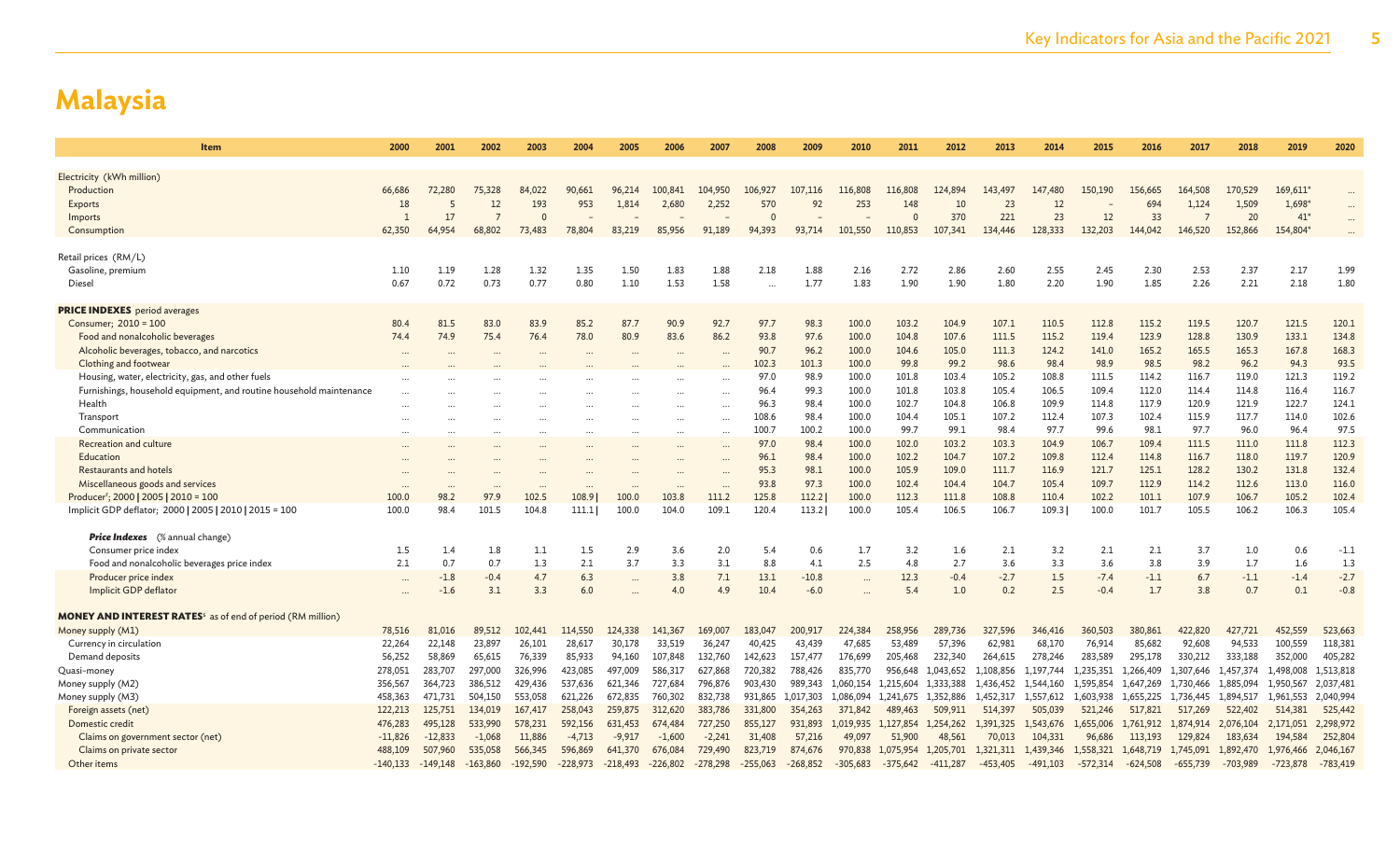| Item                                                                                               | 2000         | 2001           | 2002         | 2003         | 2004          | 2005         | 2006          | 2007         | 2008          | 2009         | 2010         | 2011                | 2012         | 2013         | 2014               | 2015         | 2016         | 2017         | 2018         | 2019               | 2020                 |
|----------------------------------------------------------------------------------------------------|--------------|----------------|--------------|--------------|---------------|--------------|---------------|--------------|---------------|--------------|--------------|---------------------|--------------|--------------|--------------------|--------------|--------------|--------------|--------------|--------------------|----------------------|
| <b>Money Supply (M3)</b> (% annual change)<br><b>M3</b> (% of GDP at current market prices)        | 5.1<br>128.6 | 2.9<br>133.8   | 6.9<br>131.6 | 9.7<br>132.1 | 12.3<br>131.0 | 8.3<br>123.8 | 13.0<br>127.4 | 9.5<br>125.2 | 11.9<br>121.0 | 9.2<br>142.7 | 6.8<br>132.2 | 14.3<br>136.2       | 9.0<br>139.3 | 7.3<br>142.6 | 7.3<br>140.8       | 3.0<br>136.3 | 3.2<br>132.5 | 4.9<br>126.5 | 9.1<br>130.9 | 3.5<br>129.8       | 4.0<br>144.2         |
| <b>Deposit Money Banks</b>                                                                         |              |                |              |              |               |              |               |              |               |              |              |                     |              |              |                    |              |              |              |              |                    |                      |
| Demand deposits                                                                                    | 54,627       | 56,201         | 60,222       | 70.033       | 90,946        | 99.243       | 114,826       | 140.949      | 149,509       | 165,891      | 184,638      | 214.198             | 241,906      | 272,923      | 285,832            | 291,809      | 303,737      | 340,703      | 339,881      | 360,385            | 420,465              |
| Savings deposits                                                                                   | 37,702       | 41,166         | 45,109       | 49.085       | 68,590        | 70,535       | 75,730        | 84.433       | 92,218        | 102,268      | 104,943      | 115,671             | 123,740      | 131,765      | 134,931            | 135.591      | 145,129      | 150,505      | 157,387      | 169,975            | 212,341              |
| Time deposits <sup>t</sup>                                                                         | 201.391      | 191,170        | 194,813      | 210,543      | 342,452       | 357,222      | 405,620       | 418,351      | 451,380       | 482,055      | 521,621      | 594,624             | 657,331      | 737,858      | 779,781            | 789,428      | 811,913      | 863,494      | 975,129      | 1,002,298          | 966,529              |
| Loans and advances <sup>u</sup>                                                                    | 314.798      | 325,072        | 338,242      | 355,839      | 448.354       | 526,772      | 585,506       | 636,368      | 721,797       | 783,507      | 883,285      | 1,003,504 1,107,970 |              | 1,225,656    | 1,339,718          | 1,445,105    | 1,521,428    | 1.584.340    | 1.705.749    | 1,771,591          | 1,831,151            |
| period averages (% per annum)<br>Interest Rates                                                    |              |                |              |              |               |              |               |              |               |              |              |                     |              |              |                    |              |              |              |              |                    |                      |
| On deposits                                                                                        |              |                |              |              |               |              |               |              |               |              |              |                     |              |              |                    |              |              |              |              |                    |                      |
| Savings                                                                                            | 2.72         | 2.28           | 2.12         | 1.86         | 1.58          | 1.41         | 1.48          | 1.44         | 1.40          | 0.93         | 0.94         | 1.08                | 1.04         | 1.01         | 1.03               | 1.06         | 1.00         | 0.96         | 1.04         | 1.01               | 0.61                 |
| Time: 6 months                                                                                     | 3.50         | 3.22           | 3.21         | 3.01         | 3.00          | 3.04         | 3.34          | 3.29         | 3.11          | 2.09         | 2.55         | 2.98                | 3.04         | 3.02         | 3.10               | 3.19         | 3.08         | 2.99         | 3.21         | 3.05               | 2.01                 |
| 12 months                                                                                          | 4.24         | 4.00           | 4.00         | 3.70         | 3.70          | 3.70         | 3.73          | 3.70         | 3.50          | 2.56         | 2.81         | 3.14                | 3.18         | 3.15         | 3.23               | 3.31         | 3.18         | 3.09         | 3.31         | 3.17               | 2.13                 |
|                                                                                                    |              |                |              |              |               |              |               |              |               |              |              |                     |              |              |                    |              |              |              |              |                    |                      |
| <b>GOVERNMENT FINANCE</b> fiscal year ending 31 December (RM million)<br><b>Central Government</b> |              |                |              |              |               |              |               |              |               |              |              |                     |              |              |                    |              |              |              |              |                    |                      |
| Revenue                                                                                            | 62,291       | 79,915         | 83,514       | 92,608       | 99,398        | 106,303      | 123,546       | 139,885      | 159,793       | 158,639      | 159,653      | 185,419             | 207,912      | 213,370      | 220,625            | 219,089      | 212,421      | 220,406      | 232,882      | 264,415            |                      |
| <b>Taxes</b>                                                                                       | 48,709       | 62.741         | 66,859       | 64,891       | 72,051        | 80,593       | 86,630        | 95,168       | 112,897       | 106,504      | 109,515      | 134,885             | 151,643      | 155,952      | 164,205            | 165,441      | 169,343      | 177,659      | 174,059      | 180,566            | $\cdots$             |
| Taxes on income, profits, and capital gains                                                        | 27,016       | 40.134         | 42,167       | 40,440       | 44,844        | 49,596       | 57,347        | 64,263       | 76,898        | 73,021       | 72,784       | 94,839              | 108,199      | 110,983      | 116,618            | 101,559      | 99,613       | 105,171      | 119,161      | 123,214            | $\cdots$             |
| Payable by individuals                                                                             | 7,015        | 9.436          | 9,889        | 7,984        | 8,977         | 8,649        | 10,196        | 11,661       | 14,966        | 15,590       | 17,805       | 20,203              | 22,977       | 23,055       | 24,423             | 26,321       | 27,566       | 28,945       | 32,605       | 38,680             | $\cdots$             |
| Payable by corporations and other enterprises                                                      | 19,915       | 30,628         | 32,278       | 32,456       | 35,867        | 40,947       | 47,151        | 52,602       | 61,932        | 57,431       | 54,979       | 74,636              | 85,222       | 87,928       | 92,196             | 75,238       | 72,047       | 76,226       | 86,556       | 84,534             | $\cdots$             |
| Other taxes on income, profits, and capital gains                                                  | 87           | 70             |              |              |               |              |               |              |               |              |              |                     |              |              |                    |              |              |              |              |                    | $\cdots$             |
| Taxes on payroll and workforce                                                                     |              |                |              |              |               |              |               |              |               |              |              |                     |              |              |                    |              |              |              |              |                    | $\cdots$             |
| Taxes on property                                                                                  | 250          | 229            |              |              |               |              |               |              |               |              |              |                     |              |              |                    |              |              |              |              |                    | $\cdots$             |
| Taxes on goods and services                                                                        | 15,449       | 17,919         | 18,038       | 16,800       | 17,873        | 21,580       | 20,018        | 21,026       | 25,345        | 24,863       | 30,922       | 33,465              | 36,051       | 37,339       | 39,357             | 55,873       | 61,538       | 63,161       | 45,328       | 48,197             | $\cdots$             |
| Taxes on international trade and transaction                                                       | 4,631        | 4,060          | 4,471        | 5,075        | 5,474         | 5,470        | 5,040         | 4,747        | 5,414         | 3,266        | 3,776        | 4,107               | 4,250        | 4,454        | 4,563              | 3,771        | 3,885        | 4,138        | 4,622        | 3,859              | $\cdots$             |
| Other taxes                                                                                        | 1,364        | 400            | 2,183        | 2,576        | 3.860         | 3.947        | 4,225         | 5,133        | 5,239         | 5,355        | 2,033        | 2,474               | 3,143        | 3,176        | 3.667              | 4,238        | 4,307        | 5,188        | 4,948        | 5,296              | $\cdots$             |
| Social contributions                                                                               |              |                |              |              |               |              |               |              |               |              |              |                     |              |              |                    |              |              |              |              |                    | $\cdots$             |
| Grants                                                                                             |              | $\overline{1}$ |              |              |               |              |               |              |               |              |              |                     |              |              |                    |              |              |              |              |                    |                      |
| Other revenue                                                                                      | 13,582       | 17,174         | 16,655       | 27,717       | 27,347        | 25,710       | 36,916        | 44.717       | 46,896        | 52.135       | 50.138       | 50,534              | 56,269       | 57,418       | 56,421             | 53,648       | 43,078       | 42,747       | 58,822       | 83,849             | $\cdots$             |
| Expense                                                                                            | 64,545       | 70,012         | 67,731       | 73,813       | 89,533        | 96,141       | 105,745       | 120,552      | 150,664       | 154,485      | 149,763      | 179,928             | 203,767      | 209,856      | 217,787            | 215,275      | 209,497      | 217,179      | 230,513      | 262,573            | $\cdots$<br>$\cdots$ |
| Compensation of employees                                                                          | 16,357       | 17,443         | 20,242       | 21,721       | 23,779        | 25,587       | 28,522        | 32,587       | 41,011        | 42,778       | 46,663       | 50,148              | 60,016       | 61,001       | 66,947             | 70,050       | 73,108       | 77,037       | 79,989       | 80,534             |                      |
| Use of goods and services                                                                          | 8,642        | 11,936         | 11,269       | 13,968       | 16,633        | 17,984       | 20,923        | 23,622       | 25,197        | 26,372       | 23,841       | 28,949              | 31,963       | 33,860       | 34,259             | 36,373       | 30,070       | 34,738       | 35,283       | 31,507             | $\cdots$<br>$\cdots$ |
| Consumption of fixed capital                                                                       |              |                |              |              |               |              |               |              |               |              |              |                     |              |              |                    |              |              |              |              |                    |                      |
| Interest                                                                                           | 9,055        | 9,634          | 9.669        | 10.546       | 10.919        | 11,604       | 12.495        | 12.911       | 12,797        | 14.222       | 15,621       | 17,716              | 19,537       | 20,776       | $\cdots$<br>22,588 | 24,283       | 26,480       | 27,863       | 30,547       | $\cdots$<br>32,933 | $\cdots$             |
| Subsidies                                                                                          | 12,545       | 14,678         | 3,677        | 2,679        | 5,796         | 13,387       | 10,112        | 10,481       | 35,165        | 20,345       | 14,744       | 27,245              | 31,519       | 29,475       | 23,667             | 9,356        | 8,214        | 9,337        | 12,873       | 11,374             | $\cdots$<br>$\cdots$ |
| Grants                                                                                             | 11,771       | 11,411         | 15,948       | 16,323       | 21,264        | 20,427       | 26,294        | 31,501       | 25,623        | 39,937       | 27,862       | 32,157              | 32,631       | 34,795       | 34,588             | 37,319       | 33,207       | 31,347       | 30,904       | 66,050             |                      |
| Social benefits                                                                                    | 4,187        | 4.711          | 5,134        | 5,870        | 6,060         | 6,809        | 7,008         | 8,251        | 10,022        | 10,146       | 19,877       | 22,576              | 26,635       | 28,717       | 34.253             | 36,785       | 37,505       | 35,817       | 39,820       | 38,421             | $\cdots$             |
| Other expense                                                                                      | 1.988        | 199            | 1.792        | 2,706        | 5.082         | 343          | 391           | 1,197        | 849           | 685          | 1,155        | 1,138               | 1,466        | 1,232        | 1.484              | 1,108        | 913          | 1,040        | 1,097        | 1,755              | $\cdots$             |
| Net operating balance                                                                              |              |                |              |              |               |              |               |              |               |              |              |                     |              |              |                    |              |              |              |              |                    | $\ldots$             |
| Gross operating balance                                                                            | $-2,254$     | 9.903          | 15,783       | 18,795       | 9.865         | 10,162       | 17,801        | 19,334       | 9,130         | 4.154        | 9,890        | 5,491               | 4,145        | 3,514        | 2,838              | 3,814        | 2,924        | 3,227        | 2,368        | $\cdots$<br>1,842  | $\cdots$             |
| <b>Transactions in Nonfinancial Assets</b>                                                         |              |                |              |              |               |              |               |              |               |              |              |                     |              |              |                    |              |              |              |              |                    | $\cdots$             |
|                                                                                                    |              |                | 34,566       |              |               | 30,605       |               | 40,455       |               |              |              | 47,582              |              | 41,888       | 39,426             | 40,319       | 40,728       |              |              | 52,828             |                      |
| Net/gross investment in nonfinancial assets                                                        | 18,140       | 26,183         |              | 39,115       | 29,415        |              | 35,463        |              | 43,076        | 47,876       | 50,966       |                     | 46,748       |              |                    |              |              | 42,792       | 54,853       |                    |                      |
| <b>Fixed assets</b>                                                                                |              |                |              |              |               |              |               |              |               |              |              |                     |              |              |                    |              |              |              |              |                    |                      |
| Inventories                                                                                        |              |                |              |              |               |              |               |              |               |              |              |                     |              |              |                    |              |              |              |              |                    |                      |
| Valuables                                                                                          |              |                |              |              |               |              |               |              |               |              |              |                     |              |              |                    |              |              |              |              |                    |                      |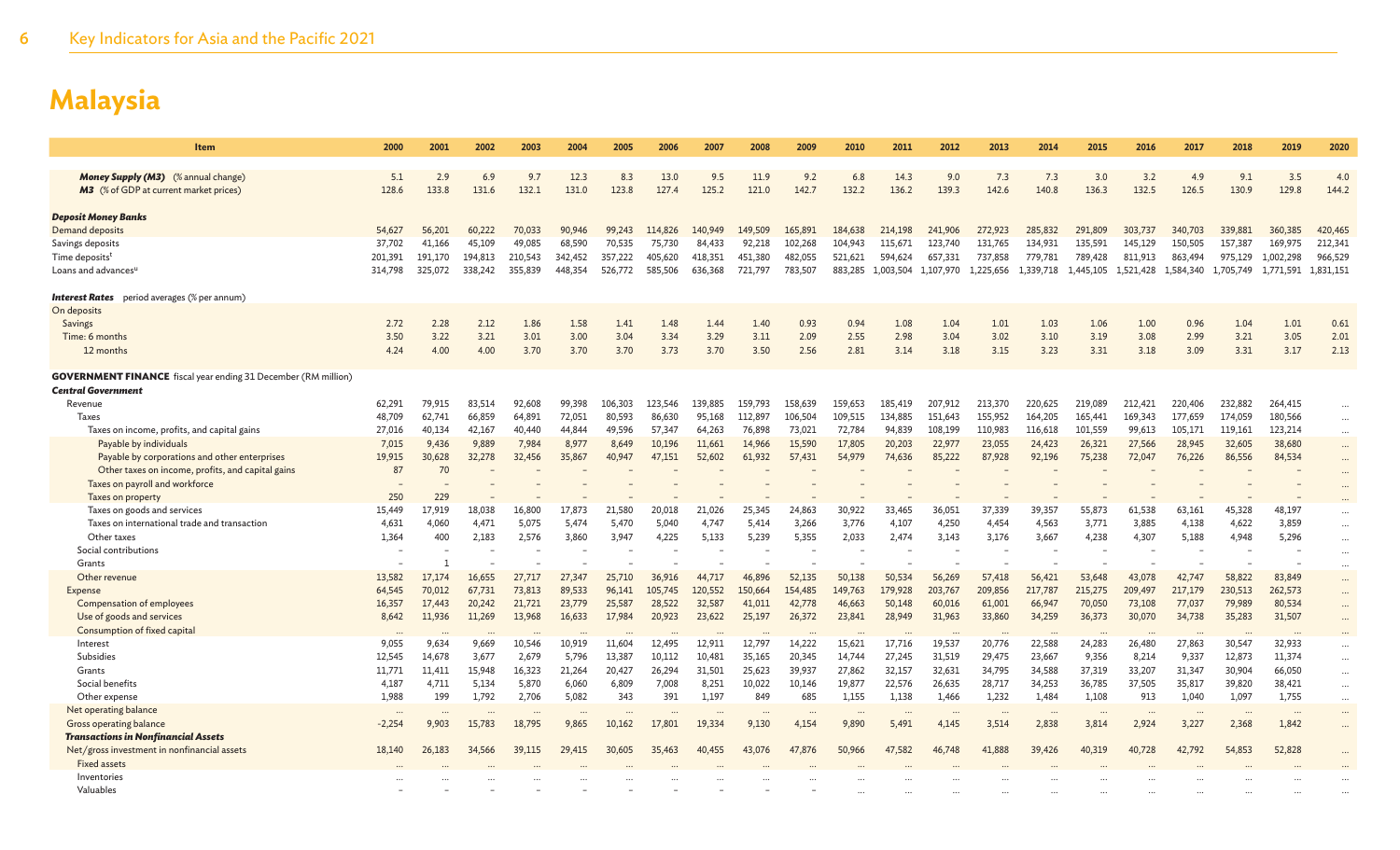| Item                                                                                   | 2000      | 2001      | 2002              | 2003                  | 2004                  | 2005                 | 2006                  | 2007              | 2008                   | 2009                   | 2010              | 2011              | 2012              | 2013                   | 2014                   | 2015                   | 2016                   | 2017                   | 2018                 | 2019               | 2020                 |
|----------------------------------------------------------------------------------------|-----------|-----------|-------------------|-----------------------|-----------------------|----------------------|-----------------------|-------------------|------------------------|------------------------|-------------------|-------------------|-------------------|------------------------|------------------------|------------------------|------------------------|------------------------|----------------------|--------------------|----------------------|
|                                                                                        |           |           |                   |                       |                       |                      |                       |                   |                        |                        |                   |                   |                   |                        |                        |                        |                        |                        |                      |                    |                      |
| Nonproduced assets                                                                     |           |           |                   |                       |                       |                      |                       |                   |                        |                        |                   |                   |                   |                        |                        |                        |                        |                        |                      |                    |                      |
| Expenditure                                                                            | 82.685    | 96,195    | 102,297           | 112,928               | 118,948               | 126,746              | 141,208               | 161,007           | 193,739                | 202,361                | 200,729           | 227,511           | 250,516           | 251,744                | 257,213                | 255,594                | 250,225                | 259,972                | 285,366              | 315,401            |                      |
| Net lending/Net borrowing                                                              | $-20.394$ | $-16,280$ | $-18,783$         | $-20,320$<br>$-9,774$ | $-19.550$<br>$-8,631$ | -20,443<br>$-8,839$  | $-17.662$<br>$-5,166$ | $-21,122$         | $-33.946$<br>$-21,149$ | $-43,722$<br>$-29,501$ | $-41,076$         | $-42,092$         | $-42.604$         | $-38,374$<br>$-17,598$ | $-36.588$<br>$-14,000$ | $-36,505$<br>$-12,222$ | $-37,804$<br>$-11,324$ | $-39,565$<br>$-11,702$ | $-52,484$            | $-50,986$          |                      |
| Primary balance<br><b>Transactions in Financial Assets and Liabilities (Financing)</b> | $-11,339$ | $-6,646$  | $-9,114$          |                       |                       |                      |                       | $-8,211$          |                        |                        | $-25,455$         | $-24,376$         | $-23,066$         |                        |                        |                        |                        |                        | $-21,937$            | $-18,054$          | $\cdots$             |
| Net acquisition of financial assets                                                    |           |           | $-4,686$          | $-736$                | 6,219                 | $-11,245$            | $-2,966$              | 364               | 1,234                  | 6,871                  | $-957$            | 3,527             | 728               | 931                    | 614                    | 3,403                  | 889                    | 843                    | 1,623                | 746                |                      |
| Domestic                                                                               |           | $\ddotsc$ | $-4,686$          | $-736$                | 6,219                 | $-11,245$            | $-2,966$              | 364               | 1,234                  | 6,871                  | $-957$            | 3,527             | 728               | 931                    | 614                    | 3,403                  | 889                    | 843                    | 1,623                | 746                | $\cdots$             |
| External                                                                               |           | $\ddotsc$ |                   |                       |                       |                      |                       |                   |                        |                        |                   |                   |                   |                        |                        |                        |                        |                        |                      |                    | $\cdots$             |
| Net incurrence of liabilities                                                          |           | $\sim$    | 14,096            | 19,586                | 25,771                | 9,197                | 14,696                | 21,486            | 35,180                 | 50,593                 | 40,120            | 45,619            | 43,331            | 39,305                 | 37,201                 | 39,658                 | 38,693                 | 40,408                 | 54,107               | 51,732             | $\cdots$             |
| Domestic                                                                               |           | $\ddotsc$ | 6,111             | 22,587                | 14,359                | 15,647               | 10,290                | 10,697            | 37,799                 | 44,365                 | 3,567             | 15,811            | 15,204            | 30,268                 | 28,459                 | 38,931                 | 23,184                 | 46,268                 | 74,916               | 24,039             | $\cdots$             |
| External                                                                               |           |           | 7,985             | $-3,001$              | 11,412                | $-6,450$             | 4.406                 | 10,789            | $-2,619$               | 6,227                  | 36,553            | 29,808            | 28,127            | 9,037                  | 8,742                  | 727                    | 15,509                 | $-5,859$               | $-20,809$            | 27,693             | $\cdots$             |
| <b>Government Finance</b> (% of GDP at current prices)                                 |           |           |                   |                       |                       |                      |                       |                   |                        |                        |                   |                   |                   |                        |                        |                        |                        |                        |                      |                    |                      |
| Revenue                                                                                | 17.5      | 22.7      | 21.8              | 22.1                  | 21.0                  | 19.6                 | 20.7                  | 21.0              | 20.8                   | 22.3                   | 19.4              | 20.3              | 21.4              | 20.9                   | 19.9                   | 18.6                   | 17.0                   | 16.1                   | 16.1                 | 17.5               |                      |
| <b>Taxes</b>                                                                           | 13.7      | 17.8      | 17.4              | 15.5                  | 15.2                  | 14.8                 | 14.5                  | 14.3              | 14.7                   | 14.9                   | 13.3              | 14.8              | 15.6              | 15.3                   | 14.8                   | 14.1                   | 13.6                   | 12.9                   | 12.0                 | 12.0               |                      |
| Taxes payable by individuals                                                           | 2.0       | 2.7       | 2.6               | 1.9                   | 1.9                   | 1.6                  | 1.7                   | 1.8               | 1.9                    | 2.2                    | 2.2               | 2.2               | 2.4               | 2.3                    | 2.2                    | 2.2                    | 2.2                    | 2.1                    | 2.3                  | 2.6                | $\cdots$             |
| Taxes payable by corporations and other enterprises                                    | 5.6       | 8.7       | 8.4               | 7.8                   | 7.6                   | 7.5                  | 7.9                   | 7.9               | 8.0                    | 8.1                    | 6.7               | 8.2               | 8.8               | 8.6                    | 8.3                    | 6.4                    | 5.8                    | 5.6                    | 6.0                  | 5.6                | $\cdots$             |
| Expenditure                                                                            | 23.2      | 27.3      | 26.7              | 27.0                  | 25.1                  | 23.3                 | 23.7                  | 24.2              | 25.2                   | 28.4                   | 24.4              | 25.0              | 25.8              | 24.7                   | 23.2                   | 21.7                   | 20.0                   | 18.9                   | 19.7                 | 20.9               | $\cdots$             |
| Net lending/Net borrowing                                                              | $-5.7$    | $-4.6$    | $-4.9$            | $-4.9$                | $-4.1$                | $-3.8$               | $-3.0$                | $-3.2$            | $-4.4$                 | $-6.1$                 | $-5.0$            | $-4.6$            | $-4.4$            | $-3.8$                 | $-3.3$                 | $-3.1$                 | $-3.0$                 | $-2.9$                 | $-3.6$               | $-3.4$             | $\cdots$             |
| Primary balance                                                                        | $-3.2$    | $-1.9$    | $-2.4$            | $-2.3$                | $-1.8$                | $-1.6$               | $-0.9$                | $-1.2$            | $-2.7$                 | $-4.1$                 | $-3.1$            | $-2.7$            | $-2.4$            | $-1.7$                 | $-1.3$                 | $-1.0$                 | $-0.9$                 | $-0.9$                 | $-1.5$               | $-1.2$             | $\ddot{\phantom{a}}$ |
|                                                                                        |           |           |                   |                       |                       |                      |                       |                   |                        |                        |                   |                   |                   |                        |                        |                        |                        |                        |                      |                    |                      |
| <b>Expenditure by Function, Central Government</b>                                     |           |           |                   |                       |                       |                      |                       |                   |                        |                        |                   |                   |                   |                        |                        |                        |                        |                        |                      |                    |                      |
| Total expenditure<br>General public services                                           | 76,990    | 92.276    | 102,297<br>29,913 | 112,930<br>30,797     | 118,949<br>42,283     | 126,746<br>44,990    | 141,208<br>45,478     | 161,007<br>52,868 | 193,739<br>68,859      | 202,360<br>68,377      | 200,729<br>64,292 | 227,511<br>83,104 | 250,516<br>98,882 | 251,744<br>97,673      | 257,213<br>95,837      | 255,592<br>89,469      | 250,225<br>88,196      | 259,972<br>90,307      | 285,366<br>101,752   | 315,401<br>134,480 |                      |
| Defense                                                                                |           |           | 8,504             | 10,950                | 10,728                | 11,817               | 11,981                | 13,649            | 14,717                 | 13,974                 | 12,415            | 14,790            | 14,746            | 16,247                 | 16,830                 | 17,476                 | 14,788                 | 15,998                 | 19,545               | 13,565             |                      |
| Public order and safety                                                                |           | $\ddotsc$ | 4,858             | 5,486                 | 5,595                 | 6,071                | 7,384                 | 8,188             | 9,572                  | 9,566                  | 10,238            | 10,719            | 12,344            | 12,423                 | 13,455                 | 14,461                 | 13,995                 | 15,341                 | 12,613               | 15,478             | $\cdots$             |
| Economic affairs                                                                       |           | $\ddotsc$ | 16,180            | 19,283                | 17,695                | 22,174               | 28,218                | 27,463            | 32,291                 | 34,818                 | 35,236            | 41,573            | 39,737            | 40,027                 | 39,038                 | 39,559                 | 40,929                 | 38,493                 | 47,615               | 42,042             | $\cdots$             |
| Environmental protection                                                               |           | $\ddotsc$ | $\ddotsc$         | $\ddot{\phantom{a}}$  |                       | $\ddot{\phantom{a}}$ |                       |                   |                        |                        |                   |                   |                   | $\cdots$               |                        | $\ddot{\phantom{a}}$   | $\cdots$               | $\ddotsc$              | $\ddot{\phantom{a}}$ | 1,859              | $\cdots$             |
| Housing and community amenities                                                        |           |           | 6,770             | 8,212                 | 7,454                 | 6,178                | 7,218                 | 10,857            | 10,634                 | 10,714                 | 12,184            | 10,713            | 11,545            | 11,542                 | 13,307                 | 14,444                 | 13,576                 | 13,777                 | 12,896               | 14,102             | $\cdots$             |
| Health                                                                                 |           | $\cdots$  | 6,654             | 8,976                 | 9,361                 | 8,723                | 9,991                 | 11,268            | 13,246                 | 14,768                 | 16,499            | 17,136            | 18,672            | 19,421                 | 22,120                 | 23,366                 | 23,127                 | 25,523                 | 28,208               | 29,701             | $\cdots$             |
| Recreation, culture, and religion                                                      |           |           |                   |                       |                       |                      |                       |                   |                        | $\ddots$               |                   |                   |                   | $\cdots$               |                        |                        |                        |                        |                      |                    |                      |
| Education                                                                              |           |           | 29,418            | 29,226                | 25,833                | 26,794               | 30,938                | 36,714            | 44,420                 | 50,145                 | 49,866            | 49,476            | 54,590            | 54,411                 | 56,627                 | 56,817                 | 55,614                 | 60,532                 | 62,737               | 64,175             | $\cdots$             |
| Social protection                                                                      |           |           |                   |                       |                       |                      |                       |                   |                        |                        |                   |                   |                   |                        |                        |                        |                        |                        |                      |                    |                      |
| <b>Expenditure by Function</b> (% of GDP at current prices)                            |           |           |                   |                       |                       |                      |                       |                   |                        |                        |                   |                   |                   |                        |                        |                        |                        |                        |                      |                    |                      |
| Education                                                                              |           | $\ddotsc$ | 7.7               | 7.0                   | 5.4                   | 4.9                  | 5.2                   | 5.5               | 5.8                    | 7.0                    | 6.1               | 5.4               | 5.6               | 5.3                    | 5.1                    | 4.8                    | 4.5                    | 4.4                    | 4.3                  | 4.2                |                      |
| Health                                                                                 |           | $\ddotsc$ | 1.7               | 2.1                   | 2.0                   | 1.6                  | 1.7                   | 1.7               | 1.7                    | 2.1                    | 2.0               | 1.9               | 1.9               | 1.9                    | 2.0                    | 2.0                    | 1.9                    | 1.9                    | 1.9                  | 2.0                |                      |
| Social protection                                                                      |           |           |                   |                       |                       |                      |                       |                   |                        |                        |                   |                   |                   |                        |                        |                        |                        |                        |                      |                    |                      |
| <b>EXTERNAL TRADE</b> calendar year (RM million)                                       |           |           |                   |                       |                       |                      |                       |                   |                        |                        |                   |                   |                   |                        |                        |                        |                        |                        |                      |                    |                      |
| Exports, fob                                                                           | 373,270   | 334,284   | 357,430           | 397,884               | 481,253               | 536,234              | 589,200               | 604,300           | 663,014                | 552,518                | 638,822           | 697,862           | 702,641           | 719,992                | 765,417                | 777,355                | 786,964                | 934,927                | 1,003,587            | 995,072            | 980,979              |
| Imports, cif                                                                           | 311.459   | 280,229   | 303,090           | 316,538               | 399.632               | 432,871              | 478,100               | 502,000           | 519,804                | 434,670                | 528,828           | 573,626           | 606,677           | 648,695                | 682,937                | 685,778                | 698,819                | 836,422                | 879,804              | 849,411            | 796,194              |
| Trade balance                                                                          | 61,811    | 54,055    | 54,340            | 81,346                | 81,621                | 103,363              | 111,100               | 102,300           | 143,209                | 117,848                | 109,994           | 124,236           | 95,964            | 71,298                 | 82,480                 | 91,577                 | 88,145                 | 98,505                 | 123,783              | 145,661            | 184,785              |
|                                                                                        |           |           |                   |                       |                       |                      |                       |                   |                        |                        |                   |                   |                   |                        |                        |                        |                        |                        |                      |                    |                      |
| <b>External Trade</b> (% annual change)                                                |           |           |                   |                       |                       |                      |                       |                   |                        |                        |                   |                   |                   |                        |                        |                        |                        |                        |                      |                    |                      |
| Exports                                                                                | 16.1      | $-10.4$   | 6.9               | 11.3                  | 21.0                  | 11.4                 | 9.9                   | 2.6               | 9.7                    | $-16.7$                | 15.6              | 9.2               | 0.7               | 2.5                    | 6.3                    | 1.6                    | 1.2                    | 18.8                   | 7.3                  | $-0.8$             | $-1.4$               |
| Imports                                                                                | 25.3      | $-10.0$   | 8.2               | 4.4                   | 26.3                  | 8.3                  | 10.4                  | 5.0               | 3.5                    | $-16.4$                | 21.7              | 8.5               | 5.8               | 6.9                    | 5.3                    | 0.4                    | 1.9                    | 19.7                   | 5.2                  | $-3.5$             | $-6.3$               |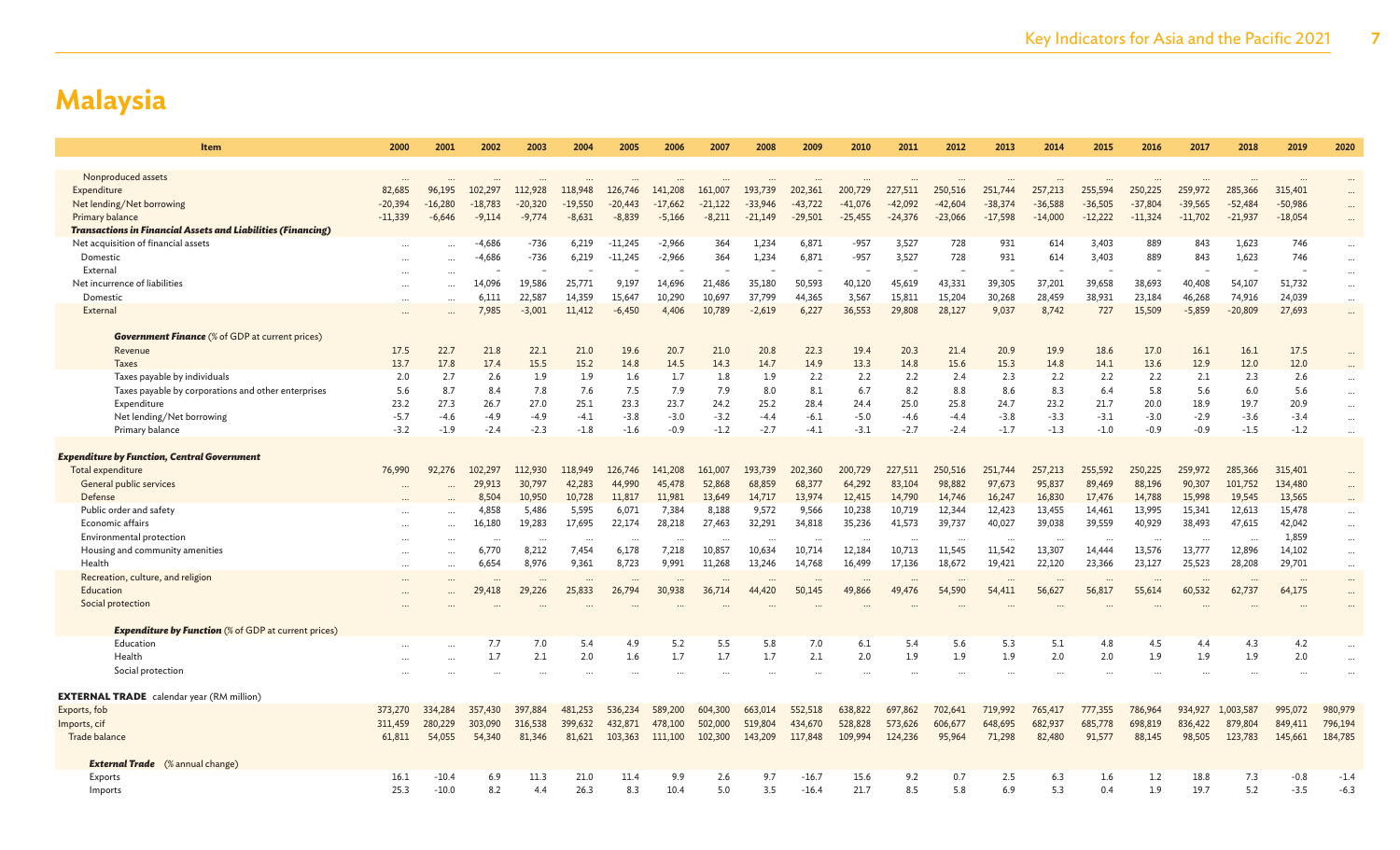| Item                                                               | 2000                | 2001               | 2002               | 2003               | 2004               | 2005               | 2006               | 2007              | 2008                  | 2009               | 2010               | 2011              | 2012               | 2013               | 2014                  | 2015               | 2016               | 2017               | 2018               | 2019               | 2020                |
|--------------------------------------------------------------------|---------------------|--------------------|--------------------|--------------------|--------------------|--------------------|--------------------|-------------------|-----------------------|--------------------|--------------------|-------------------|--------------------|--------------------|-----------------------|--------------------|--------------------|--------------------|--------------------|--------------------|---------------------|
|                                                                    |                     |                    |                    |                    |                    |                    |                    |                   |                       |                    |                    |                   |                    |                    |                       |                    |                    |                    |                    |                    |                     |
| <b>Direction of Trade</b> calendar year (\$ million)               |                     |                    |                    |                    |                    |                    |                    |                   |                       |                    |                    |                   |                    |                    |                       |                    |                    |                    |                    |                    |                     |
| Exports, total                                                     | 98,154              | 88,201             | 93,388             | 104,969            | 126,511            | 140,973            | 160,652            | 176,211           | 199,515               | 157,334            | 198,748            | 228,289           | 227,766            | 228,392            | 234,249               | 199,958            | 189,414            | 217,837            | 247,365            | 238,104            | 233,959             |
| 1. Singapore                                                       | 18,050              | 14,913             | 15,958             | 16.523             | 18,994             | 22,010             | 24,744             | 25,772            | 29,416                | 21,934             | 26,544             | 28,841            | 30,967             | 31,912             | 33,292                | 27,808             | 27.592             | 31,346             | 34,442             | 33,042             | 33,941              |
| 2. China, People's Republic of                                     | 3,028               | 3,821              | 5,253              | 6,810              | 8,460              | 9,303              | 11,646             | 15,452            | 19,049                | 19,203             | 24,912             | 29,953            | 28,782             | 30,711             | 28,204                | 25,987             | 23,720             | 29,402             | 34,390             | 33,681             | 37,774              |
| 3. United States                                                   | 20,162              | 17,816             | 18,826             | 20,540             | 23,749             | 27,763             | 30,191             | 27,531            | 24,936                | 17,329             | 18,987             | 18,898            | 19,739             | 18,474             | 19,708                | 18,880             | 19,381             | 20,691             | 22,530             | 23,150             | 26,003              |
| 4. Japan                                                           | 12,780<br>4.440     | 11,770<br>4.063    | 10,530<br>5.307    | 11,222<br>6.784    | 12,777             | 13.181<br>8.241    | 14,241<br>7.947    | 16,091<br>8.145   | 21,466                | 15,189<br>8.290    | 20,782<br>10.088   | 26,591<br>10.229  | 27,032<br>9.740    | 25,328             | 25,270<br>11.326      | 18,999             | 15,232<br>9.078    | 17,404<br>11.155   | 17,127             | 15,757             | 14,718              |
| 5. Hong Kong, China<br>6. Thailand                                 | 3,550               | 3,360              | 3,972              | 4,615              | 7,549<br>6,040     | 7,585              | 8,502              | 8,730             | 8,530<br>9,571        | 8,491              | 10,587             | 11,711            | 12,208             | 9,898<br>12,674    | 12,315                | 9,482<br>11,403    | 10,621             | 11,760             | 18,480<br>14,073   | 16,063<br>13,479   | 16,236<br>10,793    |
| 7. India                                                           | 1.925               | 1,577              | 1,761              | 2.534              | 3,003              | 3,955              | 5,129              | 5,884             | 7,413                 | 4,918              | 6,517              | 9,214             | 9.507              | 8,175              | 9,768                 | 8,128              | 7,721              | 8,036              | 9,005              | 9,064              | 7,286               |
| 8. Indonesia                                                       | 1,707               | 1,563              | 1,801              | 2,129              | 3,073              | 3,322              | 4,074              | 5,171             | 6,243                 | 4,907              | 5,616              | 6,812             | 8,951              | 10,500             | 9,718                 | 7,473              | 6,668              | 8,095              | 7,876              | 7,441              | 7,035               |
| 9. Korea, Republic of                                              | 3,235               | 2,963              | 3,140              | 3,039              | 4,431              | 4,737              | 5,806              | 6,703             | 7,800                 | 5,789              | 7,555              | 8,589             | 8,226              | 8,292              | 8,557                 | 6,475              | 5,477              | 6,679              | 8,335              | 8,149              | 8,238               |
| 10. Viet Nam                                                       | 475                 | 474                | 664                | 827                | 1,140              | 1,160              | 1,758              | 2,329             | 2,437                 | 2,359              | 3,548              | 3,827             | 3,827              | 4,227              | 4,379                 | 4,452              | 5,747              | 6,435              | 8,479              | 8,383              | 7,361               |
|                                                                    |                     |                    |                    |                    |                    |                    |                    |                   |                       |                    |                    |                   |                    |                    |                       |                    |                    |                    |                    |                    |                     |
| Imports, total                                                     | 82,205              | 73,361             | 79,515             | 82,743             | 104,307            | 113,609            | 130,476            | 146,982           | 156,896               | 123,826            | 164,735            | 187.640           | 196,592            | 206,118            | 208,961               | 175,977            | 168,371            | 195,079            | 217,909            | 204,835            | 190,321             |
| 1. China, People's Republic of                                     | 3,237               | 3,804              | 6,157              | 7,300              | 10,339             | 13,177             | 15,887             | 18,908            | 20,084                | 17,391             | 20,682             | 24,747            | 29,762             | 33,740             | 35,328                | 33,155             | 34,290             | 38,311             | 43,457             | 42,372             | 40,924              |
| 2. Singapore                                                       | 11,763              | 9,293              | 9,541              | 9,811              | 11,704             | 13,425             | 15,329             | 16,870            | 17,293                | 14,074             | 18,761             | 24,120            | 26,080             | 25,504             | 26,224                | 21,052             | 17,459             | 21,623             | 25,532             | 21,608             | 17,615              |
| 3. United States                                                   | 13,668              | 11,839             | 13,099             | 12,851             | 15,263             | 14,789             | 16,424             | 15,928            | 16,969                | 13,909             | 17,526             | 18,145            | 15,904             | 16,186             | 16,016                | 14,194             | 13,427             | 16,103             | 16,097             | 16,576             | 16,652              |
| 4. Japan                                                           | 17,331              | 14,211             | 14,168             | 14,282             | 16,773             | 16,634             | 17,338             | 19,085            | 19,592                | 15,473             | 20,726             | 21,382            | 20,213             | 17,899             | 16,739                | 13,785             | 13,746             | 14,801             | 15,832             | 15,347             | 14,589              |
| 5. Taipei, China<br>6. Thailand                                    | 4,611<br>3,176      | 4,193<br>2,927     | 4,437<br>3,158     | 4,131<br>3,829     | 5,698<br>5,789     | 6,331<br>6,045     | 7,157<br>7,167     | 8,350<br>7,863    | 7,570<br>8,802        | 5,268<br>7,492     | 7,422<br>10,263    | 8,884<br>11,286   | 8,175<br>11,566    | 9,990<br>12,281    | 10,515<br>12,123      | 9,373<br>10,691    | 3,745<br>10,210    | 6,950<br>11,211    | 15,736<br>12,050   | 13,766<br>10,663   | 13,735<br>8,253     |
| 7. Korea, Republic of                                              | 3.663               | 2,958              | 4,231              | 4.555              | 5,228              | 5.706              | 7.068              | 7,250             | 7,292                 | 5.738              | 8,933              | 7,616             | 7.992              | 9,725              | 9.705                 | 7,968              | 8,866              | 8.477              | 9,733              | 9.364              | 10,695              |
| 8. Indonesia                                                       | 2,269               | 2,241              | 2,551              | 2,939              | 4,194              | 4,375              | 4,952              | 6,233             | 7,269                 | 6,559              | 9,151              | 11,486            | 10,084             | 8,879              | 8,482                 | 7,950              | 7,085              | 8,794              | 10,027             | 9,363              | 8,800               |
| 9. Germany                                                         | 2.441               | 2,743              | 2,939              | 3,891              | 4,703              | 5,088              | 5,750              | 6,813             | 6,745                 | 5,242              | 6,648              | 7,185             | 7,521              | 7,278              | 7,090                 | 6,009              | 5,739              | 6,119              | 6,540              | 6,455              | 5,538               |
| 10. India                                                          | 725                 | 772                | 643                | 672                | 1,289              | 1,100              | 1,333              | 2,060             | 3,105                 | 2,234              | 2,485              | 3,330             | 3,824              | 5,212              | 4.075                 | 3,901              | 4,004              | 6,264              | 6,557              | 5,856              | 5,944               |
|                                                                    |                     |                    |                    |                    |                    |                    |                    |                   |                       |                    |                    |                   |                    |                    |                       |                    |                    |                    |                    |                    |                     |
| <b>BALANCE OF PAYMENTS</b> <sup>v</sup> calendar year (\$ million) |                     |                    |                    |                    |                    |                    |                    |                   |                       |                    |                    |                   |                    |                    |                       |                    |                    |                    |                    |                    |                     |
| Current account                                                    | 8,487               | 7,286              | 8,025              | 13,322             | 15,079             | 20,693             | 26,179             | 29,728            | 39,395                | 31,416             | 25,711             | 32,459            | 16,245             | 11,262             | 14,835                | 9,001              | 7,210              | 8,905              | 8,003              | 12,275             | 14,615              |
| Balance on goods                                                   | 20,827              | 18,383             | 18,978             | 25,727             | 27,572             | 34,367             | 38,027             | 38,057            | 51,076                | 39,823             | 38,553             | 45,924            | 36,593             | 30,642             | 34,626                | 27,967             | 24,599             | 27,233             | 28,406             | 29,773             | 33,099              |
| Exports                                                            | 98,430              | 87,981             | 94,343             | 104,729            | 126,817            | 142,769            | 161,446            | 176,436           | 198,588               | 156,879            | 187,082            | 215,170           | 208,775            | 202,380            | 207,423               | 174,440            | 165,585            | 186,352            | 205,727            | 196,856            | 185,133             |
| Imports                                                            | $-77,602$           | $-69,598$          | $-75,365$          | $-79,002$          | -99,244            | 108,402            | 123,420            | 138,379           | 147,512               | 117,056            | 148,530            | 169,246           | 172,182            | 171,738            | 172,796               | 146,473            | 140,985            | 159,119            | 177,322            | 167,083            | 152,033             |
| <b>Balance on services</b><br>Credit                               | $-10,416$<br>15,926 | $-8,944$<br>16,302 | $-8,173$<br>17,017 | $-9,957$<br>16,582 | $-8,579$<br>21.441 | $-2,871$<br>19,280 | $-2,570$<br>21,071 | 403<br>29,052     | 467<br>31,069         | 1,184<br>28,018    | 2,035<br>34,605    | 476<br>38,850     | $-2,765$<br>40,578 | $-3,044$<br>42,110 | $-3,271$<br>42,048    | $-5,283$<br>34,847 | $-4,560$<br>35,580 | $-5,315$<br>37,062 | $-4,341$<br>40,240 | $-2,637$<br>40,993 | $-11,416$<br>21,822 |
| <b>Debit</b>                                                       | $-26,341$           | $-25,246$          | $-25,190$          | $-26,539$          | $-30,020$          | 22,150             | 23,641             | 28,649            | 30,602                | 26,834             | 32,570             | 38,374            | 43,343             | 45,154             | 45,320                | 40,130             | 40,140             | 42,378             | 44,581             | 43,630             | 33,238              |
| Balance on primary income                                          |                     |                    |                    |                    |                    | $-6,322$           | $-4,715$           | $-4,068$          | $-6,905$              | $-4,033$           | $-8,113$           | $-7,059$          | $-11,604$          | $-10,783$          | $-11,190$             | $-8,222$           | $-8,339$           | $-8,989$           | $-11,172$          | $-9,721$           | $-6,402$            |
| Credit                                                             |                     |                    |                    |                    | $\cdots$           | 5,447              | 8,480              | 11.365            | 12,092                | 11,244             | 11,906             | 17,164            | 13,694             | 15,124             | 16,009                | 12,463             | 11,439             | 12,489             | 14,972             | 15,655             | 13,112              |
| Debit                                                              |                     |                    |                    |                    | $\cdots$           | 11,769             | 13,195             | 15,433            | 18,996                | 15,277             | 20,019             | 24,223            | 25,297             | 25,907             | 27,199                | 20,685             | 19,778             | 21,478             | 26,144             | 25,376             | 19,515              |
| Balance on secondary income                                        | $-1,924$            | $-2,152$           | $-2,781$           | $-2,447$           | $-3,913$           | $-4,481$           | $-4,563$           | $-4,665$          | $-5,243$              | $-5,558$           | $-6,765$           | $-6,883$          | $-5,979$           | $-5,553$           | $-5,330$              | $-5,460$           | $-4,491$           | $-4,023$           | $-4,889$           | $-5,141$           | $-666$              |
| Credit                                                             | 756                 | 537                | 661                | 508                | 4221               | 300                | 313                | 392               | 424                   | 1.061              | 596                | 1,530             | 2.157              | 2,411              | 3.207                 | 3,053              | 3.854              | 3.906              | 3,866              | 4,079              | 6,413               |
| Debit                                                              | $-2,680$            | $-2,689$           | $-3,442$           | $-2,955$           | $-4,335$           | 4,781              | 4,877              | 5,057             | 5,667                 | 6,618              | 7,361              | 8,413             | 8,136              | 7,965              | 8,537                 | 8,514              | 8,345              | 7,929              | 8,756              | 9,219              | 7,079               |
| Capital account                                                    |                     |                    |                    |                    |                    |                    | $-55$              | $-32$             | 201                   | $-15$              | $-34$              | $-44$             | 78                 | $-5$               | 105                   | $-291$             | 24                 | $-6$               | $-22$              | 80                 | $-99$               |
| Credit                                                             |                     |                    |                    |                    |                    |                    |                    | $\overline{7}$    | 256                   | 12                 | 22                 | 14                | 133                | 5                  | 117                   | $\overline{3}$     | 34                 | 16                 | 14                 | 100                | 37                  |
| Debit                                                              |                     |                    |                    |                    |                    |                    | 62                 | 38                | 55                    | 27                 | 56                 | 58                | 55                 | 10                 | 12                    | 294                | 10                 | 22                 | 36                 | 20                 | 135                 |
| <b>Financial account</b>                                           | $-6,276$            | $-3,892$           | $-3,142$           | $-3,196$           | 5,091              | $-9,768$           | $-11.772$          | $-11,332$         | $-35,698$             | $-22,747$          | $-6,192$           | 7,603             | $-7,451$           | $-6,416$           | $-24,430$             | $-14,172$          | $-60$              | $-1,100$           | 2,833              | $-8,158$           | $-18,823$           |
| Direct investment<br>Portfolio investment                          | 1,762<br>$-2,472$   | 287<br>$-649$      | 1,299<br>$-1,712$  | 1,104<br>1,097     | 2,563<br>8,683     | 990<br>$-3,669$    | 39<br>3,457        | $-2,719$<br>5,396 | $-7,793$<br>$-24,939$ | $-6,331$<br>$-505$ | $-4,339$<br>15,047 | $-3,051$<br>8,542 | $-7,904$<br>20,675 | $-1,992$<br>$-956$ | $-5,492$<br>$-12,024$ | $-464$<br>$-6,689$ | 3,325<br>$-3,424$  | 3,760<br>$-3,571$  | 2,504<br>$-12,241$ | 1,347<br>$-7,007$  | $-39$<br>$-11,687$  |
| <b>Financial derivatives</b>                                       |                     |                    |                    |                    |                    | -58                | 29                 | $-48$             | $-608$                | 672                | $-217$             | -25               | 315                | $-80$              | $-298$                | -170               | -193               | $-46$              | 243                | $-115$             | 384                 |
| Other investment                                                   | $-5,565$            | $-3,531$           | $-2,729$           | $-5,397$           | $-6,154$           | $-7,030$           | $-15,297$          | $-13,961$         | $-2,358$              | $-16,583$          | $-16,683$          | 2,137             | $-20,536$          | $-3,388$           | $-6,616$              | $-6,851$           | 232                | $-1,243$           | 12,327             | $-2,383$           | $-7,481$            |
|                                                                    |                     |                    |                    |                    |                    |                    |                    |                   |                       |                    |                    |                   |                    |                    |                       |                    |                    |                    |                    |                    |                     |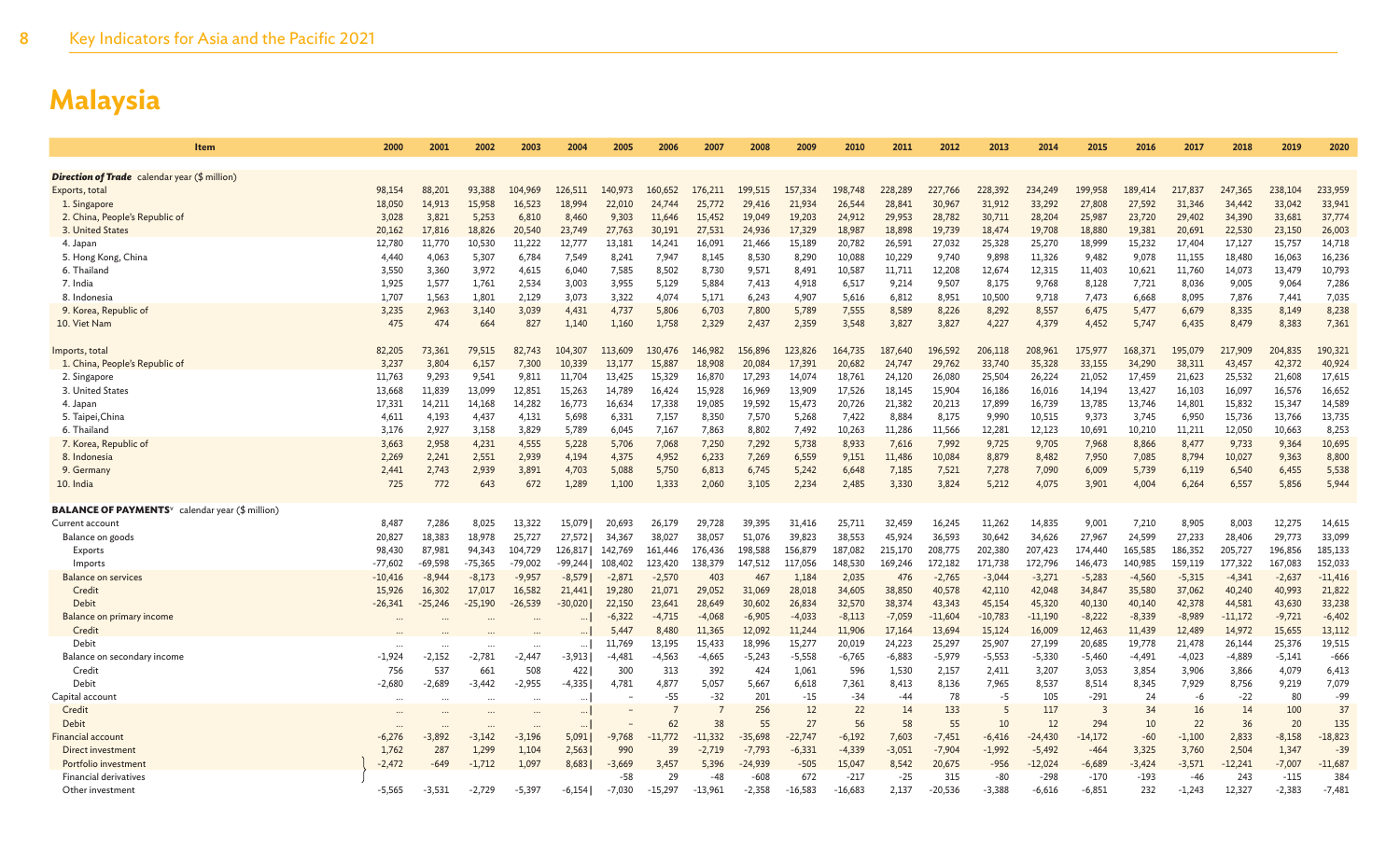| <b>Item</b>                                                    | 2000     | 2001      | 2002      | 2003      | 2004      | 2005      | 2006     | 2007     | 2008     | 2009     | 2010      | 2011     | 2012     | 2013      | 2014     | 2015    | 2016     | 2017     | 2018      | 2019      | 2020                 |
|----------------------------------------------------------------|----------|-----------|-----------|-----------|-----------|-----------|----------|----------|----------|----------|-----------|----------|----------|-----------|----------|---------|----------|----------|-----------|-----------|----------------------|
|                                                                |          |           |           |           |           |           |          |          |          |          |           |          |          |           |          |         |          |          |           |           |                      |
| Net errors and omissions                                       | $-3.186$ | $-2,430$  | $-1,148$  | 343       | 1,863     | $-7,347$  | $-7,493$ | $-5,187$ | $-9,369$ | $-4,730$ | $-20,300$ | $-9,076$ | $-7,618$ | $-192$    | $-1,665$ | 6,422   | $-5,761$ | $-3,984$ | $-8,891$  | $-2,165$  | $-310$               |
| Overall balance                                                | $-974$   | 964       | 3,734     | 10,469    | 22,034    | 23,114    | 30,403   | 35,841   | 65,925   | 49,419   | 11,568    | 15,736   | 16,155   | 17,481    | 37,704   | 29,305  | 1,533    | 6,015    | $-3,743$  | 18,348    | 33,029               |
| Reserves and related items                                     | 974      | $-964$    | $-3,734$  | $-10,469$ | $-22,034$ | 23,114    | 30,403   | 35,841   | 65,925   | 49,419   | 11,568    | 15,736   | 16,155   | 17,481    | 37,704   | 29,305  | 1,533    | 6,015    | $-3,743$  | 18,348    | 33,029               |
| International investment position                              |          | $-36,217$ | $-36,786$ | $-37,367$ | $-33,479$ | $-19,785$ | $-6,373$ | $-4,367$ | 31,413   | 30,017   | 4,017     | 11,945   | $-5,751$ | $-14,938$ | $-5,339$ | 27,955  | 16,922   | $-7,065$ | $-17,994$ | $-10,653$ | 18,940               |
| <b>Balance of Payments</b> (% of GDP at current market prices) |          |           |           |           |           |           |          |          |          |          |           |          |          |           |          |         |          |          |           |           |                      |
| Exports                                                        | 104.9    | 94.8      | 93.6      | 95.0      | 101.7     | 99.5      | 99.2     | 91.2     | 86.0     | 77.6     | 73.4      | 72.2     | 66.4     | 62.6      | 61.4     | 57.9    | 55.0     | 58.4     | 57.4      | 54.0      | 55.0                 |
| Imports                                                        | 82.7     | 75.0      | 74.7      | 71.7      | 79.6      | 75.5      | 75.9     | 71.5     | 63.9     | 57.9     | 58.2      | 56.8     | 54.8     | 53.1      | 51.1     | 48.6    | 46.8     | 49.9     | 49.4      | 45.8      | 45.2                 |
| Balance on goods                                               | 22.2     | 19.8      | 18.8      | 23.3      | 22.1      | 23.9      | 23.4     | 19.7     | 22.1     | 19.7     | 15.1      | 15.4     | 11.6     | 9.5       | 10.2     | 9.3     | 8.2      | 8.5      | 7.9       | 8.2       | 9.8                  |
| Current account balance                                        | 9.0      | 7.9       | 8.0       | 12.1      | 12.1      | 14.4      | 16.1     | 15.4     | 17.1     | 15.5     | 10.1      | 10.9     | 5.2      | 3.5       | 4.4      | 3.0     | 2.4      | 2.8      | 2.2       | 3.4       | 4.3                  |
| Overall balance                                                | $-1.0$   | 1.0       | 3.7       | 9.5       | 17.7      | 16.1      | 18.7     | 18.5     | 28.6     | 24.4     | 4.5       | 5.3      | 5.1      | 5.4       | 11.2     | 9.7     | 0.5      | 1.9      | $-1.0$    | 5.0       | 9.8                  |
| <b>INTERNATIONAL RESERVES</b> as of end of period (\$ million) |          |           |           |           |           |           |          |          |          |          |           |          |          |           |          |         |          |          |           |           |                      |
| Total                                                          | 28,624   | 29,817    | 33,656    | 44,116    | 66,176    | 70,152    | 82,426   | 101.313  | 91,528   | 96,713   | 106,525   | 133,618  | 139,724  | 134,854   | 115,937  | 95,287  | 94,501   | 102,446  | 101,444   | 103,613   | 107,636              |
| Gold, national valuation                                       | 294      | 295       | 295       | 295       | 295       | 295       | 294      | 294      | 379      | 1,281    | 1,641     | 1,838    | 1,940    | 1,410     | 1,365    | 1,309   | 1,429    | 1,568    | 1,593     | 1,887     | 2,356                |
| Foreign exchange                                               | 27,432   | 28,633    | 32,419    | 42,772    | 64,906    | 69,377    | 81,724   | 100,635  | 90,605   | 92,865   | 102,325   | 128,964  | 134,940  | 130,492   | 111,765  | 91,429  | 91,194   | 98,938   | 97,788    | 99,467    | 102,642              |
| Reserve position in the IMF                                    | 792      | 764       | 790       | 871       | 776       | 285       | 195      | 155      | 317      | 442      | 471       | 843      | 867      | 972       | 942      | 767     | 773      | 770      | 919       | 1,120     | 1,451                |
| <b>SDRs</b>                                                    | 105      | 125       | 151       | 178       | 199       | 196       | 214      | 229      | 226      | 2,124    | 2.088     | 1.973    | 1,976    | 1,981     | 1.864    | 1.783   | 1.105    | 1,170    | 1,143     | 1,139     | 1,187                |
| <b>EXCHANGE RATES (RM-\$)</b>                                  |          |           |           |           |           |           |          |          |          |          |           |          |          |           |          |         |          |          |           |           |                      |
| End of period                                                  | 3.80     | 3.80      | 3.80      | 3.80      | 3.80      | 3.78      | 3.53     | 3.31     | 3.46     | 3.42     | 3.08      | 3.18     | 3.06     | 3.28      | 3.50     | 4.29    | 4.49     | 4.06     | 4.14      | 4.09      | 4.01                 |
| Average of period                                              | 3.80     | 3.80      | 3.80      | 3.80      | 3.80      | 3.79      | 3.67     | 3.44     | 3.34     | 3.52     | 3.22      | 3.06     | 3.09     | 3.15      | 3.27     | 3.91    | 4.15     | 4.30     | 4.04      | 4.14      | 4.20                 |
| <b>EXTERNAL INDEBTEDNESS</b> as of end of year (\$ million)    |          |           |           |           |           |           |          |          |          |          |           |          |          |           |          |         |          |          |           |           |                      |
| Total debt outstanding and disbursed                           | 41,946   | 45,158    | 48,344    | 50.773    | 60,510    | 64,911    | 70,051   | 84,215   | 106,896  | 119,611  | 133,800   | 144,898  | 193,880  | 188,795   | 196,587  | 190,951 | 200,364  |          |           |           |                      |
| Long-term debt                                                 | 37,192   | 38,232    | 39,785    | 41,941    | 48,862    | 51,537    | 58,039   | 60,896   | 67,882   | 73,806   | 80,450    | 78,128   | 99,201   | 107,005   | 115,255  | 112,619 | 116,323  |          |           |           |                      |
| Public and publicly guaranteed                                 | 19,125   | 24,051    | 26,297    | 29,269    | 33,430    | 34,387    | 40,238   | 42,730   | 49,070   | 53,717   | 61,858    | 60,647   | 67,392   | 68,540    | 67,757   | 66,385  | 65,721   |          |           |           |                      |
| Private nonguaranteed                                          | 18,067   | 14,181    | 13,488    | 12,672    | 15,433    | 17,150    | 17,800   | 18,165   | 18,812   | 20,089   | 18,593    | 17,481   | 31,809   | 38,465    | 47,498   | 46,234  | 50,602   |          |           |           | $\ddot{\phantom{a}}$ |
| Short-term debt                                                | 4,573    | 6,752     | 8,369     | 8,625     | 11,432    | 13,176    | 11,803   | 23,100   | 38,800   | 43,695   | 51,276    | 64,704   | 92,610   | 79,717    | 79,382   | 76,467  | 82,231   | .        |           |           | $\cdots$             |
| Use of IMF credit                                              | 181      | 175       | 189       | 207       | 216       | 199       | 209      | 220      | 214      | 2,110    | 2,073     | 2,067    | 2,069    | 2,073     | 1,950    | 1,865   | 1,810    |          |           |           |                      |
| External debt (% of GNI)                                       | 48.7     | 52.5      | 51.3      | 48.7      | 51.1      | 47.3      | 44.3     | 44.4     | 47.7     | 60.3     | 54.2      | 49.8     | 64.0     | 60.4      | 60.2     | 66.3    | 69.6     |          |           | $\ddotsc$ | $\ddot{\phantom{a}}$ |
| Total long-term debt (% of total debt)                         | 88.7     | 84.7      | 82.3      | 82.6      | 80.8      | 79.4      | 82.9     | 72.3     | 63.5     | 61.7     | 60.1      | 53.9     | 51.2     | 56.7      | 58.6     | 59.0    | 58.1     |          |           |           |                      |
| Short-term debt (% of total debt)                              | 10.9     | 15.0      | 17.3      | 17.0      | 18.9      | 20.3      | 16.8     | 27.4     | 36.3     | 36.5     | 38.3      | 44.7     | 47.8     | 42.2      | 40.4     | 40.0    | 41.0     |          |           |           |                      |
| Debt service (% of exports of goods and services)              | 5.6      | 6.0       | 7.2       | 7.9       | 6.2       | 5.6       | 3.8      | 3.9      | 2.4      | 5.1      | 2.4       | 2.4      | 2.5      | 4.5       | 4.9      | 6.1     | 4.9      |          |           |           |                      |
| Debt service transactions during the year                      |          |           |           |           |           |           |          |          |          |          |           |          |          |           |          |         |          |          |           |           |                      |
| Principal repayments on long-term debt                         | 4.146    | 4,091     | 5,973     | 7,409     | 7,102     | 7,192     | 4,932    | 5,779    | 3,258    | 7,750    | 3,564     | 4,551    | 4,171    | 8,821     | 9,852    | 10,532  | 6,422    | 31,165   | 4,228     | $\ddotsc$ |                      |
| Interest on long-term debt                                     | 2,021    | 1,934     | 1,719     | 1,896     | 1,769     | 1,858     | 1,867    | 2,035    | 2,112    | 1,746    | 1,708     | 1,563    | 2,053    | 2,451     | 2,537    | 2,556   | 3,393    | 3,093    | 1,546     |           |                      |
| Interest on short-term debt                                    | 266      | 195       | 235       | 275       | 306       | 325       | 480      | 594      | 476      | 581      | 297       | 327      | 351      | 421       | 532      | 415     | 568      |          |           |           |                      |
|                                                                |          |           |           |           |           |           |          |          |          |          |           |          |          |           |          |         |          |          |           |           |                      |
| Average terms of new commitments                               |          |           |           |           |           |           |          |          |          |          |           |          |          |           |          |         |          |          |           |           |                      |
| Interest rate (% per annum)                                    | 5.8      | 4.0       | 5.0       | 5.5       | 5.5       | 6.6       | 6.6      | 6.8      | $6.2$    | 6.1      | 3.3       | 4.4      | 6.2      | 5.3       | 5.9      | 5.8     | 3.3      |          |           |           |                      |
| Maturity (years)                                               | 13.2     | 13.6      | 11.7      | 23.6      | 21.8      | 25.5      | 22.2     | 26.2     | 21.8     | 19.0     | 4.7       | 8.3      | 20.8     | 19.2      | 22.9     | 29.1    | 9.7      |          |           |           |                      |
| Grace period (years)                                           | 3.9      | 5.8       | 7.9       | 22.0      | 19.9      | 25.5      | 21.1     | 25.9     | 19.6     | 19.0     | 2.6       | 7.7      | 20.4     | 18.9      | 22.9     | 17.8    | 9.7      |          |           |           |                      |
| Grant element (%)                                              | 21.6     | 33.4      | 24.9      | 25.8      | 26.5      | 27.4      | 24.8     | 26.2     | 21.3     | 26.1     | 19.1      | 26.8     | 26.6     | 30.0      | 26.1     | 30.8    | 39.7     |          |           |           |                      |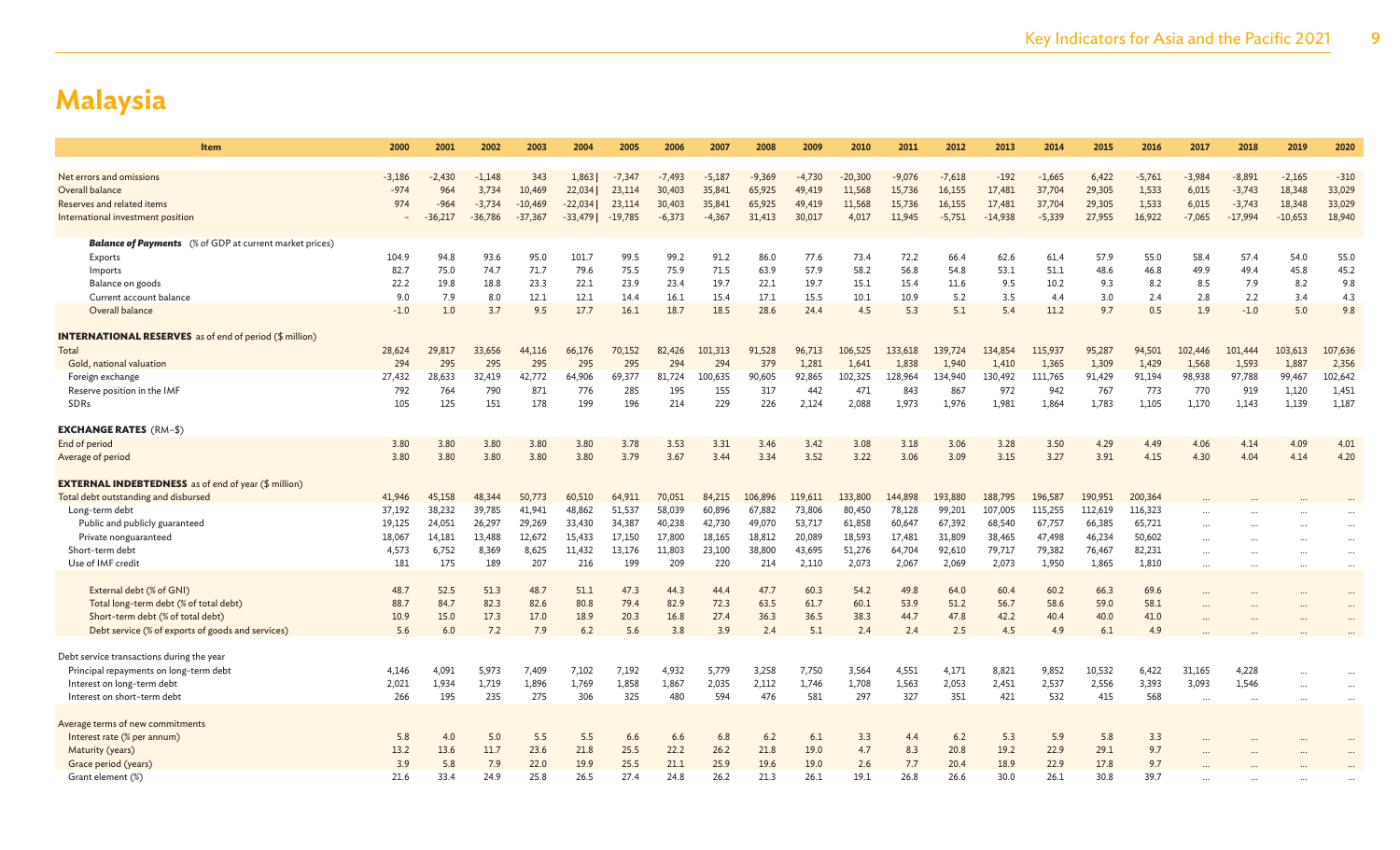... = data not available; | = marks break in the series; 0 or 0.0 = magnitude is less than half of unit employed; - = magnitude equals zero; \* = provisional, preliminary, estimate, budget figure; \$ = United States dollars; GDP = gross domestic product; GNI = gross national income; IMF = International Monetary Fund; km<sup>2</sup> = square kilometer; kWh = kilowatt-hour; L = liter; NPISHs = nonprofit institutions serving households; RM = ringgit; SDRs

- a Malaysia's population in 2020 was estimated at 32.7 million as compared to 32.5 million in 2019, with an annual growth rate of 0.4%. The decline of the population growth rate is attributed to the decrease in the number o This is in line with the closure of Malaysia's national borders and the return of foreigners to their respective countries during the Movement Control Order issued as part of COVID-19 response measures. The growth rate of with this population increasing from 29.4 million in 2019 to 29.7 million in 2020.
- b For 2019, the decline of the annual population growth rate to 0.4% was attributed to the decrease in both the fertility rate and net international migration.
- c Starting from the Labour Force Survey 2019, Malaysia had partially adopted the 19th International Conference of Labour Statisticians resolution concerning statistics of work, employment, and labor underutilization. The a
- d For 2000, data refer to wholesale and retail trade; and restaurants and hotels.
- e For 2000–2009, data refer to transport, storage, and communication.
- f For 2000, data refer to finance, insurance, real estate, and business services. For 2001–2009, data refer to financial intermediation.
- g For 2000, data refer to community, social, and personal services. For 2001-2009, data refer to water supply; sewerage, waste management, and remediation activities; professional, scientific, and technical activities; adm public administration and defense; compulsory social security; education; human health and social work activities; arts, entertainment, and recreation; other services activities; activities; dof bouseholds as employers; an For 2010 onward, data refer to public administration and defense; compulsory social security; education; health and social work; other community, social, and personal service activities; private households with employed pe
- h For 2000–2009, includes accommodation and food service activities.
- i For 2000–2009, includes information and communication.
- j For 2000–2009, included in wholesale and retail trade; repair of motor vehicles and motorcycles.
- k For 2000–2009, included in transportation and storage.
- l For 2005 onward, the volume of financial intermediation services indirectly measured has been distributed by type of economic activity.
- m Inclusive of valuables and statistical discrepancy.
- n Includes NPISHs.
- o Estimated as the difference between GDP by industrial origin at current market prices and the sum of household consumption expenditure and government consumption expenditure.
- p For 2005 onward, refers to the balance of primary income.
- q Same as net current transfer data from the balance of payments.
- r Data refer to the producer price index for local production.
- s Data compilation was based on a new statistical reporting system, which follows the fixing of the ringgit-United States dollar exchange rate at RM3.80 = \$1.00. All assets and liabilities in foreign currencies have been r and the exchange revaluation gain has been reflected in Bank Negara Malaysia's records. In April 2007, money supply (M3) was revised to include "other deposits."
- t For 2007 onward, refers to fixed deposits, special investment deposits, general investment deposits, and Tawarruq fixed deposits.
- u Refers to loans by commercial and Islamic banks, and includes loans sold to Cagamas (the national mortgage corporation of Malaysia).
- v Due to the shift in 2005 from the IMF's Balance of Payments Manual (fifth edition) to the IMF's Balance of Payments and International Investment Position Manual (sixth edition), some transaction categories have changed.

Data prior to 2005 may not be comparable with the rest of the series. All conversions from ringgit to United States dollars were made at annual average exchange rates.

#### **Sources:**

| Population                | Government of Malaysia, Department of Statistics (DOS). Official communication, 25 March 2021; past communication.                                                           |
|---------------------------|------------------------------------------------------------------------------------------------------------------------------------------------------------------------------|
| Labor Force               | DOS. Official communication, 10 May 2021; past communication                                                                                                                 |
| <b>National Accounts</b>  | DOS. Official communication, 30 March 2021; past communication.                                                                                                              |
| <b>Production Indexes</b> |                                                                                                                                                                              |
| Agriculture               | Food and Agriculture Organization of the United Nations. FAOSTAT Database. http://www.fao.org/faostat/en/#data/QI (accessed 7 April 2021).                                   |
| Mining<br>Manufacturing   | DOS. Official communication, 25 March 2021; past communication.                                                                                                              |
| Energy                    | DOS. Official communication, 1 June 2021; past communication.                                                                                                                |
| Consumption               | For 2000–2012: United Nations. 2014. Energy Statistics Yearbook 2011. New York; past issues.<br>For 2013-2020: DOS. Official communication, 1 June 2021; past communication. |
| Price Indexes             | DOS. Official communication, 25 March 2021; past communication.                                                                                                              |